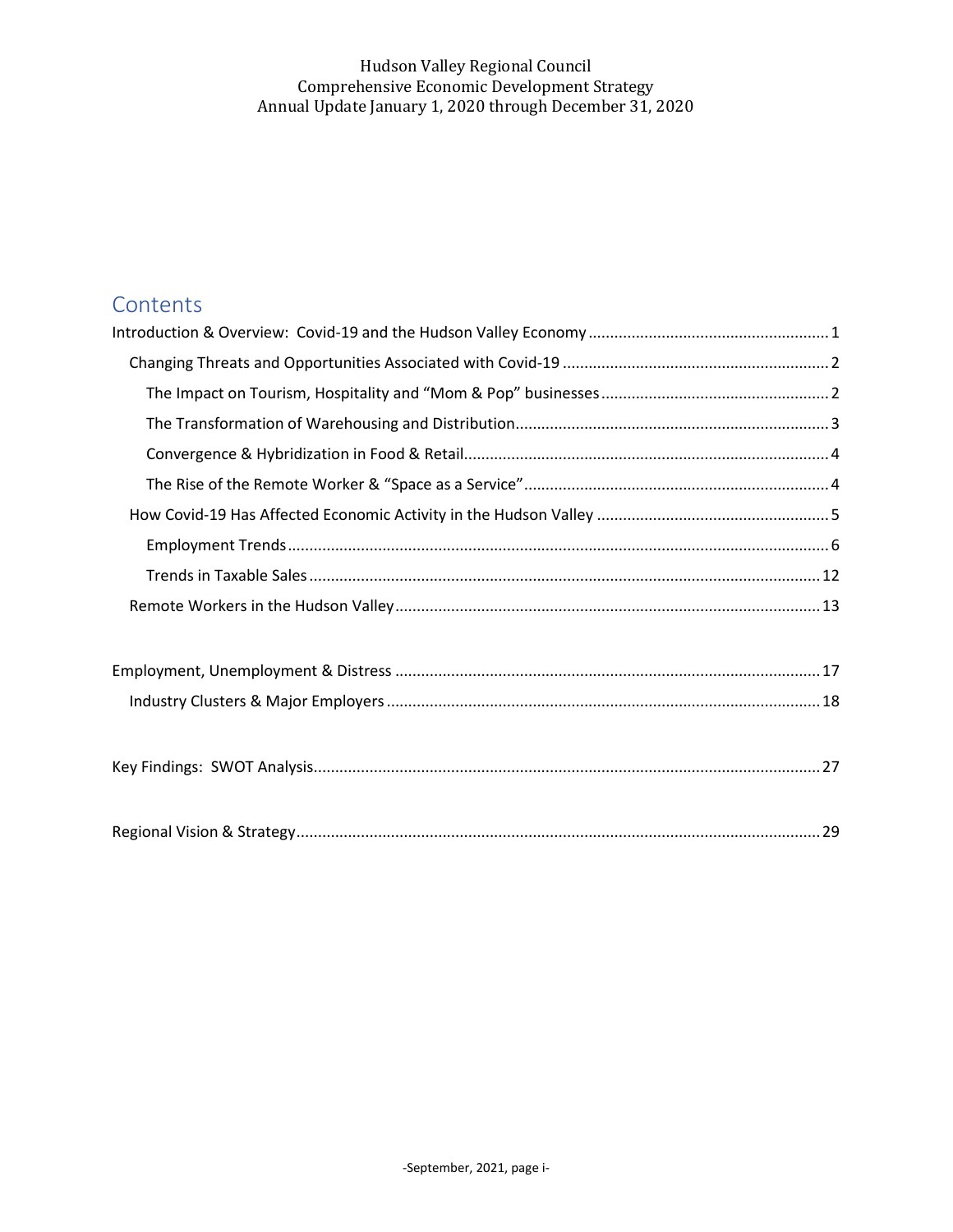# <span id="page-1-0"></span>Introduction & Overview: Covid-19 and the Hudson Valley Economy

This section of the update of the Comprehensive Economic Development Strategy provides an update of the economic conditions in the Hudson Valley Region since the adoption of the 2019-23 CEDS. In that document, the Hudson Valley Region was characterized as a "a key nexus where the economic, social, and cultural forces of a major global capital, New York City, meet and intermingle with the dynamics associated with the Valley's small cities, towns and rural areas—vibrant legacies in agriculture and food, industrial innovation."<sup>1</sup> In the intervening months, that characterization remains unchanged. However, the emergence of the Covid-19 pandemic has led to unprecedented economic disruption throughout the nation and globe.

Not only did the pandemic and its associated lock-downs dramatically reduce overall economic activity, the response by business in various sectors accelerated trends already at work in the economy. These, in turn, have created new challenges and opportunities across the globe and, specifically in the Hudson Valley region. This section provides a description of those overall challenges and opportunities and then analyzes data to assess the impact on the Hudson Valley region in particular.

The challenges emerging from the pandemic include the disruption of the leisure and hospitality sectors in the face of economic lockdowns and general fear of occupying space in proximity to others. This has left many tourism businesses, restaurants and small-scale retailers and service businesses with bleak short-term prospects. As indicated in this analysis, much of the damage done by Covid-19 has fallen upon small businesses that lack the reserves or access to capital needed to weather this disruption. They are at heightened risk of disappearing.

At the same time, transportation, distribution and warehousing enterprises have seen pre-Covid trends accelerate. Networks of large scale, remotely located, centralized distribution centers are being replaced by smaller facilities nestled in and around major market centers to enable more rapid, flexible responses to the growing volume of on-line orders. Similarly, as the pandemic has accelerated the move to remote work, existing models of stand-alone office parks are being reconsidered in lieu of smaller, mixed use facilities. Complementing this trend is the "hybridization" of food and retail enterprises, where the concept of a stand-alone grocery store or restaurant is giving way to a recombination of this uses (along with office space and warehousing) into new multi-use enterprises and facilities.

Finally, the use of remote work by companies has been accelerated by the pandemic. Located in the transition between the New York City region and Upstate New York, the Hudson Valley is likely to feel the long-term effects of this trend. Indeed, it is a potential source of growth for the Region in terms of population, employment and wealth. Analyses in this section indicate that, while the overall numbers may be small, the trend is already having an effect on hiring practices of the Region's employers as well as on the housing market and the Hudson Valley appears to be receiving an ever greater number of relocating workers.

<sup>1</sup> Hudson Valley Regional Council, *Comprehensive Economic Development Strategy, 2019-23,* page 24.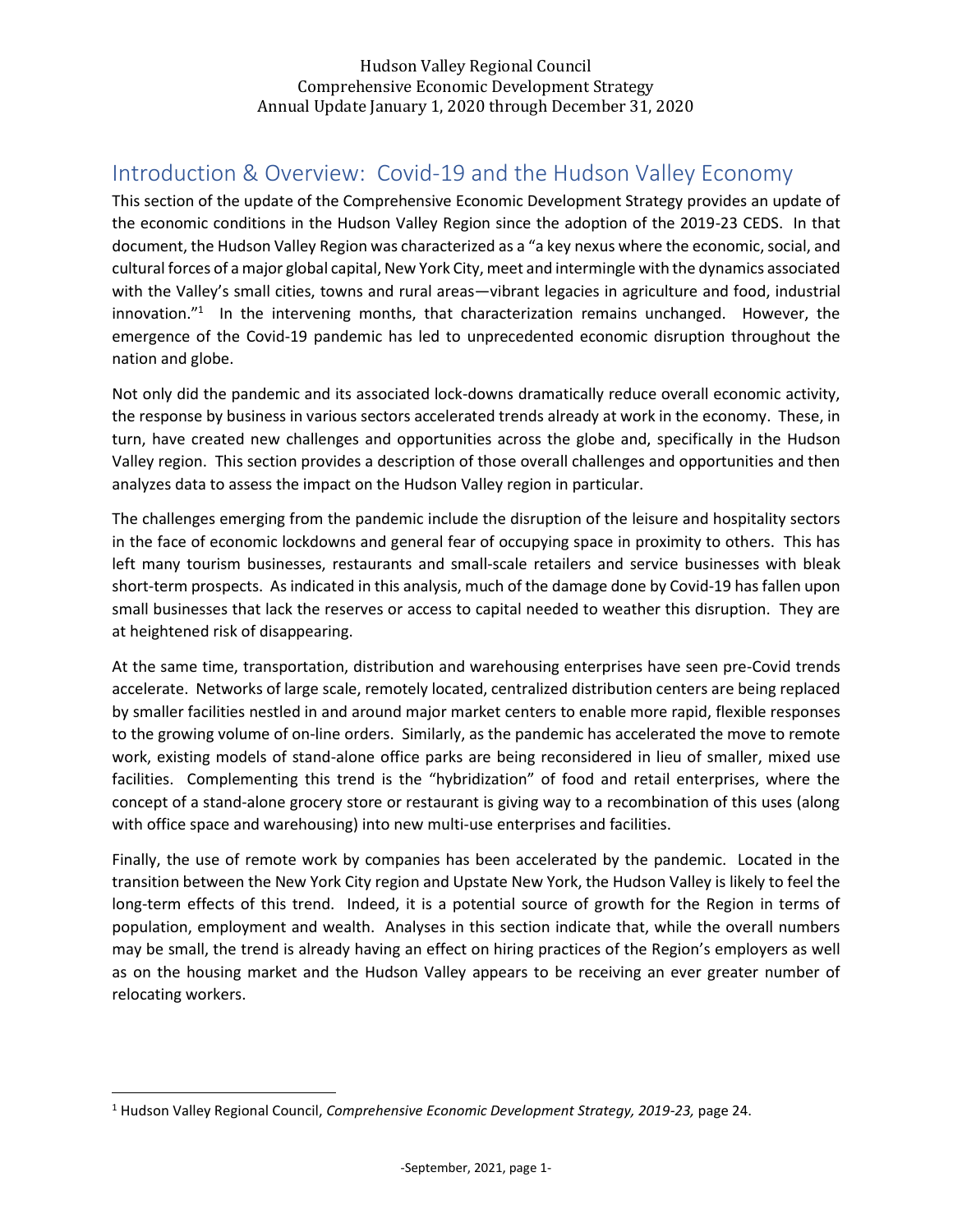## <span id="page-2-0"></span>Changing Threats and Opportunities Associated with Covid-19

The pandemic has accelerated a number of trends that are affecting and will continue to affect the Hudson Valley economy. This section describes four trends and what they might mean for the region:

- The Impact on Tourism, Hospitality and "Mom & Pop" businesses
- The Transformation of Warehousing & Distribution
- Convergence & Hybridization in Food & Retail
- The Rise of Remote Work & "Space as a Service"

## <span id="page-2-1"></span>The Impact on Tourism, Hospitality and "Mom & Pop" businesses

One of the most dramatic and damaging impact of the Covid-19 pandemic has been its effect on main street businesses and tourism-related enterprises. Social distancing, and in extreme cases, lockdowns are important tools in the fight against the pandemic. But they can reduce or even eliminate the demand for main street shopping and other the Hudson Valley, but across the globe. A recent report by McKinsey described it this way:

COVID-19 has caused an unprecedented crisis for the tourism industry. International tourist arrivals are projected to plunge by 60 to 80 percent in 2020, and tourism spending is not likely to return to precrisis levels until 2024. This puts as many as 120 million jobs at risk.<sup>2</sup>

A proxy for the impact on the Hudson Valley's retail and tourism sectors can be seen in Figure 1, which shows the trend in sales tax collections in the County since 2017. The precipitous drop in sales tax collections beginning the second quarter of 2020 is testimony to the pandemic's impact. While much of that was made up in subsequent months, as of August, collections were still down 2.4 percent from the previous August. This modest decline in the heels of a dramatic drop spells trouble, particularly for smaller businesses that do not have the reserves to weather such unprecedented adversity.



<sup>&</sup>lt;sup>2</sup> Margaux Constantin, Steve Saxon, and Jackey Yu, "Reimagining the \$9 trillion tourism economy—what will it take?" McKinsey & Company, August 5, 2020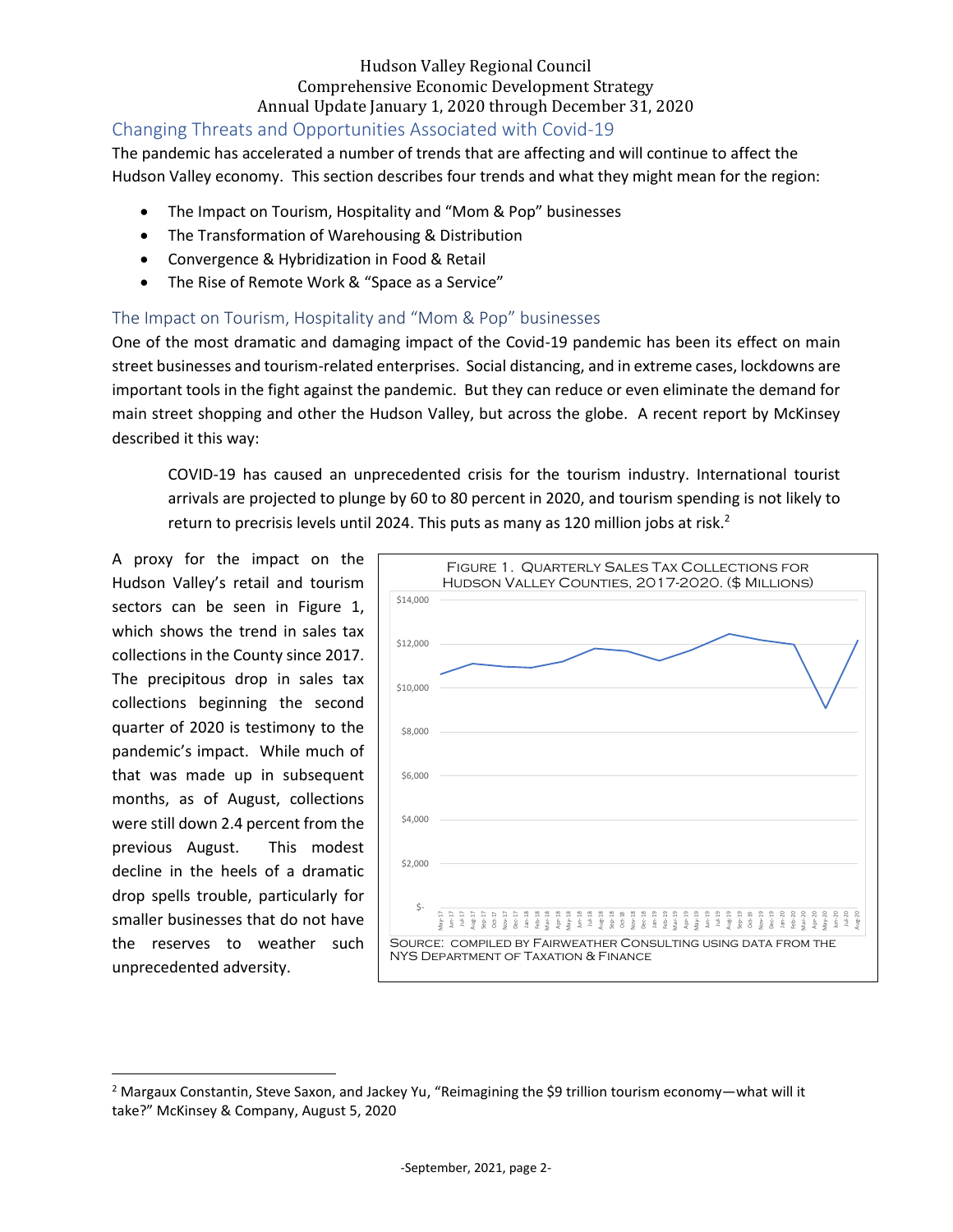Indeed, a recent survey by the online small business referral network Alignable found that one half of the small retailers they surveyed in November, 2020 believed they were in imminent danger of failing.<sup>3</sup> This could have a widespread effect in the Hudson Valley Region. Figure 2 illustrates this fact. According to data from EMSI, approximately 62 percent of the Region's firms have fewer than 10 employees, with one third of all businesses having five or fewer employees. Developing a response to this situation must be a priority for this economic development strategy.

## <span id="page-3-0"></span>The Transformation of Warehousing and Distribution

This trend is almost the mirror image of the troubles faced by small retailers. The rise of on-line shopping during the pandemic has led to new approaches to warehousing and distribution in order to better serve changing consumer demand.



consistency with other published Emsi data. In most cases, the Business Count will not match total companies with profiles on the summary tab.

The humble shed can be as good an investment in the e-commerce era as shovels were in the gold rush. . . The future is likely to be ever closer to large urban or suburban areas as online retailers strive to shorten delivery times. . . New warehousing might combine storage with light manufacturing, creative industries, a gym & coffee shop-re-using an abandoned shopping mall.<sup>4</sup>

In previous times, the most efficient system for warehousing and distribution involved extremely large warehouse facilities to gain economies of scale. In the Covid (and likely post-Covid) economy, that has given way to the creation of smaller warehouses located closer to markets to serve proliferating demand more quickly. The Hudson Valley's proximity to New York City make it a potential candidate for these new types of facilities.

<sup>&</sup>lt;sup>3</sup> Pamela N. Danziger, "Half Of Small Retailers May Be Forced Out Of Business With More Restrictions Threatening,"*Forbes*, December 7, 2020.

<sup>4</sup> Economist, 5/30/2020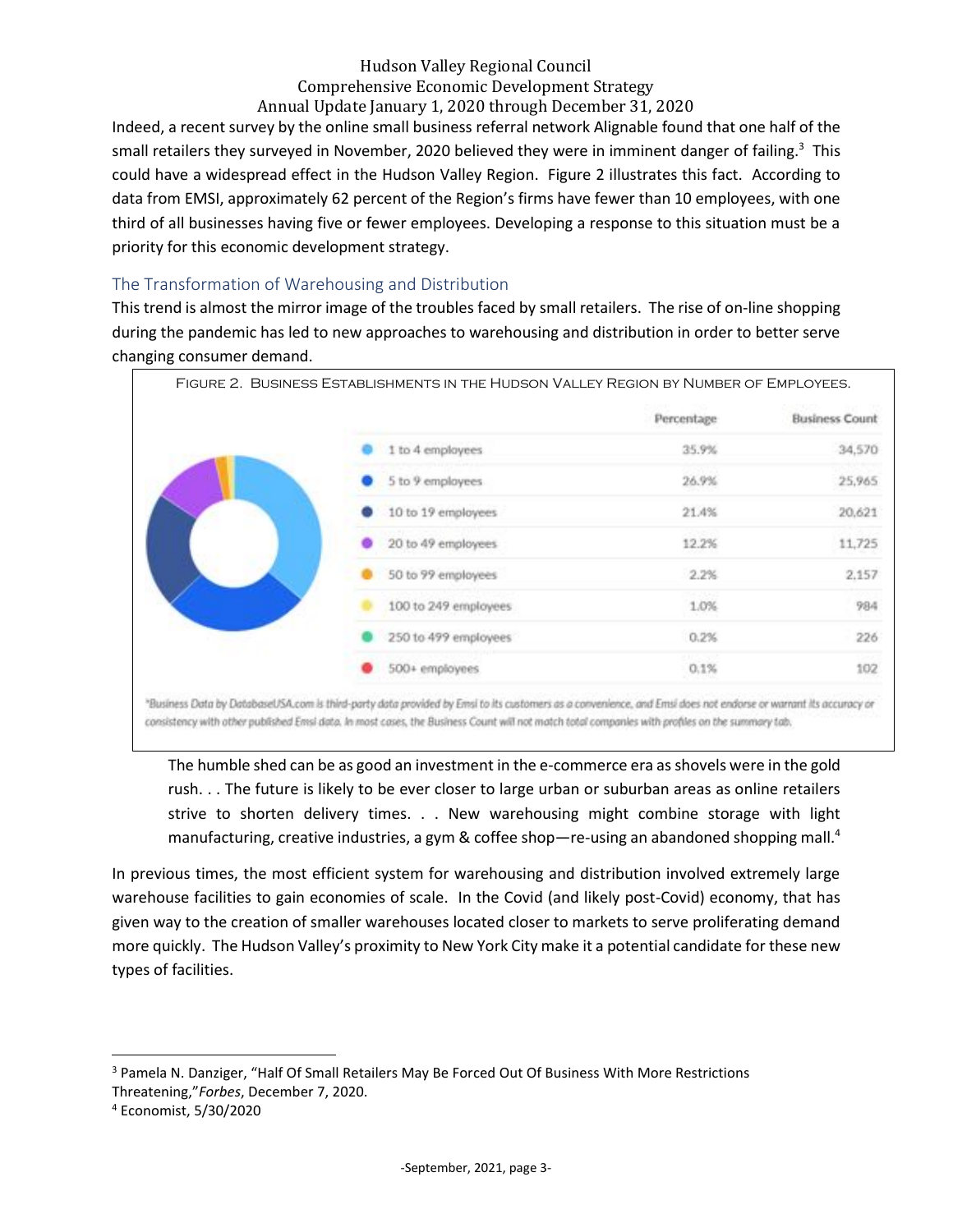### <span id="page-4-0"></span>Convergence & Hybridization in Food & Retail

The changes in retail and distribution described above have contributed to another trend which is a potential opportunity for the Hudson Valley: accelerating convergence and hybridization in food and retail. As retailers seek to provide a reason for shoppers to patronize "bricks and mortar" stores, and restaurants seek ways to entices diners to return, establishments that used to be separate will be combined into a single enterprise. A recent report by the Brookings Institution describes it:

"Convergence and hybridization will accelerate in food retail. . . IKEA was already a furniture showroom, warehouse, and restaurant. High-end grocers were encouraging shoppers to have a beer. Restaurants were increasingly not just dine-in, but fast-casual or mobile food trucks. . . . Americans will return to eating much of their food prepared outside the home. In 2017, jobs in leisure and hospitality (which includes all bars and restaurants) grew to outnumber jobs in retail trade. The pandemic is a setback, but not a reset."<sup>5</sup>

This trend could be an important opportunity for communities in the Hudson Valley, with their wellestablished successful commercial core districts combined with the presence of a strong agriculture and food sector in the County.

### <span id="page-4-1"></span>The Rise of the Remote Worker & "Space as a Service"

The pandemic has also accelerated changes in the way office space is used in business. This raises problems and opportunities for Region's economy. One aspect of this is the rise of remote working as a permanent feature of business. This began out of a need to isolate and socially distance during the pandemic. But firms and employees soon became convinced of the potential long-term advantages of this arrangement. A whitepaper by the consulting firm Gartner describes the result:

A recent Gartner poll showed that 48% of employees will likely work remotely at least part of the time after COVID-19 versus 30% before the pandemic. As organizations shift to more remote work operations, explore the critical competencies employees will need to collaborate digitally, and be prepared to adjust employee experience strategies. Consider whether and how to shift performance goal-setting and employee evaluations for a remote context.<sup>6</sup>

As workers discovered the possibilities of remote work, many have sought to relocate to smaller, less densely populated areas as a means to avoid contracting Covid-19. This could be a potential source of new residents and workers for the Hudson Valley Region.

At the same time, the rise of remote work has also given rise to a re-thinking of how to use office space itself. If workers are no longer bound to a particular office as part of their job, companies have been reconsidering how they use space to get their work done. A recent University of Oxford study described what this will look like:

Offices will no longer just be places to come to work every day, but will become collaborative/creative spaces, perhaps visited twice a week. Consequently, companies might

<sup>5</sup> Brookings Institution, *The ABCs of the post-COVID economic recovery*, May, 2020

<sup>6</sup> Mary Baker, "9 Future of Work Trends Post-COVID-19," *Smarter with Gartner*, June 8, 2020.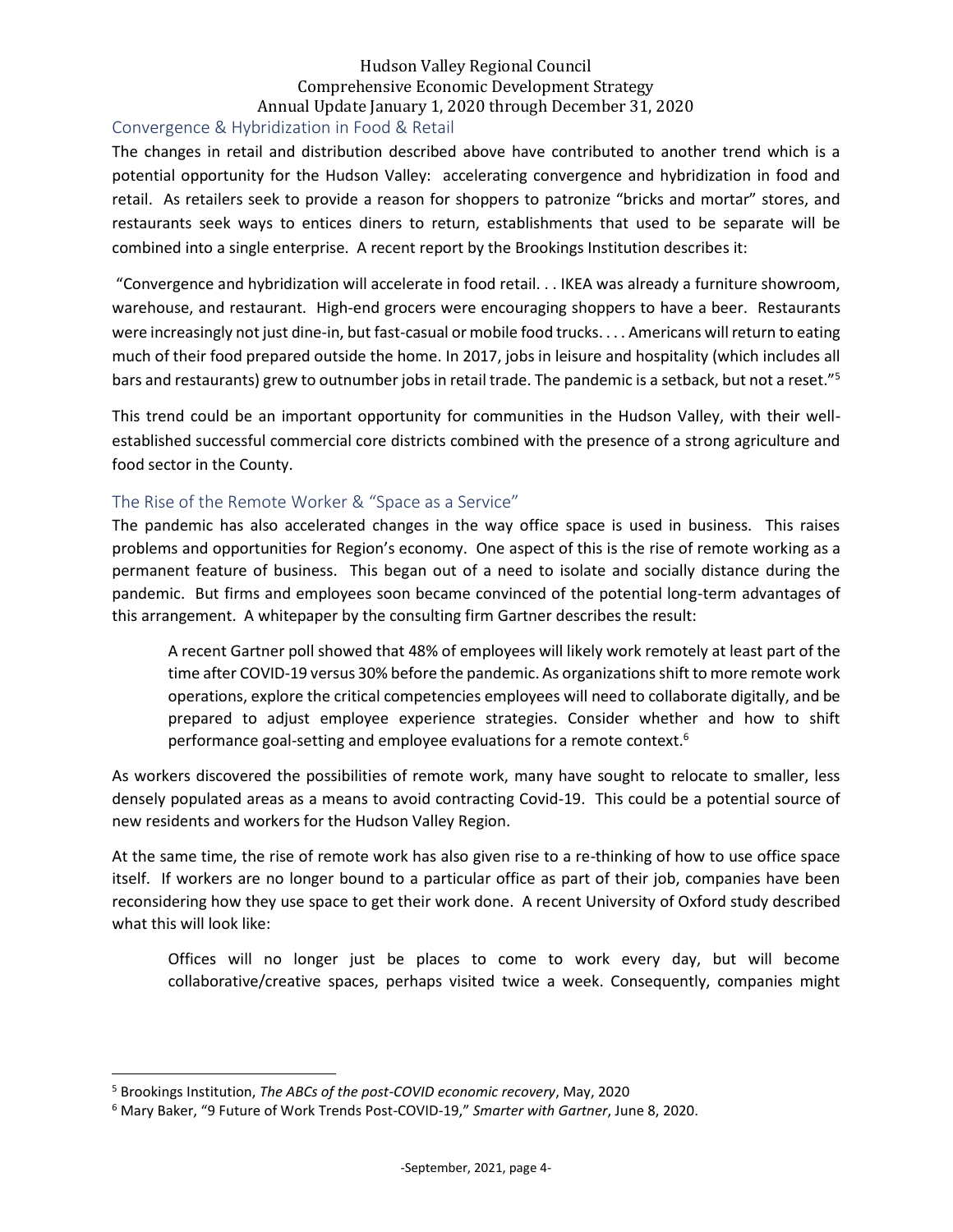Hudson Valley Regional Council Comprehensive Economic Development Strategy Annual Update January 1, 2020 through December 31, 2020 choose to have more local, suburban and smaller offices, closer to where people live, in order to reduce commutes – a multi-site or dual-hub solution.<sup>7</sup>

The key here is that companies are not limited to a single option in terms of how they organize their places of work. A recent whitepaper by McKinsey described the changes taking place:

In any case, the coming transformation will use a portfolio of space solutions: owned space, standard leases, flexible leases, flex space, co-working space, and remote work. Before the crisis, flexible space solutions held about 3 percent of the US office market. Their share had been growing at 25 percent annually for the past five years, so flexibility was already in the works. McKinsey research indicates that office-space decision makers expect the percentage of time worked in main and satellite offices to decline by 12 and 9 percent, respectively, while flex office space will hold approximately constant and work from home will increase to 27 percent of work time, from 20 percent. 8

## <span id="page-5-0"></span>How Covid-19 Has Affected Economic Activity in the Hudson Valley

While it is essential to understand the extent and nature of Covid-19's impact on the Hudson Vallely economy, it is also difficult to gain detailed understanding give the lack of timely data on employment, wages, etc. For example, as of the writing of this report, the most recent data available from the US Labor Department's Quarterly Census of Employment and Wages was for the second quarter of 2020, which marks just the beginning of the pandemic. Thus, there are limits to what can be understood in terms of how the pandemic has affected various sectors and localities on the region.

Fortunately, the New York State Department of Labor has made every effort to provide preliminary summary data on employment trends in the US, New York State and its constituent regions, including the Hudson Valley. The following pages will review what can be learned from the limited data that are available. As part of understanding these trends, this analysis will also examine trends in sales tax collections in the Hudson Valley. The New York State Department of Taxation and Finance provides data on taxable sales and purchases broken out by the various industries making the sales. While this is not the equivalent of employment data, it does provide some relative indication of which sectors have been hardest hit by Covid-19 and which have been spared the worst effects.

Finally, the analysis will conclude with an assessment of trends in remote working in the Hudson Valley, using an analysis of recent job postings to gauge the presence of remote working in the region. This is accompanied by an analysis of recent single-family home sales in the region to provide a preliminary indication of the extent to which each County is seeing an influx of remote workers.

<sup>&</sup>lt;sup>7</sup> Richard Darby and Tom Darby, The post-pandemic future for city centre office space, University of Oxford, July 6, 2020

<sup>8</sup> Brodie Boland, Aaron De Smet, Rob Palter, and Aditya Sanghvi, *Reimagining the office and work life after COVID-19: Changing attitudes on the role of the office.* McKinsey & Company, June 8, 2020.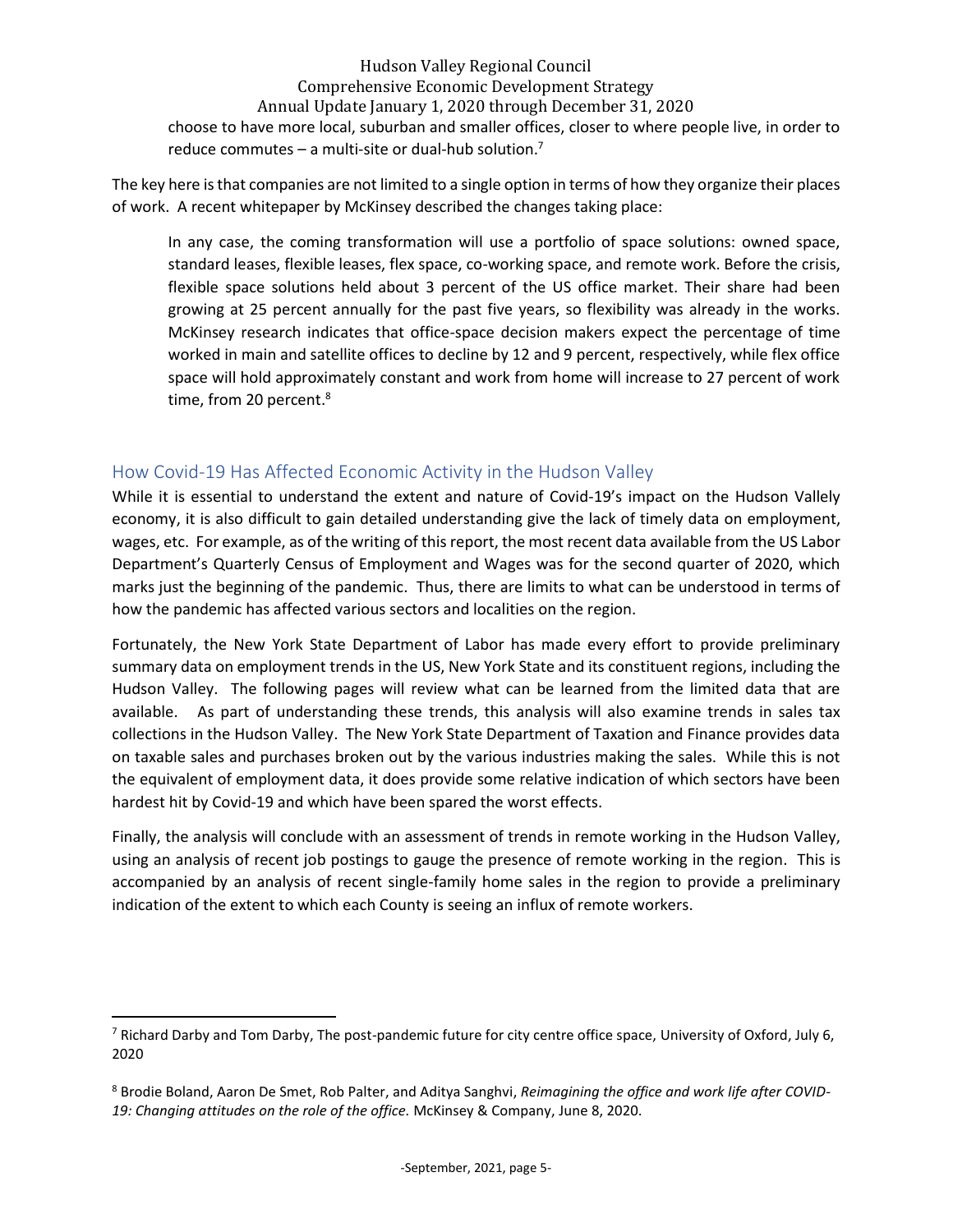## <span id="page-6-0"></span>Employment Trends

While detailed data on employment is not yet publicly available, special tabulations of employment data by the New York State Department of Labor provides insight into how the pandemic and its associated economic impact has affected employment in the US, New York State and the Hudson Valley Region.

*National Trends:* Table 1 shows the impact of Covid-19 on the US economy. From December 2019 to December 2020, total nonfarm employment in the US dropped by six percent, with a drop of 6.1 percent in private employment. Note that Table 1 indicates any modest recovery was stalling, with total private sector employment falling 0.1 percent from November to December of 2020.

As would be expected, given the analysis above, Leisure & Hospitality employment in the United States experienced the largest drop over the past year, falling by 22.7 percent from December, 2019 to December, 2020. Again, a modest recovery eluded that sector, with a 3.9 percent decline in the sector from December, 2019 to December, 2020.

While Table 1 does indicate that only a few sectors (natural resources & mining, manufacturing, trade, financial activities and professional services) have shown modest increases in the past month, which reinforces the concept that any recovery is in danger from the intensifying spread of Covid-19, as evidenced by the recent release of jobs data from the US Bureau of Labor Statistics, indicating that total nonfarm payroll employment declined by 140,000 in December, 2020.<sup>9</sup>

*New York State Trends:* As seen in Table 2, New York State has experienced trends similar to the US with even more dramatic declines. Overall employment dropped by 10.3 percent from December, 2019 to December, 2020, with a 11.5 percent decline in private employment. Note also that, among the private sectors, only manufacturing, trade, information (e.g., media), financial activities experienced any growth in jobs. As with the US economy, Leisure and Hospitality was hit the hardest, showing a decline of 38.9 percent, including a 6.9 percent drop in jobs from November to December, 2020.

<sup>9</sup> US Bureau of Labor Statistics, Employment Situation Summary, January 8, 2021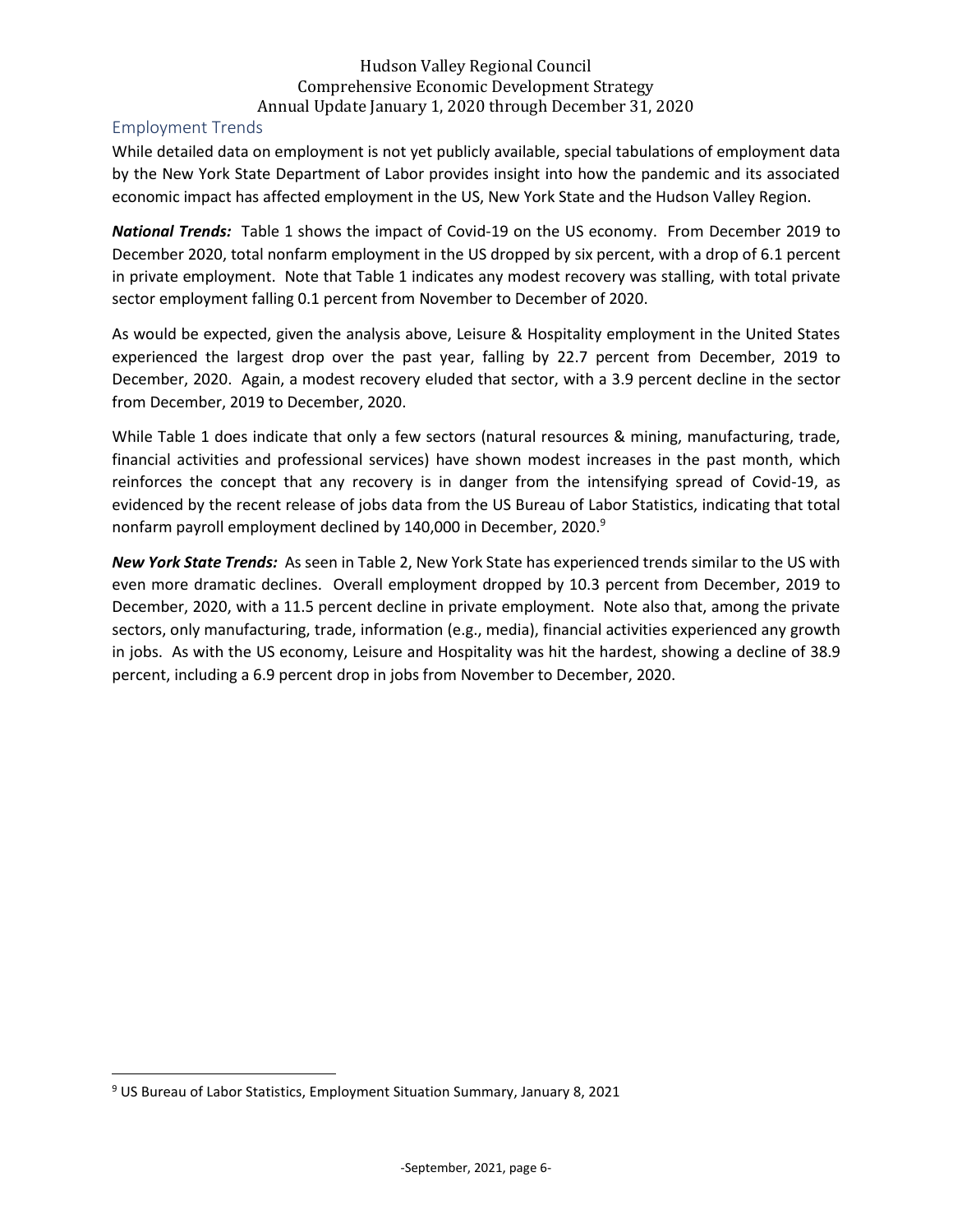| Table 1. Covered, Nonfarm Employment, December 2020, November 2020, December 2019, United States |             |             |             |              |              |              |          |
|--------------------------------------------------------------------------------------------------|-------------|-------------|-------------|--------------|--------------|--------------|----------|
| Category                                                                                         | <b>Dec</b>  | <b>Nov</b>  | <b>Dec</b>  | <b>Net</b>   | $\%$         | <b>Net</b>   | $\%$     |
|                                                                                                  | 2020        | 2020        | 2019        | <b>Month</b> | <b>Month</b> | Year         | Year     |
| <b>Total Nonfarm</b>                                                                             | 143,777,000 | 144,105,000 | 152,934,000 | $-328,000$   | $-0.2%$      | $-9,157,000$ | $-6.0%$  |
| <b>Total Private</b>                                                                             | 122,027,000 | 122,162,000 | 129,919,000 | $-135,000$   | $-0.1%$      | $-7,892,000$ | $-6.1%$  |
| Goods-producing                                                                                  | 20,283,000  | 20,320,000  | 21,034,000  | $-37,000$    | $-0.2%$      | $-751,000$   | $-3.6%$  |
| Natural Resources and Mining                                                                     | 630,000     | 629,000     | 713,000     | 1,000        | 0.2%         | $-83,000$    | $-11.6%$ |
| Construction                                                                                     | 7,322,000   | 7,425,000   | 7,447,000   | $-103,000$   | $-1.4%$      | $-125,000$   | $-1.7%$  |
| Manufacturing                                                                                    | 12,331,000  | 12,266,000  | 12,874,000  | 65,000       | 0.5%         | $-543,000$   | $-4.2%$  |
| Service-Providing                                                                                | 123,494,000 | 123,785,000 | 131,900,000 | $-291,000$   | $-0.2%$      | $-8,406,000$ | $-6.4%$  |
| <b>Private Service-Providing</b>                                                                 | 101,744,000 | 101,842,000 | 108,885,000 | $-98,000$    | $-0.1%$      | $-7,141,000$ | $-6.6%$  |
| Trade, Transportation and Utilities                                                              | 27,896,000  | 27,410,000  | 28,584,000  | 486,000      | 1.8%         | $-688,000$   | $-2.4%$  |
| Information                                                                                      | 2,640,000   | 2,642,000   | 2,897,000   | $-2,000$     | $-0.1%$      | $-257,000$   | $-8.9%$  |
| <b>Financial Activities</b>                                                                      | 8,758,000   | 8,737,000   | 8,820,000   | 21,000       | 0.2%         | $-62,000$    | $-0.7%$  |
| Professional and Business Services                                                               | 20,800,000  | 20,748,000  | 21,597,000  | 52,000       | 0.3%         | $-797,000$   | $-3.7%$  |
| <b>Education and Health Services</b>                                                             | 23,470,000  | 23,581,000  | 24,630,000  | $-111,000$   | $-0.5%$      | $-1,160,000$ | $-4.7%$  |
| Leisure and Hospitality                                                                          | 12,712,000  | 13,225,000  | 16,455,000  | $-513,000$   | $-3.9%$      | $-3,743,000$ | $-22.7%$ |
| <b>Accommodation and Food Services</b>                                                           | 11,127,700  | 11,549,000  | 14,146,200  | $-421,300$   | $-3.6%$      | $-3,018,500$ | $-21.3%$ |
| Food Services and Drinking Places                                                                | 9,768,800   | 10,161,500  | 12,113,500  | $-392,700$   | $-3.9%$      | $-2,344,700$ | $-19.4%$ |
| Source: NYS Department of Labor.                                                                 |             |             |             |              |              |              |          |

|                                           | Table 2. Covered, Nonfarm Employment, December 2020, November 2020, December 2019, New York State |            |           |              |              |              |          |  |  |  |  |  |  |
|-------------------------------------------|---------------------------------------------------------------------------------------------------|------------|-----------|--------------|--------------|--------------|----------|--|--|--|--|--|--|
| Category                                  | Dec.                                                                                              | <b>Nov</b> | Dec.      | <b>Net</b>   | $\%$         | <b>Net</b>   | $\%$     |  |  |  |  |  |  |
|                                           | 2020                                                                                              | 2020       | 2019      | <b>Month</b> | <b>Month</b> | Year         | Year     |  |  |  |  |  |  |
| <b>Total Nonfarm</b>                      | 8,873,700                                                                                         | 8,931,800  | 9,892,100 | $-58,100$    | $-0.7%$      | $-1,018,400$ | $-10.3%$ |  |  |  |  |  |  |
| <b>Total Private</b>                      | 7,417,300                                                                                         | 7,458,600  | 8,383,300 | $-41,300$    | $-0.6%$      | $-966,000$   | $-11.5%$ |  |  |  |  |  |  |
| Goods-producing                           | 774,100                                                                                           | 778,700    | 835,200   | $-4,600$     | $-0.6%$      | $-61,100$    | $-7.3%$  |  |  |  |  |  |  |
| Natural Resources and Mining              | 4,500                                                                                             | 4,700      | 5,100     | $-200$       | $-4.3%$      | $-600$       | $-11.8%$ |  |  |  |  |  |  |
| Construction                              | 370,500                                                                                           | 379,100    | 392,900   | $-8,600$     | $-2.3%$      | $-22,400$    | $-5.7%$  |  |  |  |  |  |  |
| Manufacturing                             | 399,100                                                                                           | 394,900    | 437,200   | 4,200        | 1.1%         | $-38,100$    | $-8.7%$  |  |  |  |  |  |  |
| Service-Providing                         | 8,099,600                                                                                         | 8,153,100  | 9,056,900 | $-53,500$    | $-0.7%$      | $-957,300$   | $-10.6%$ |  |  |  |  |  |  |
| <b>Private Service-Providing</b>          | 6,643,200                                                                                         | 6,679,900  | 7,548,100 | $-36,700$    | $-0.5%$      | -904,900     | $-12.0%$ |  |  |  |  |  |  |
| Trade, Transportation and Utilities       | 1,451,800                                                                                         | 1,426,600  | 1,593,700 | 25,200       | 1.8%         | $-141,900$   | $-8.9%$  |  |  |  |  |  |  |
| Information                               | 272,700                                                                                           | 272,500    | 278,700   | 200          | 0.1%         | $-6,000$     | $-2.2%$  |  |  |  |  |  |  |
| <b>Financial Activities</b>               | 691,200                                                                                           | 688,500    | 728,400   | 2,700        | 0.4%         | $-37,200$    | $-5.1%$  |  |  |  |  |  |  |
| <b>Professional and Business Services</b> | 1,248,900                                                                                         | 1,252,800  | 1,390,700 | $-3,900$     | $-0.3%$      | $-141,800$   | $-10.2%$ |  |  |  |  |  |  |
| <b>Education and Health Services</b>      | 2,039,100                                                                                         | 2,056,900  | 2,196,700 | $-17,800$    | $-0.9%$      | $-157,600$   | $-7.2%$  |  |  |  |  |  |  |
| Leisure and Hospitality                   | 575,900                                                                                           | 618,500    | 942,500   | -42,600      | $-6.9%$      | $-366,600$   | $-38.9%$ |  |  |  |  |  |  |
| <b>Other Services</b>                     | 363,600                                                                                           | 364,100    | 417,400   | -500         | $-0.1%$      | $-53,800$    | $-12.9%$ |  |  |  |  |  |  |
| Government                                | 1,456,400                                                                                         | 1,473,200  | 1,508,800 | $-16,800$    | $-1.1%$      | $-52,400$    | $-3.5%$  |  |  |  |  |  |  |
| Source: NYS Department of Labor.          |                                                                                                   |            |           |              |              |              |          |  |  |  |  |  |  |

*Hudson Valley Trends:* Table 3 summarizes the employment trends in the Hudson Valley, showing overall declines that are greater than the US experienced, but not as dramatic as the declines seen in New York State as a whole. Overall nonfarm employment dropped 8.4 percent from December, 2019 to December 2020. Private employment fell by 9.2 precent. Similar to New York State, the Hudson Valley Region saw a dramatic drop in Leisure and Hospitality employment (-36.2 percent). While declines were virtually universal, with only Natural Resources & Mining holding steady with a 0.2 percent increase. Only Manufacturing, Trade and Information show slight increases from November to December, 2020, which indicates the hold the pandemic still has on the region.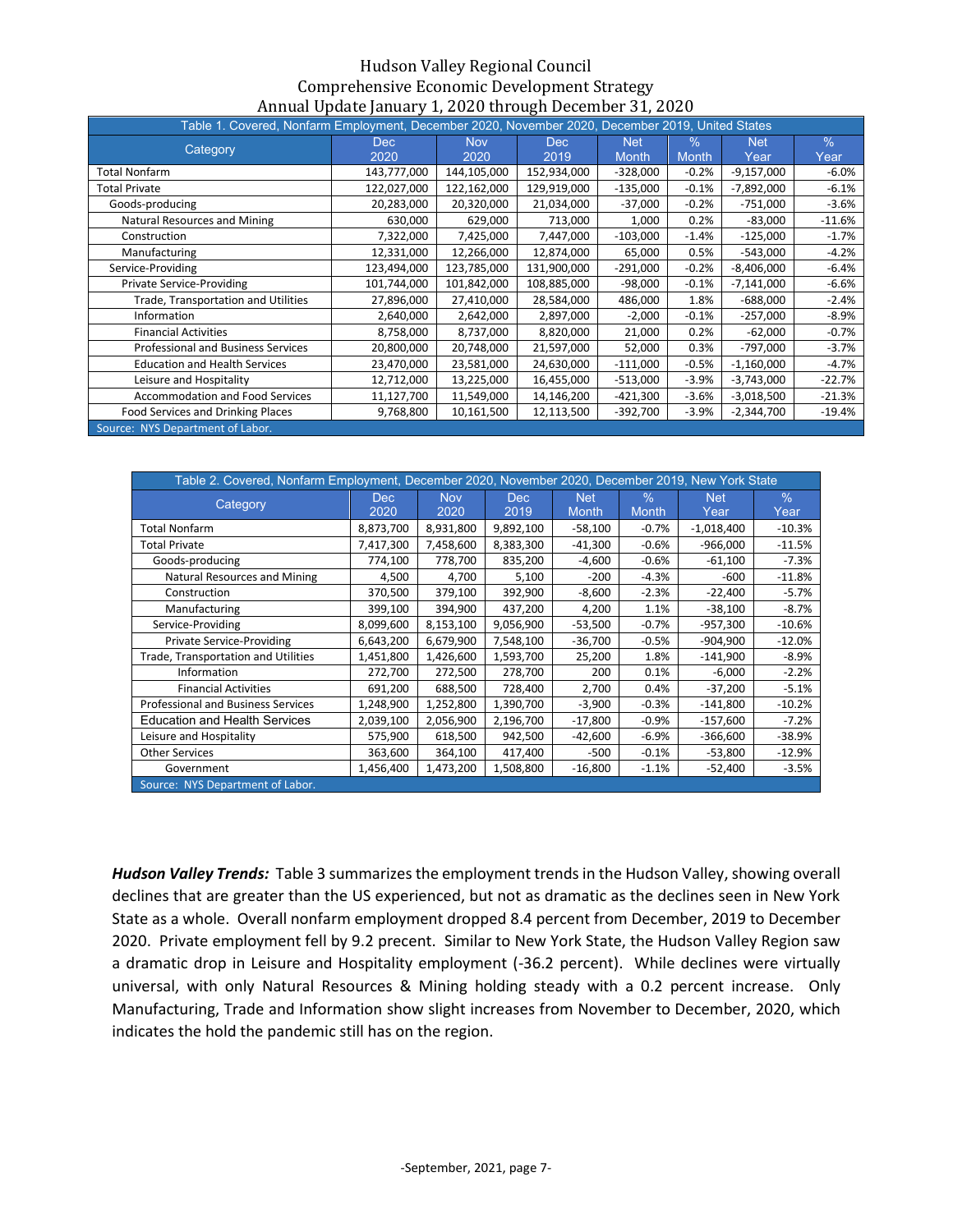| Table 3. Covered, Nonfarm Employment, October 2020, November 2020, December 2019, Hudson Valley Region |                    |                    |              |                            |                               |                    |                       |
|--------------------------------------------------------------------------------------------------------|--------------------|--------------------|--------------|----------------------------|-------------------------------|--------------------|-----------------------|
| Category                                                                                               | <b>Dec</b><br>2020 | <b>Nov</b><br>2020 | Dec.<br>2019 | <b>Net</b><br><b>Month</b> | $\frac{0}{0}$<br><b>Month</b> | <b>Net</b><br>Year | $\frac{0}{0}$<br>Year |
| <b>Total Nonfarm</b>                                                                                   | 891,300            | 899,400            | 972,900      | $-8,100$                   | $-0.9%$                       | $-81,600$          | $-8.4%$               |
| <b>Total Private</b>                                                                                   | 741,700            | 747,000            | 816,500      | $-5,300$                   | $-0.7%$                       | $-74,800$          | $-9.2%$               |
| Goods-producing                                                                                        | 94,500             | 95,200             | 98,100       | $-700$                     | $-0.7%$                       | $-3.600$           | $-3.7%$               |
| Natural Resources, Mining and<br>Construction                                                          | 54,800             | 55,900             | 54,700       | $-1,100$                   | $-2.0%$                       | 100                | 0.2%                  |
| Manufacturing                                                                                          | 39,700             | 39,300             | 43,400       | 400                        | 1.0%                          | $-3,700$           | $-8.5%$               |
| Service-Providing                                                                                      | 796,800            | 804,200            | 874,800      | $-7,400$                   | $-0.9%$                       | $-78,000$          | $-8.9%$               |
| <b>Private Service-Providing</b>                                                                       | 647,200            | 651,800            | 718,400      | $-4,600$                   | $-0.7%$                       | $-71,200$          | $-9.9%$               |
| Trade, Transportation and Utilities                                                                    | 178,100            | 173,900            | 185,700      | 4,200                      | 2.4%                          | $-7,600$           | $-4.1%$               |
| Information                                                                                            | 14,600             | 14,500             | 14,800       | 100                        | 0.7%                          | $-200$             | $-1.4%$               |
| <b>Financial Activities</b>                                                                            | 43,000             | 43,400             | 46,300       | $-400$                     | $-0.9%$                       | $-3,300$           | $-7.1%$               |
| <b>Professional and Business Services</b>                                                              | 106,400            | 107,500            | 115,200      | $-1,100$                   | $-1.0%$                       | $-8,800$           | $-7.6%$               |
| <b>Education and Health Services</b>                                                                   | 212,600            | 216,200            | 223,500      | $-3,600$                   | $-1.7%$                       | $-10,900$          | $-4.9%$               |
| Leisure and Hospitality                                                                                | 57,900             | 61,400             | 90,800       | $-3,500$                   | $-5.7%$                       | $-32,900$          | $-36.2%$              |
| <b>Other Services</b>                                                                                  | 34,600             | 34,900             | 42,100       | $-300$                     | $-0.9%$                       | $-7,500$           | $-17.8%$              |
| Government                                                                                             | 149,600            | 152,400            | 156,400      | $-2,800$                   | $-1.8%$                       | $-6,800$           | $-4.3%$               |
| Source: NYS Department of Labor                                                                        |                    |                    |              |                            |                               |                    |                       |

Tables 4 through 7 provide employment trends within areas in the Hudson Vallely region. For example, Table 4 provides a summary of employment trends for the Dutchess/Putnam Metropolitan Statistical Area (MSA). Job losses are similar to what has been experienced by the Region as a whole, with declines in total, nonfarm employment of 9.6 percent from December, 2019 to December, 2020, and a drop of ten percent in private employment over that same time period. Similar to national, statewide and regional trends, the largest drop in the Dutchess/Putnam MSA was in the Leisure and Hospitality sector, with a drop of 32.4 percent, smaller than what was experienced nationally, within the State and Region, but a significant decline nonetheless.

Table 5 summarizes employment for the Orange/Rockland/Westchester MSA. Again, the trends at this level match national, State and Regional trends. Note that Leisure and Hospitality employment declined by 42.6 percent from December, 2019 to December, 2020, with this decline continuing between November and December, 2020.

Table 6 shows the situation in Sullivan County, where the declines were more modest than the other areas. Total nonfarm employment fell by 6.8 percent from December, 2019 to December, 2020, while private sector jobs declined by 8.2 percent. The trends in Sullivan also show stagnation or decline in employment has continued from November to December, 2020, with the biggest ongoing declines in Natural Resources, Mining & Construction (down by 8.3 percent) and Other Services (-11.1 percent). As in all of the other areas examined, the sector with the steepest decline in Leisure and Hospitality, with a relatively modest drop of 19.0 percent.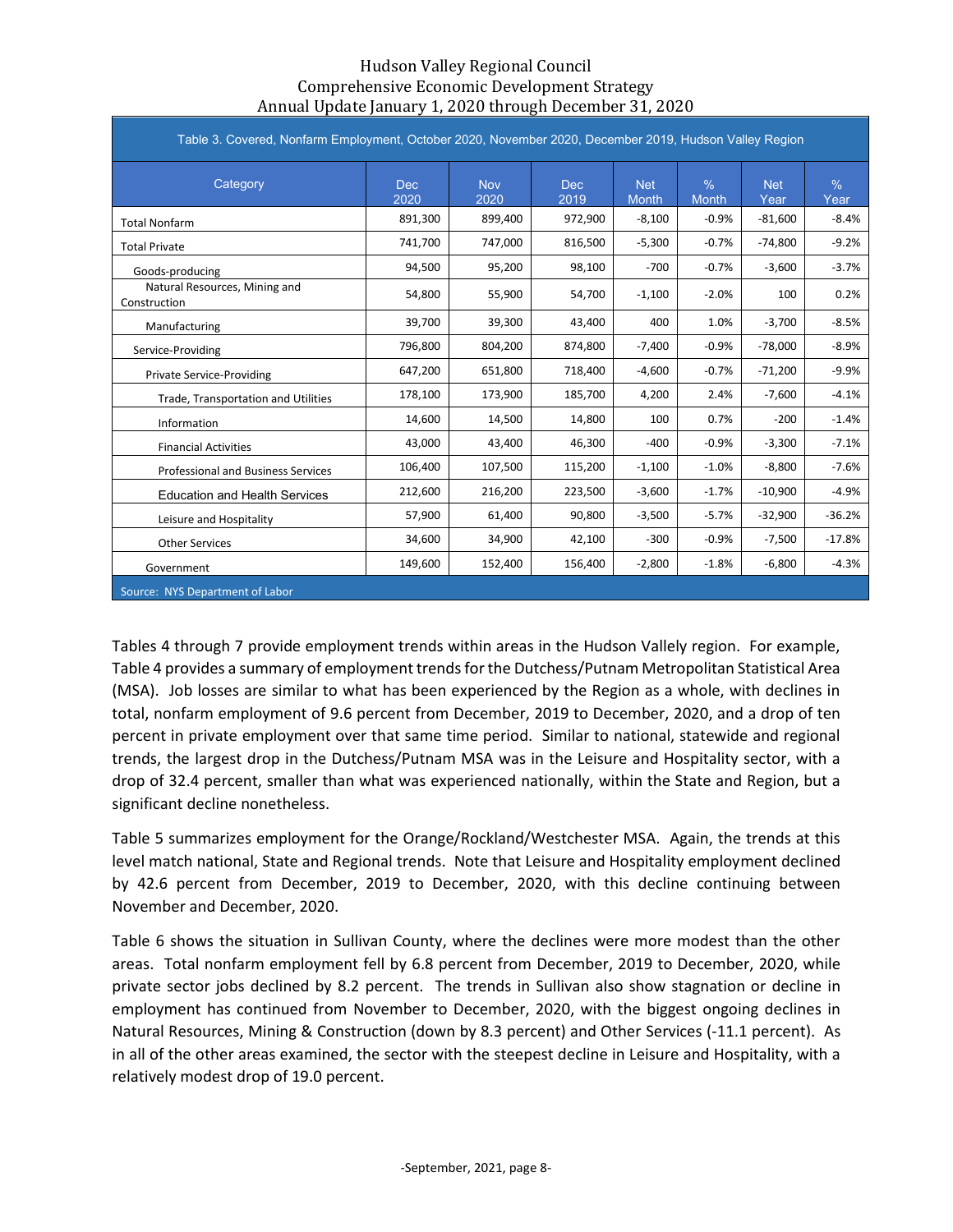As Table 7 shows, the area with the most modest declines may be Ulster County (aka, the Kingston MSA). Overall, the County saw total nonfarm employment fall by 5.1 percent from December, 2019 to December, 2020, and private employment drop by 5.2 percent. The only private sector to lose more than ten percent in employment was Other Services (16.7 percent). Note also that, according to the NYS Labor Department data, Ulster County experienced only a 2.4 percent decline in Hospitality and Leisure employment from November, 2019 to November, 2020.

| Table 4. Covered, Nonfarm Employment, December 2020, November 2020, December 2019, Dutchess/Putnam MSA |            |            |            |              |              |            |          |
|--------------------------------------------------------------------------------------------------------|------------|------------|------------|--------------|--------------|------------|----------|
| Category                                                                                               | <b>Dec</b> | <b>Nov</b> | <b>Dec</b> | <b>Net</b>   | $\%$         | <b>Net</b> | $\%$     |
|                                                                                                        | 2020       | 2020       | 2019       | <b>Month</b> | <b>Month</b> | Year       | Year     |
| <b>Total Nonfarm</b>                                                                                   | 136,600    | 137,900    | 151,100    | $-1,300$     | $-0.9%$      | $-14,500$  | $-9.6%$  |
| <b>Total Private</b>                                                                                   | 112,200    | 113,100    | 124,600    | $-900$       | $-0.8%$      | $-12,400$  | $-10.0%$ |
| Goods-producing                                                                                        | 18,300     | 18,300     | 17,700     | 0            | 0.0%         | 600        | 3.4%     |
| Natural Resources, Mining and                                                                          | 10,000     | 10,100     | 8,700      | $-100$       | $-1.0%$      | 1,300      | 14.9%    |
| Construction                                                                                           |            |            |            |              |              |            |          |
| Manufacturing                                                                                          | 8,300      | 8,200      | 9,000      | 100          | 1.2%         | $-700$     | $-7.8%$  |
| Service-Providing                                                                                      | 118,300    | 119,600    | 133,400    | $-1,300$     | $-1.1%$      | $-15,100$  | $-11.3%$ |
| <b>Private Service-Providing</b>                                                                       | 93,900     | 94,800     | 106,900    | $-900$       | $-0.9%$      | $-13,000$  | $-12.2%$ |
| Trade, Transportation and Utilities                                                                    | 24,000     | 23,500     | 25,500     | 500          | 2.1%         | $-1,500$   | $-5.9%$  |
| <b>Wholesale Trade</b>                                                                                 | 3,000      | 3,000      | 3,200      | 0            | 0.0%         | $-200$     | $-6.3%$  |
| <b>Retail Trade</b>                                                                                    | 16,800     | 16,500     | 17,600     | 300          | 1.8%         | $-800$     | $-4.5%$  |
| Transportation, Warehousing and                                                                        | 4,200      | 4,000      | 4,700      | 200          | 5.0%         | $-500$     | $-10.6%$ |
| <b>Utilities</b>                                                                                       |            |            |            |              |              |            |          |
| Information                                                                                            | 1,900      | 1,900      | 1,900      | 0            | 0.0%         | $\Omega$   | 0.0%     |
| <b>Financial Activities</b>                                                                            | 4,900      | 4,900      | 5,100      | 0            | 0.0%         | $-200$     | $-3.9%$  |
| <b>Professional and Business Services</b>                                                              | 11,800     | 11,700     | 13,200     | 100          | 0.9%         | $-1,400$   | $-10.6%$ |
| <b>Education and Health Services</b>                                                                   | 35,500     | 36,200     | 39,900     | $-700$       | $-1.9%$      | $-4,400$   | $-11.0%$ |
| <b>Educational Services</b>                                                                            | 12,000     | 12,700     | 14,900     | $-700$       | $-5.5%$      | $-2,900$   | $-19.5%$ |
| <b>Health Care and Social Assistance</b>                                                               | 23,500     | 23,500     | 25,000     | 0            | 0.0%         | $-1,500$   | $-6.0%$  |
| Leisure and Hospitality                                                                                | 9,800      | 10,600     | 14,500     | $-800$       | $-7.5%$      | $-4,700$   | $-32.4%$ |
| <b>Other Services</b>                                                                                  | 6.000      | 6,000      | 6,800      | 0            | 0.0%         | $-800$     | $-11.8%$ |
| Government                                                                                             | 24,400     | 24,800     | 26,500     | $-400$       | $-1.6%$      | $-2,100$   | $-7.9%$  |
| <b>Federal Government</b>                                                                              | 1.500      | 1,500      | 1,500      | 0            | 0.0%         | 0          | 0.0%     |
| <b>State Government</b>                                                                                | 5,600      | 5,700      | 5,800      | $-100$       | $-1.8%$      | $-200$     | $-3.4%$  |
| Local Government                                                                                       | 17,300     | 17,600     | 19,200     | $-300$       | $-1.7%$      | $-1,900$   | $-9.9%$  |
| <b>Local Government Education</b>                                                                      | 10,900     | 11,200     | 12,400     | $-300$       | $-2.7%$      | $-1,500$   | $-12.1%$ |
| Source: NYS Department of Labor                                                                        |            |            |            |              |              |            |          |

|                                            |             |                    |                    |                            |                      | Table 5. Covered, Nonfarm Employment, December 2020, November 2020, December 2019, Orange/Rockland/Westchester MSA |              |  |  |  |  |  |  |  |  |  |  |  |
|--------------------------------------------|-------------|--------------------|--------------------|----------------------------|----------------------|--------------------------------------------------------------------------------------------------------------------|--------------|--|--|--|--|--|--|--|--|--|--|--|
| Category                                   | Dec<br>2020 | <b>Nov</b><br>2020 | <b>Dec</b><br>2019 | <b>Net</b><br><b>Month</b> | $\%$<br><b>Month</b> | <b>Net</b><br>Year                                                                                                 | $\%$<br>Year |  |  |  |  |  |  |  |  |  |  |  |
| <b>Total Nonfarm</b>                       | 667,400     | 673,400            | 729,300            | $-6,000$                   | $-0.9%$              | $-61,900$                                                                                                          | $-8.5%$      |  |  |  |  |  |  |  |  |  |  |  |
| Total Private                              | 562,300     | 566,300            | 620,300            | $-4,000$                   | $-0.7%$              | $-58,000$                                                                                                          | $-9.4%$      |  |  |  |  |  |  |  |  |  |  |  |
| Goods-producing                            | 67,300      | 67,900             | 71,000             | $-600$                     | $-0.9%$              | -3,700                                                                                                             | $-5.2%$      |  |  |  |  |  |  |  |  |  |  |  |
| Natural Resources, Mining and Construction | 40,700      | 41,600             | 41,700             | $-900$                     | $-2.2%$              | $-1,000$                                                                                                           | $-2.4%$      |  |  |  |  |  |  |  |  |  |  |  |
| <b>Specialty Trade Contractors</b>         | 25,900      | 26,600             | 28,200             | $-700$                     | $-2.6%$              | $-2,300$                                                                                                           | $-8.2%$      |  |  |  |  |  |  |  |  |  |  |  |
| Manufacturing                              | 26,600      | 26,300             | 29,300             | 300                        | 1.1%                 | $-2,700$                                                                                                           | $-9.2%$      |  |  |  |  |  |  |  |  |  |  |  |
| <b>Chemical Manufacturing</b>              | 4,000       | 4,000              | 4,100              | 0                          | 0.0%                 | $-100$                                                                                                             | $-2.4%$      |  |  |  |  |  |  |  |  |  |  |  |
| Service-Providing                          | 600,100     | 605,500            | 658,300            | $-5,400$                   | $-0.9%$              | $-58,200$                                                                                                          | $-8.8%$      |  |  |  |  |  |  |  |  |  |  |  |
| <b>Private Service-Providing</b>           | 495,000     | 498,400            | 549,300            | $-3,400$                   | $-0.7%$              | $-54,300$                                                                                                          | $-9.9%$      |  |  |  |  |  |  |  |  |  |  |  |
| Trade, Transportation and Utilities        | 137,700     | 134,300            | 143,300            | 3,400                      | 2.5%                 | $-5,600$                                                                                                           | $-3.9%$      |  |  |  |  |  |  |  |  |  |  |  |
| <b>Wholesale Trade</b>                     | 25,000      | 24,500             | 27,500             | 500                        | 2.0%                 | $-2,500$                                                                                                           | $-9.1%$      |  |  |  |  |  |  |  |  |  |  |  |
| Merchant Wholesalers, Durable Goods        | 12,400      | 12,300             | 13,500             | 100                        | 0.8%                 | $-1,100$                                                                                                           | $-8.1%$      |  |  |  |  |  |  |  |  |  |  |  |
| <b>Retail Trade</b>                        | 87,000      | 84,500             | 87,400             | 2,500                      | 3.0%                 | $-400$                                                                                                             | $-0.5%$      |  |  |  |  |  |  |  |  |  |  |  |
| Food and Beverage Stores                   | 19,600      | 19,300             | 20,000             | 300                        | 1.6%                 | $-400$                                                                                                             | $-2.0%$      |  |  |  |  |  |  |  |  |  |  |  |
| <b>Grocery Stores</b>                      | 16,700      | 16,300             | 16,800             | 400                        | 2.5%                 | $-100$                                                                                                             | $-0.6%$      |  |  |  |  |  |  |  |  |  |  |  |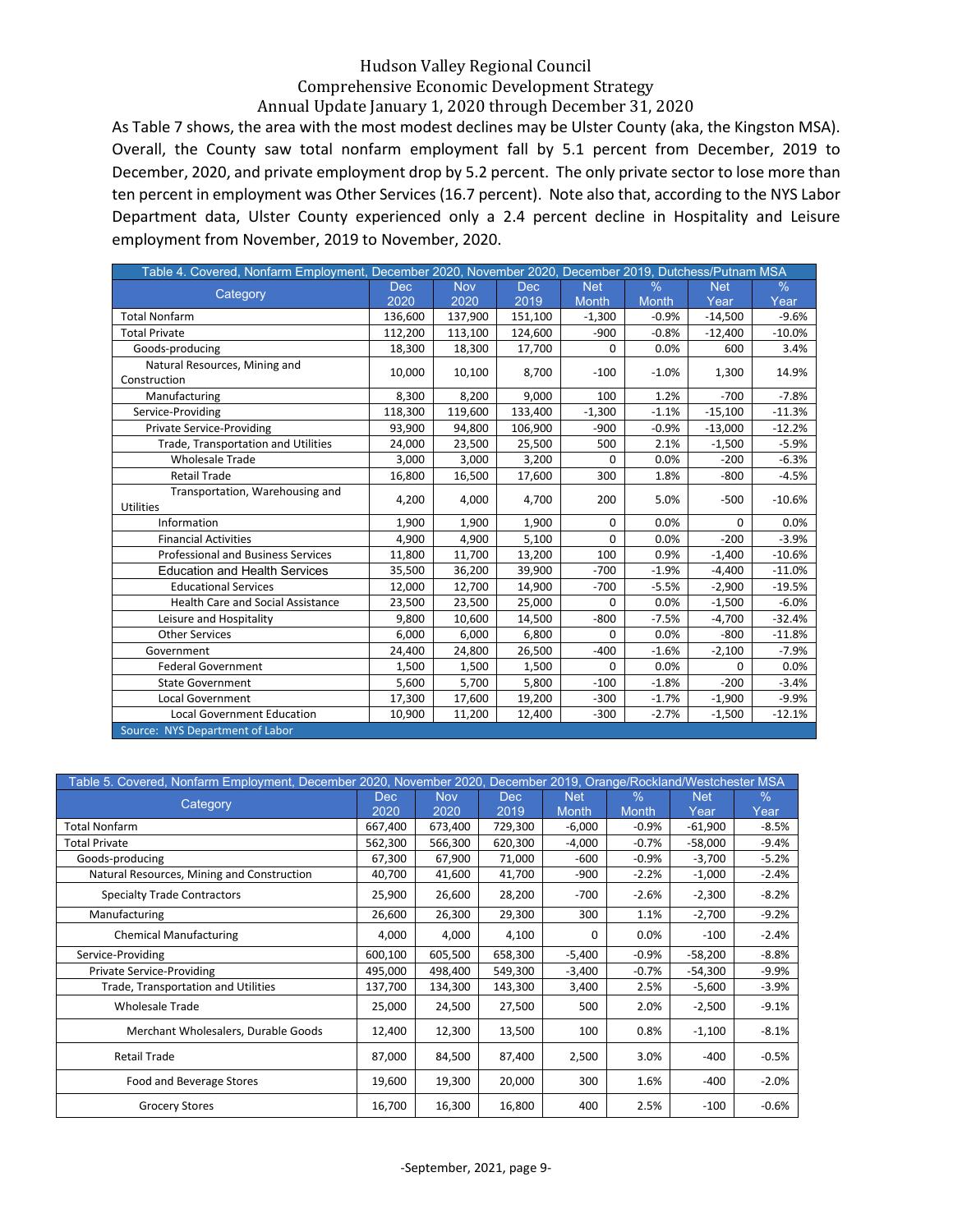| Table 5. Covered, Nonfarm Employment, December 2020, November 2020, December 2019, Orange/Rockland/Westchester MSA |                    |                    |                    |                            |                      |                    |              |
|--------------------------------------------------------------------------------------------------------------------|--------------------|--------------------|--------------------|----------------------------|----------------------|--------------------|--------------|
| Category                                                                                                           | <b>Dec</b><br>2020 | <b>Nov</b><br>2020 | <b>Dec</b><br>2019 | <b>Net</b><br><b>Month</b> | $\%$<br><b>Month</b> | <b>Net</b><br>Year | $\%$<br>Year |
| <b>Health and Personal Care Stores</b>                                                                             | 6,600              | 6,500              | 6,800              | 100                        | 1.5%                 | $-200$             | $-2.9%$      |
| <b>Clothing and Clothing Accessories Stores</b>                                                                    | 8,600              | 8,300              | 11,400             | 300                        | 3.6%                 | $-2,800$           | $-24.6%$     |
| <b>General Merchandise Stores</b>                                                                                  | 14,300             | 13,700             | 13,600             | 600                        | 4.4%                 | 700                | 5.1%         |
| Transportation, Warehousing and Utilities                                                                          | 25,700             | 25,300             | 28,400             | 400                        | 1.6%                 | $-2,700$           | $-9.5%$      |
| <b>Utilities</b>                                                                                                   | 4,000              | 4,000              | 4,300              | 0                          | 0.0%                 | $-300$             | $-7.0%$      |
| <b>Transportation and Warehousing</b>                                                                              | 21,700             | 21,300             | 24,100             | 400                        | 1.9%                 | $-2,400$           | $-10.0%$     |
| Information                                                                                                        | 11,700             | 11,700             | 11,900             | 0                          | 0.0%                 | $-200$             | $-1.7%$      |
| Telecommunications                                                                                                 | 3,200              | 3,300              | 3,500              | $-100$                     | $-3.0%$              | $-300$             | -8.6%        |
| <b>Financial Activities</b>                                                                                        | 35,000             | 35,400             | 38,000             | $-400$                     | $-1.1%$              | $-3,000$           | $-7.9%$      |
| Finance and Insurance                                                                                              | 21,800             | 22,100             | 23,800             | $-300$                     | $-1.4%$              | $-2,000$           | $-8.4%$      |
| <b>Credit Intermediation and Related Activities</b>                                                                | 8,800              | 8,900              | 9,000              | $-100$                     | $-1.1%$              | $-200$             | $-2.2%$      |
| Depository Credit Intermediation                                                                                   | 4,900              | 4,900              | 5,100              | 0                          | $0.0\%$              | $-200$             | $-3.9%$      |
| <b>Insurance Carriers and Related Activities</b>                                                                   | 10,000             | 10,100             | 10,300             | $-100$                     | $-1.0%$              | $-300$             | $-2.9%$      |
| Real Estate and Rental and Leasing                                                                                 | 13,200             | 13,300             | 14,200             | $-100$                     | $-0.8%$              | $-1,000$           | $-7.0\%$     |
| <b>Professional and Business Services</b>                                                                          | 88,800             | 90,000             | 95,800             | $-1,200$                   | $-1.3%$              | $-7,000$           | $-7.3%$      |
| Professional, Scientific, and Technical Services                                                                   | 39,900             | 40,000             | 41,700             | $-100$                     | $-0.3%$              | -1,800             | -4.3%        |
| Management of Companies and Enterprises                                                                            | 10,500             | 10,500             | 11,100             | 0                          | $0.0\%$              | $-600$             | $-5.4%$      |
| Administrative and Support and Waste<br>Management and Remediation Services                                        | 38,400             | 39,500             | 43,000             | $-1,100$                   | $-2.8%$              | $-4,600$           | $-10.7%$     |
| Administrative and Support Services                                                                                | 37,000             | 38,100             | 40,800             | $-1,100$                   | $-2.9%$              | -3,800             | $-9.3%$      |
| <b>Employment Services</b>                                                                                         | 8,400              | 8,300              | 10,600             | 100                        | 1.2%                 | $-2,200$           | $-20.8%$     |
| <b>Education and Health Services</b>                                                                               | 159,800            | 162,700            | 165,000            | $-2,900$                   | $-1.8%$              | $-5,200$           | $-3.2%$      |
| <b>Educational Services</b>                                                                                        | 31,400             | 33,200             | 34,600             | $-1,800$                   | $-5.4%$              | $-3,200$           | $-9.2%$      |
| <b>Health Care and Social Assistance</b>                                                                           | 128,400            | 129,500            | 130,400            | $-1,100$                   | $-0.8%$              | $-2,000$           | $-1.5%$      |
| <b>Ambulatory Health Care Services</b>                                                                             | 46,600             | 48,400             | 48,000             | $-1,800$                   | $-3.7%$              | $-1,400$           | $-2.9%$      |
| Hospitals                                                                                                          | 28,200             | 28,000             | 28,900             | 200                        | 0.7%                 | $-700$             | $-2.4%$      |
| <b>General Medical and Surgical Hospitals</b>                                                                      | 25,200             | 25,000             | 25,700             | 200                        | 0.8%                 | $-500$             | $-1.9%$      |
| Social Assistance                                                                                                  | 26,300             | 26,200             | 29,200             | 100                        | 0.4%                 | $-2,900$           | $-9.9%$      |
| Leisure and Hospitality                                                                                            | 36,700             | 38,800             | 63,900             | $-2,100$                   | $-5.4%$              | $-27,200$          | -42.6%       |
| Accommodation and Food Services                                                                                    | 28,500             | 30,300             | 49,500             | $-1,800$                   | $-5.9%$              | $-21,000$          | $-42.4%$     |
| Food Services and Drinking Places                                                                                  | 27,600             | 29,400             | 46,300             | $-1,800$                   | $-6.1%$              | $-18,700$          | $-40.4%$     |
| <b>Full-Service Restaurants</b>                                                                                    | 11,800             | 13,300             | 22,500             | $-1,500$                   | $-11.3%$             | $-10,700$          | $-47.6%$     |
| <b>Other Services</b>                                                                                              | 25,300             | 25,500             | 31,400             | $-200$                     | $-0.8%$              | $-6,100$           | $-19.4%$     |
| Government                                                                                                         | 105,100            | 107,100            | 109,000            | $-2,000$                   | $-1.9%$              | $-3,900$           | $-3.6%$      |
| <b>Federal Government</b>                                                                                          | 9,300              | 9,200              | 9,400              | 100                        | 1.1%                 | $-100$             | $-1.1%$      |
| <b>State Government</b>                                                                                            | 15,000             | 15,300             | 15,300             | $-300$                     | $-2.0%$              | $-300$             | $-2.0%$      |
| Local Government                                                                                                   | 80,800             | 82,600             | 84,300             | $-1,800$                   | $-2.2%$              | $-3,500$           | $-4.2%$      |
| Local Government Education                                                                                         | 49,300             | 49,500             | 51,300             | $-200$                     | $-0.4%$              | $-2,000$           | $-3.9%$      |
| Source: NYS Department of Labor.                                                                                   |                    |                    |                    |                            |                      |                    |              |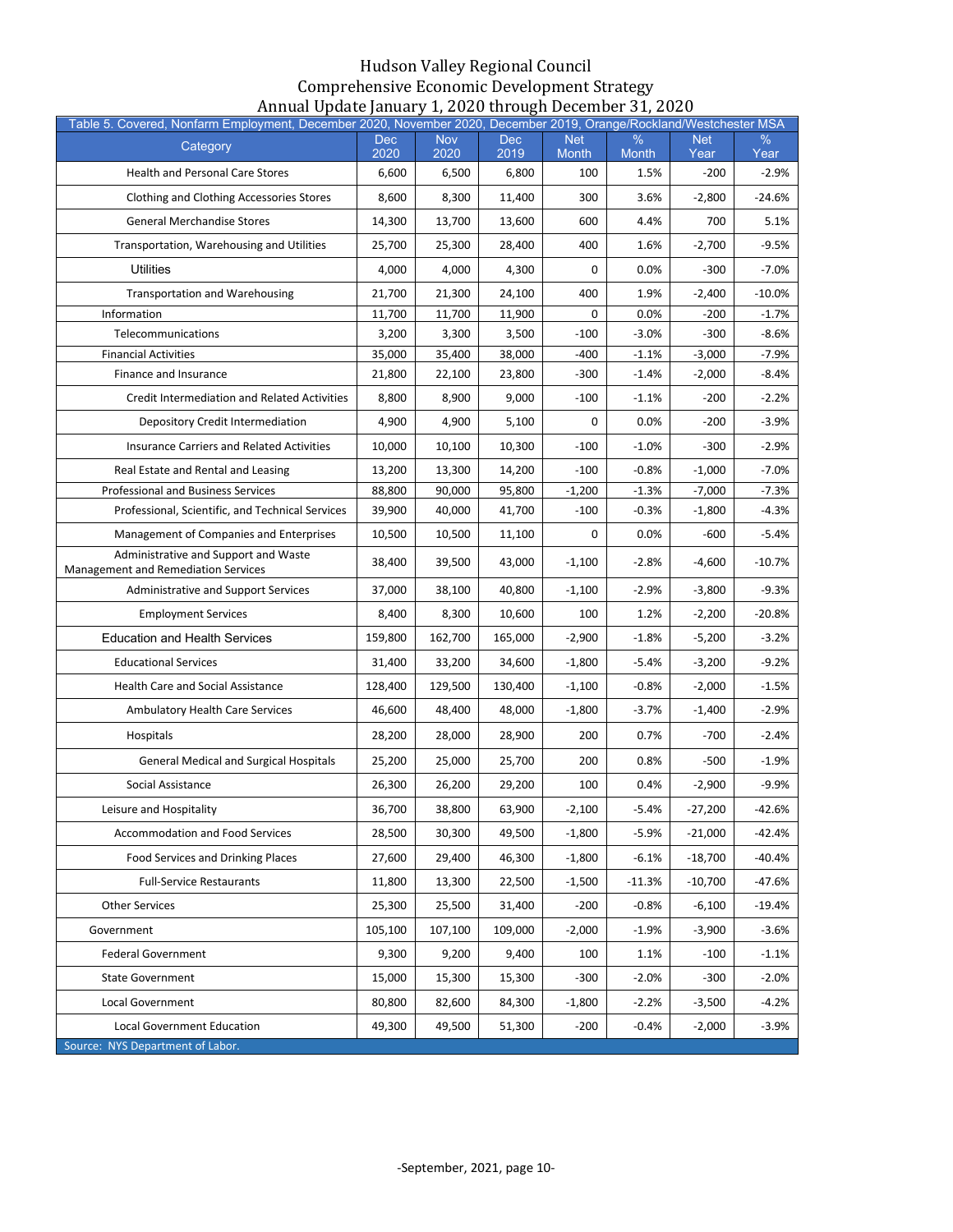| Table 6. Covered, Nonfarm Employment, December 2020, November 2020, December 2019, Sullivan County |            |            |        |              |              |            |          |
|----------------------------------------------------------------------------------------------------|------------|------------|--------|--------------|--------------|------------|----------|
|                                                                                                    | <b>Dec</b> | <b>Nov</b> | Dec.   | <b>Net</b>   | $\%$         | <b>Net</b> | $\%$     |
| Category                                                                                           | 2020       | 2020       | 2019   | <b>Month</b> | <b>Month</b> | Year       | Year     |
| <b>Total Nonfarm</b>                                                                               | 27,400     | 27,900     | 29,400 | $-500$       | $-1.8%$      | $-2,000$   | $-6.8%$  |
| <b>Total Private</b>                                                                               | 21,200     | 21,500     | 23,100 | $-300$       | $-1.4%$      | $-1,900$   | $-8.2%$  |
| Goods-Producing                                                                                    | 2,700      | 2,800      | 2,900  | $-100$       | $-3.6%$      | $-200$     | $-6.9%$  |
| Natural Resources, Mining<br>and Construction                                                      | 1,100      | 1,200      | 1,200  | $-100$       | $-8.3%$      | -100       | $-8.3%$  |
| Manufacturing                                                                                      | 1,600      | 1,600      | 1,700  | $\Omega$     | 0.0%         | $-100$     | $-5.9%$  |
| Service-Providing                                                                                  | 24,700     | 25,100     | 26,500 | $-400$       | $-1.6%$      | $-1,800$   | $-6.8%$  |
| <b>Private Service-Providing</b>                                                                   | 18,500     | 18,700     | 20,200 | $-200$       | $-1.1%$      | $-1,700$   | $-8.4%$  |
| Trade, Transportation and<br><b>Utilities</b>                                                      | 4.200      | 4,200      | 4,500  | ŋ            | 0.0%         | -300       | $-6.7%$  |
| Information                                                                                        | 100        | 100        | 100    | 0            | 0.0%         | $\Omega$   | $0.0\%$  |
| <b>Financial Activities</b>                                                                        | 800        | 800        | 800    | 0            | 0.0%         | $\Omega$   | 0.0%     |
| <b>Professional and Business</b><br>Services                                                       | 1,700      | 1,700      | 1,800  | 0            | 0.0%         | $-100$     | $-5.6%$  |
| <b>Education and Health</b><br>Services                                                            | 7,500      | 7,500      | 7,900  | 0            | 0.0%         | -400       | $-5.1%$  |
| Leisure and Hospitality                                                                            | 3,400      | 3,500      | 4,200  | $-100$       | $-2.9%$      | $-800$     | $-19.0%$ |
| <b>Other Services</b>                                                                              | 800        | 900        | 900    | $-100$       | $-11.1%$     | $-100$     | $-11.1%$ |
| Government                                                                                         | 6,200      | 6,400      | 6,300  | $-200$       | $-3.1%$      | -100       | $-1.6%$  |
| Source: NYS Department of Labor.                                                                   |            |            |        |              |              |            |          |

| Table 7. Covered, Nonfarm Employment, December 2020, November 2020, December 2019, Kingston MSA |             | (Ulster County)    |                    |                     |                               |                    |                       |
|-------------------------------------------------------------------------------------------------|-------------|--------------------|--------------------|---------------------|-------------------------------|--------------------|-----------------------|
| Category                                                                                        | Dec<br>2020 | <b>Nov</b><br>2020 | <b>Dec</b><br>2019 | <b>Net</b><br>Month | $\frac{9}{6}$<br><b>Month</b> | <b>Net</b><br>Year | $\frac{0}{0}$<br>Year |
| <b>Total Nonfarm</b>                                                                            | 59,900      | 60,200             | 63,100             | $-300$              | $-0.5%$                       | $-3,200$           | $-5.1%$               |
| <b>Total Private</b>                                                                            | 46,000      | 46,100             | 48,500             | $-100$              | $-0.2%$                       | $-2,500$           | $-5.2%$               |
| Goods-producing                                                                                 | 6,200       | 6,200              | 6,500              | 0                   | 0.0%                          | $-300$             | $-4.6%$               |
| Natural Resources, Mining and<br>Construction                                                   | 3,000       | 3,000              | 3,100              | 0                   | 0.0%                          | $-100$             | $-3.2%$               |
| Manufacturing                                                                                   | 3,200       | 3,200              | 3,400              | 0                   | 0.0%                          | $-200$             | $-5.9%$               |
| Service-Providing                                                                               | 53,700      | 54,000             | 56,600             | $-300$              | $-0.6%$                       | $-2,900$           | $-5.1%$               |
| <b>Private Service-Providing</b>                                                                | 39,800      | 39,900             | 42,000             | $-100$              | $-0.3%$                       | $-2,200$           | $-5.2%$               |
| Trade, Transportation and Utilities                                                             | 12,200      | 11,900             | 12,400             | 300                 | 2.5%                          | $-200$             | $-1.6%$               |
| <b>Wholesale Trade</b>                                                                          | 1,500       | 1,500              | 1,600              | 0                   | 0.0%                          | $-100$             | $-6.3%$               |
| <b>Retail Trade</b>                                                                             | 8,800       | 8,600              | 9.000              | 200                 | 2.3%                          | $-200$             | $-2.2%$               |
| Transport. Warehousing & Utils.                                                                 | 1,900       | 1,800              | 1,800              | 100                 | 5.6%                          | 100                | 5.6%                  |
| Information                                                                                     | 900         | 800                | 900                | 100                 | 12.5%                         | 0                  | 0.0%                  |
| <b>Financial Activities</b>                                                                     | 2,300       | 2,300              | 2,400              | 0                   | 0.0%                          | $-100$             | $-4.2%$               |
| <b>Professional and Business Services</b>                                                       | 4,100       | 4,100              | 4,400              | 0                   | 0.0%                          | $-300$             | $-6.8%$               |
| <b>Education and Health Services</b>                                                            | 9,800       | 9,800              | 10,700             | 0                   | 0.0%                          | $-900$             | $-8.4%$               |
| Leisure and Hospitality                                                                         | 8,000       | 8,500              | 8,200              | $-500$              | $-5.9%$                       | $-200$             | $-2.4%$               |
| <b>Other Services</b>                                                                           | 2,500       | 2,500              | 3,000              | 0                   | 0.0%                          | $-500$             | $-16.7%$              |
| Government                                                                                      | 13,900      | 14,100             | 14,600             | $-200$              | $-1.4%$                       | $-700$             | $-4.8%$               |
| <b>Federal Government</b>                                                                       | 400         | 400                | 400                | 0                   | 0.0%                          | 0                  | 0.0%                  |
| <b>State Government</b>                                                                         | 5,300       | 5,300              | 5,000              | 0                   | 0.0%                          | 300                | 6.0%                  |
| <b>Local Government</b>                                                                         | 8,200       | 8,400              | 9,200              | $-200$              | $-2.4%$                       | $-1,000$           | $-10.9%$              |
| <b>Local Government Education</b>                                                               | 4,900       | 5,000              | 5.600              | $-100$              | $-2.0%$                       | $-700$             | $-12.5%$              |
| Source: NYS Department of Labor.                                                                |             |                    |                    |                     |                               |                    |                       |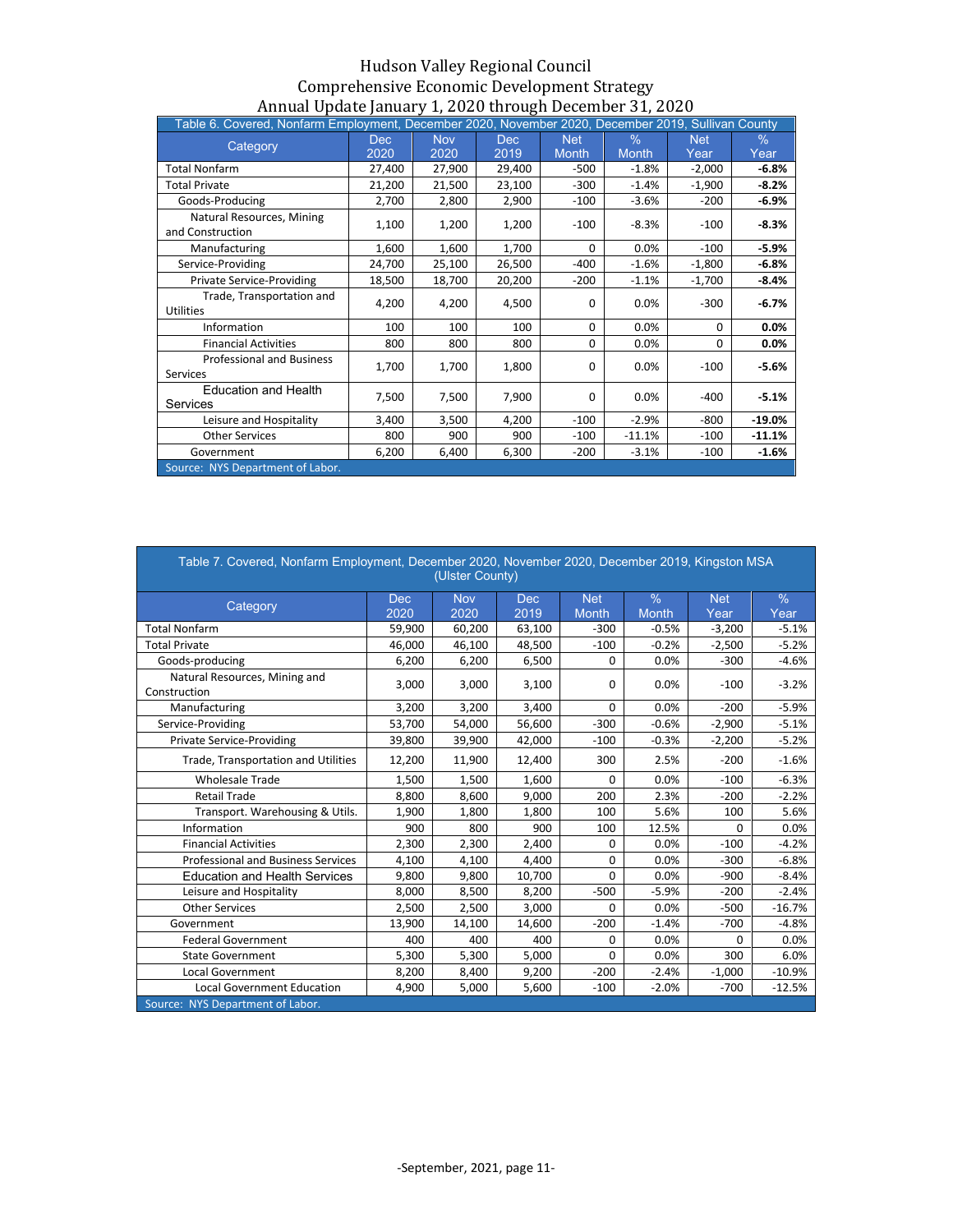#### <span id="page-12-0"></span>Trends in Taxable Sales

One way to corroborate the preliminary employment data provided by the NYS Department of Labor is to examine trends in taxable sales as a proxy for economic activity. The State Department of Taxation and Finance reports taxable sales for each sector in the economy. Consequently, the trends in sales by sector provides some insights into the condition of local economies. This data is summarized in Table 8, which shows the percent change in taxable sales by sector from August, 2019 to August, 2020 for the counties of the Hudson Valley region, New York State and New York City. In almost every sector, the trends are consistent with what is seen in employment changes.

The data show that, within the Hudson Valley the deepest declines in overall sales was in Westchester County, with a 3.8 percent drop. Note that the declines were much more severe for the State (-9.1 percent) and New York City (-23.0 percent). It is worth noting that, for all counties, the State and New York City, taxable sales by manufacturers increased over this time period, suggesting that, despite drops in employment, many manufacturers were still able to maintain some positive momentum. On the other hand, many sectors have shown steep drops, including Transportation & Warehousing, Professional Services, Administrative Support & Waste Management and, as would be expected, Arts & Entertainment and Accommodation and Food Services.

|                      |                                                                                                       |                 |               |               | Table 8. Percent Change in Taxable Sales & Purchases, August, 2019 to August, 2020. |                 |               |                    |                           |                          |
|----------------------|-------------------------------------------------------------------------------------------------------|-----------------|---------------|---------------|-------------------------------------------------------------------------------------|-----------------|---------------|--------------------|---------------------------|--------------------------|
| <b>NAICS</b><br>Code | <b>Row Labels</b>                                                                                     | <b>DUTCHESS</b> | <b>ORANGE</b> | <b>PUTNAM</b> | <b>ROCKLAND</b>                                                                     | <b>SULLIVAN</b> | <b>ULSTER</b> | <b>WESTCHESTER</b> | <b>NY</b><br><b>STATE</b> | <b>NY</b><br><b>CITY</b> |
|                      | <b>Grand Total</b>                                                                                    | 0.4%            | $-6.7%$       | 5.5%          | 2.6%                                                                                | $-2.6%$         | 1.2%          | $-3.8%$            | $-9.1%$                   | $-23.0%$                 |
|                      |                                                                                                       |                 |               |               |                                                                                     |                 |               |                    |                           |                          |
| 11                   | Ag. Forest.                                                                                           | 5.4%            | 30.1%         | 7.1%          | 12.7%                                                                               | $-35.3%$        | 1.9%          | 10.9%              | 9.2%                      | $-20.2%$                 |
| 21                   | Mining                                                                                                | $-12.7%$        | 14.4%         | 3.1%          | $-17.1%$                                                                            | 10.2%           | 38.3%         | 24.1%              | 14.7%                     | 180.6%                   |
| 22                   | <b>Utilities</b>                                                                                      | 23.0%           | $-8.0%$       | 15.0%         | $-4.1%$                                                                             | 22.9%           | $-10.1%$      | 6.3%               | $-4.9%$                   | $-4.5%$                  |
| 23                   | Constr.                                                                                               | 6.6%            | $-16.6%$      | $-13.5%$      | $-5.8%$                                                                             | 17.5%           | $-13.3%$      | $-13.2%$           | $-12.9%$                  | $-18.9%$                 |
| $31 - 33$            | Mfg.                                                                                                  | 46.2%           | 15.5%         | 11.8%         | $-6.5%$                                                                             | 21.4%           | 31.9%         | 11.7%              | 25.9%                     | 46.1%                    |
| 42                   | Wholesale                                                                                             | 0.9%            | $-5.1%$       | 3.2%          | 48.2%                                                                               | $-16.0%$        | $-0.5%$       | 2.4%               | $-5.0%$                   | $-17.5%$                 |
| 44-45                | Retail                                                                                                | 8.0%            | $-2.4%$       | 14.0%         | 10.1%                                                                               | 12.3%           | 13.2%         | 5.6%               | 8.2%                      | $-4.6%$                  |
| 48-49                | Trans/Warehsg.                                                                                        | $-9.1%$         | $-6.6%$       | $-19.1%$      | $-31.3%$                                                                            | $-26.4%$        | 10.3%         | $-48.8%$           | $-46.6%$                  | $-52.2%$                 |
| 51                   | Info.                                                                                                 | $-9.7%$         | $-0.4%$       | 5.1%          | $-1.2%$                                                                             | 12.3%           | 10.3%         | 15.1%              | 6.1%                      | 6.8%                     |
| 52                   | Fin & Ins.                                                                                            | $-5.9%$         | $-6.7%$       | $-27.1%$      | 51.8%                                                                               | $-7.8%$         | $-7.6%$       | 1.9%               | 5.4%                      | 5.8%                     |
| 53                   | Real Estate                                                                                           | 3.3%            | $-16.1%$      | 93.7%         | $-0.8%$                                                                             | $-14.4%$        | 8.7%          | $-13.8%$           | $-16.9%$                  | $-25.9%$                 |
| 54                   | Prof.Svcs.                                                                                            | 6.5%            | $-0.1%$       | $-15.1%$      | 80.9%                                                                               | 19.0%           | $-2.2%$       | $-23.1%$           | $-6.0%$                   | $-6.4%$                  |
| 55                   | Mgt.                                                                                                  | 17.2%           | 36.5%         | 70.6%         | $-68.3%$                                                                            | 468.6%          | $-15.1%$      | 4.7%               | $-29.9%$                  | $-28.1%$                 |
| 56                   | Admin Support/Waste Mgt                                                                               | $-39.0%$        | $-44.4%$      | $-45.3%$      | $-33.9%$                                                                            | $-58.0%$        | $-44.9%$      | $-32.5%$           | $-44.4%$                  | $-52.0%$                 |
| 61                   | Educ.                                                                                                 | $-90.1%$        | $-26.4%$      | 9.4%          | $-34.8%$                                                                            | $-45.2%$        | $-62.2%$      | $-25.2%$           | $-40.8%$                  | $-40.5%$                 |
| 62                   | Healthcare                                                                                            | $-41.6%$        | $-12.9%$      | 27.8%         | 43.7%                                                                               | 97.5%           | $-27.0%$      | $-5.9%$            | $-20.0%$                  | $-23.2%$                 |
| 71                   | Arts/Ent.                                                                                             | $-42.6%$        | $-46.6%$      | $-49.6%$      | $-19.1%$                                                                            | $-3.3%$         | $-16.9%$      | $-29.9%$           | $-53.7%$                  | $-90.5%$                 |
| 72                   | Accomodation & Food Svcs.                                                                             | $-25.5%$        | $-26.6%$      | $-14.7%$      | $-30.5%$                                                                            | $-50.2%$        | $-27.6%$      | $-32.8%$           | $-51.3%$                  | $-70.1%$                 |
| 81                   | Other Svcs.                                                                                           | $-10.8%$        | $-5.2%$       | $-16.7%$      | $-12.7%$                                                                            | 2.7%            | $-1.8%$       | $-19.9%$           | $-15.1%$                  | $-38.5%$                 |
| 92                   | Pub Admin                                                                                             | 15.0%           | 1.4%          | 10.3%         | $-5.6%$                                                                             | 4.3%            | $-6.2%$       | 0.3%               | 18.2%                     | 20.3%                    |
| 99                   | <b>NEC</b>                                                                                            | 44.2%           | 53.3%         | 136.1%        | 198.3%                                                                              | 95.9%           | 119.5%        | 93.4%              | 64.9%                     | 51.6%                    |
|                      | Course compiled by Existing the Consulting using data from the NVS Department of Taxation and Einance |                 |               |               |                                                                                     |                 |               |                    |                           |                          |

Source: compiled by Fairweather Consulting using data from the NYS Department of Taxation and Finance.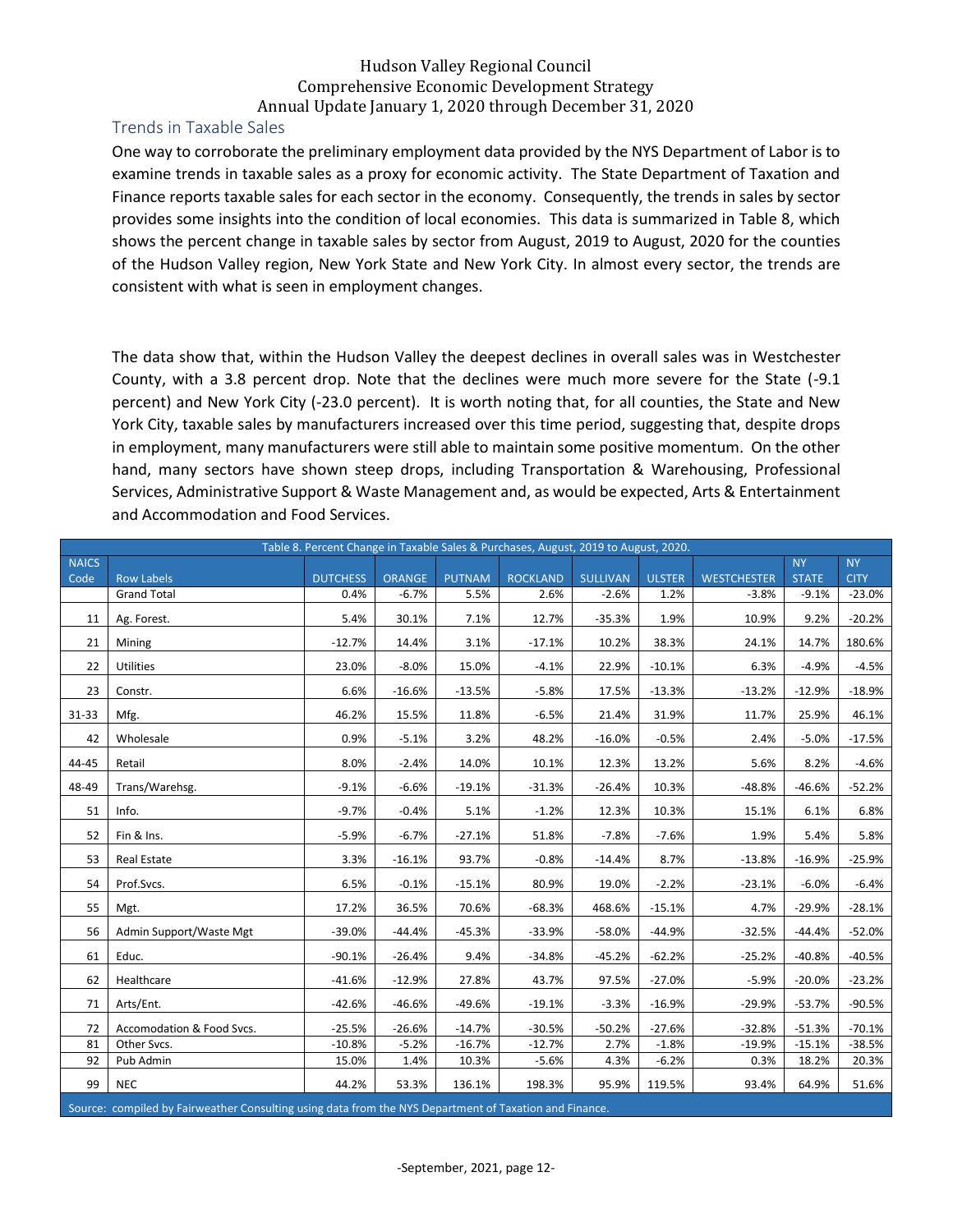## <span id="page-13-0"></span>Remote Workers in the Hudson Valley

The emergence of remote workers has been identified as one of the trends accelerated by the Covid-19 pandemic. This section attempts to better understand how that trend is playing out in the Hudson Valley region. This is done through an analysis of job postings for remote workers in the Region and New York County using data supplied by EMSI's Jobs Postings Analytics Service. This service compiles job postings by geographic area, recording the skills and other qualifications for those postings. Using this data, it is possible to estimate the growth in demand for jobs with particular characteristics, in this case, jobs that involve remote work.

The analysis began by identifying a sampling of occupations that are likely to be adaptable to remote work situations. Table 9 shows the occupations that were included in this analysis to trace the changes in postings requiring remote work.

|                 | Table 9. Occupations included in the Analysis of Job Postings for Remote Workers. |
|-----------------|-----------------------------------------------------------------------------------|
| <b>SOC Code</b> | <b>Occupational Title</b>                                                         |
| 15-1200         | <b>Computer Occupations</b>                                                       |
| 15-2000         | <b>Mathematical Science Occupations</b>                                           |
| 17-2000         | Engineers                                                                         |
| 17-3000         | Drafters, Engineering Technicians, and Mapping Technicians                        |
| 19-1000         | Life Scientists                                                                   |
| 19-2000         | <b>Physical Scientists</b>                                                        |
| 19-3000         | Social Scientists and Related Workers                                             |
| 19-4000         | Life, Physical, and Social Science Technicians                                    |
| 13-1000         | <b>Business Operations Specialists</b>                                            |
| 13-2000         | <b>Financial Specialists</b>                                                      |
| 23-2000         | Legal Support Workers                                                             |
| 27-3000         | <b>Media and Communication Workers</b>                                            |
| 11-2000         | Advertising, Marketing, Promotions, Public Relations, and Sales Managers          |
| 11-3000         | <b>Operations Specialties Managers</b>                                            |
| 11-9000         | <b>Other Management Occupations</b>                                               |
| 17-1000         | Architects, Surveyors, and Cartographers                                          |
| 19-5000         | Occupational Health and Safety Specialists and Technicians                        |
| 23-1000         | Lawyers, Judges, and Related Workers                                              |
| 27-1000         | Art and Design Workers                                                            |
| 29-1000         | Healthcare Diagnosing or Treating Practitioners                                   |
| 29-2000         | <b>Health Technologists and Technicians</b>                                       |
| Source: EMSI    |                                                                                   |

Figure 3 shows the month-to-month change in positions required remote work for jobs posted by employers in the Hudson Valley and New York County (Manhattan). Note the sharp upward trend in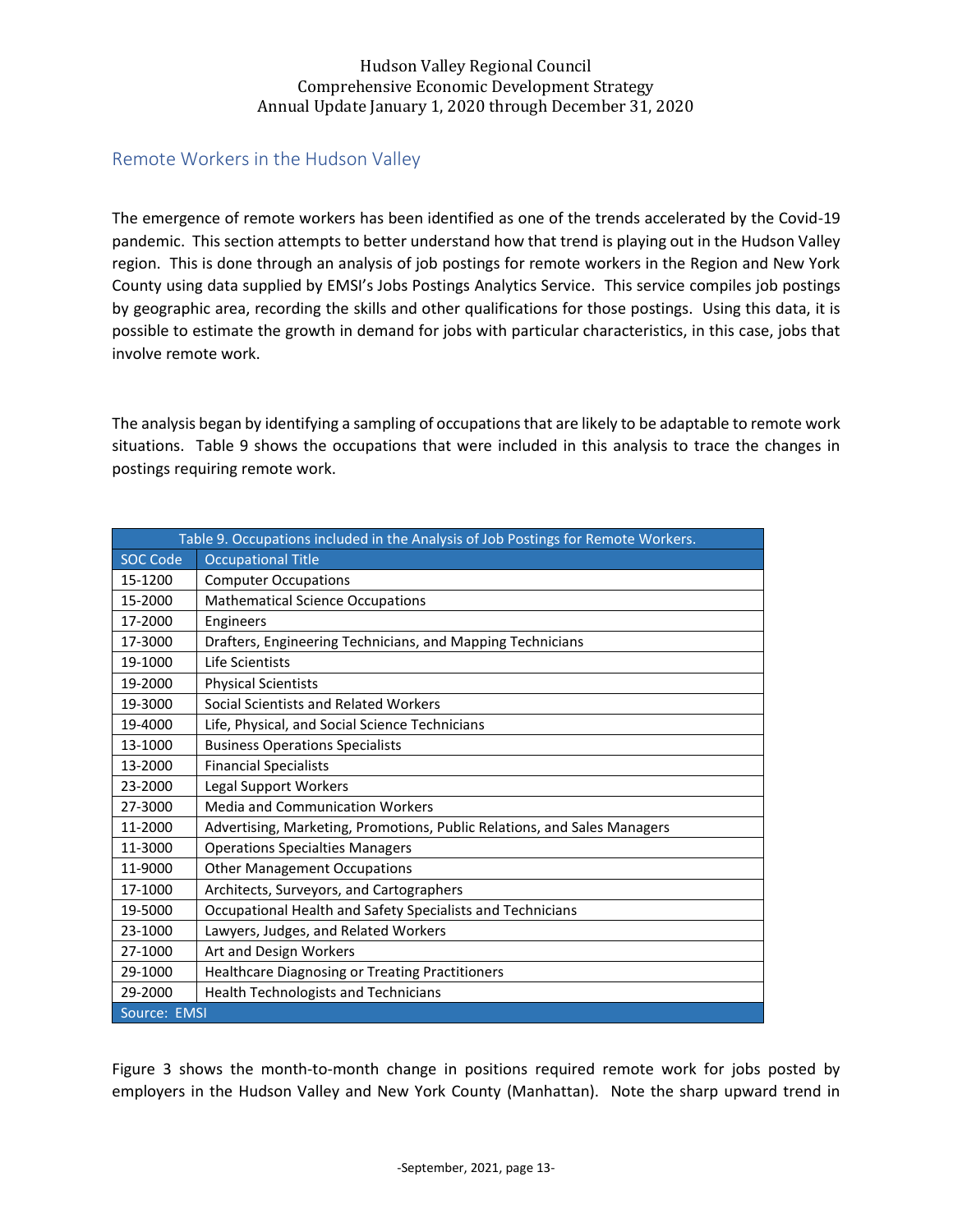posting for remote working positions beginning in the first quarter of 2020. The data in Figure 3 have two important implications for the Hudson Valley Region. First, it indicates that employers in the Region are expanding the number of positions in the Region that will require remote work. Second, but just as significant for the region is the fact that employers in Manhattan have expanded the postings that require remote work. This could be an important source of employment for Hudson Valley residents, while also providing an indication that workers from the New York City area are increasingly able to relocate to the Region while maintaining employment with a New York City-based enterprise—a potentially important source for growth in jobs, population and income for the Hudson Valley.



Figure 4 shows the trends in job postings for remote work for each of the seven counties of the Hudson Valley. Note that Westchester, Orange and Ulster show the largest gains for remote positions during the Covid-19 pandemic. Dutchess and Rockland show more moderate increases, while Sullivan and Putnam counties have the slowest rise in postings for remote jobs. These differences may be related to two factors. First, the dominant sectors in each of the county have different abilities to support remote work. For example, the health care industry so important to Sullivan County may not require remote workers as much as professional services and technology industries in locations in Ulster, Dutchess or Westchester counties. Second, the ability to support remote work may also be a function of the telecommunications infrastructure available to employers. This may be the case for sparsely populated counties like Sullivan or Putnam. Clearly this would require further investigation to corroborate. But in any case, the data do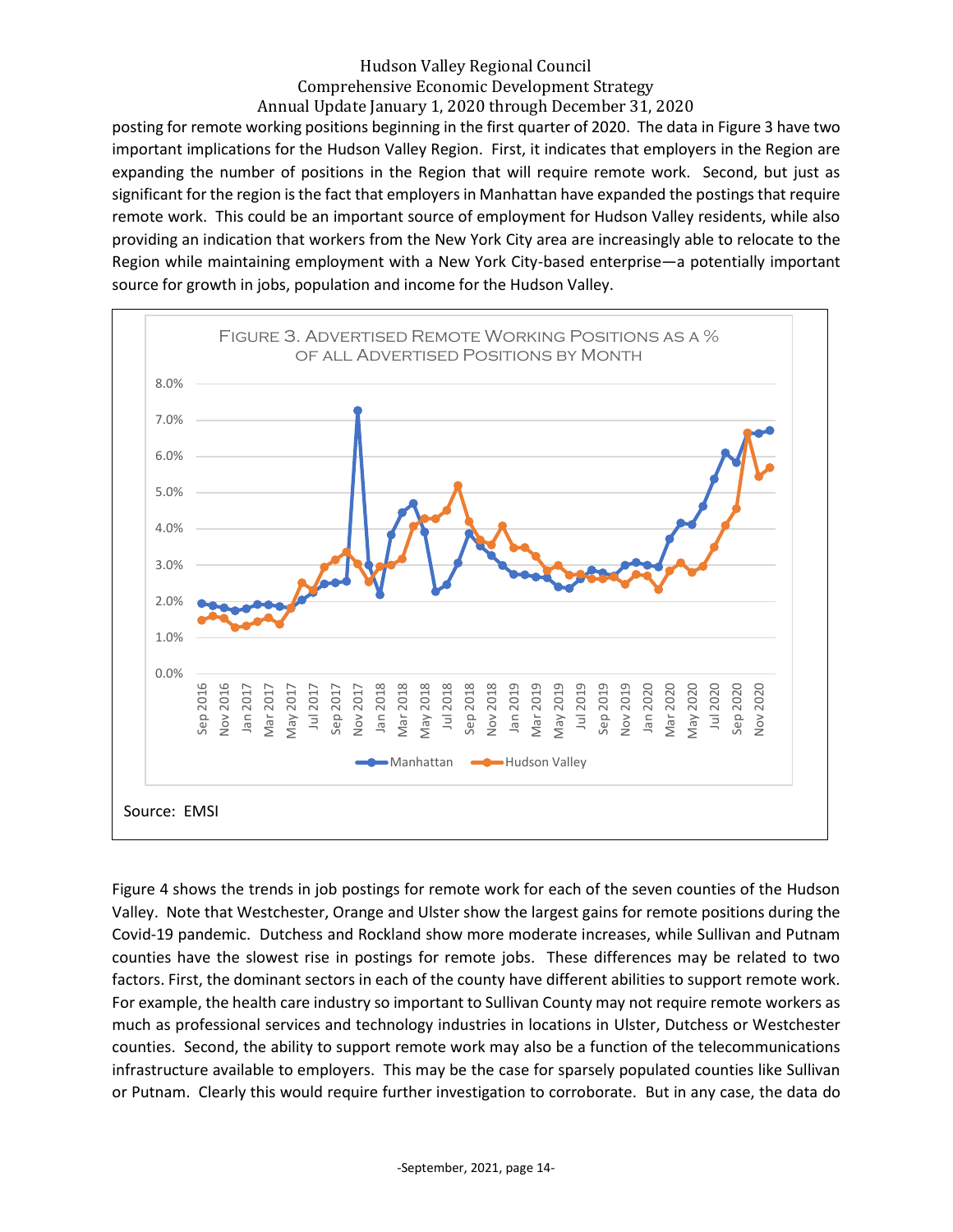indicate that there is a general increase in demand for remote workers in the Region, with some variation on a county-by-county basis. And it is also worth repeating: the growth in remote working positions in Manhattan could represent an important opportunity for the counties of the Hudson Valley.



Anecdotally, there are many accounts of home sales in the Hudson Valley being driven by affluent remote workers from New York City relocating to areas with lower population densities in the wake of the Covid-19 pandemic. Table 10 provides some additional insight in to the dynamics of remote work in the Region. It shows sales of single-family homes in each of the counties of the Region as an indicator of the emergence of remote workers in each county. For the period from June to December 2019 to June to December 2020, the table shows the number of sales, median, average maximum and minimum price and how each of those changed over that year-long period.

Table 10 has two noteworthy findings. First, in each county, the total sales in June to December, 2020 was below total sales in June to December 2019. This contradicts the anecdotes of a boom in the local housing markets, but, upon reflection, should not be surprising. The data are comparing two very different economic situations. In 2019, the economy was continuing the steady growth begun in the previous decade. By 2020, the economy was in a Covid-induced tailspin. Therefore, the drop in sales should not be unexpected.

It is the second finding that reinforces the anecdotes about the rise in remote workers flocking to the Region. Note that in every county, despite the drop in number of sales, the median value of the houses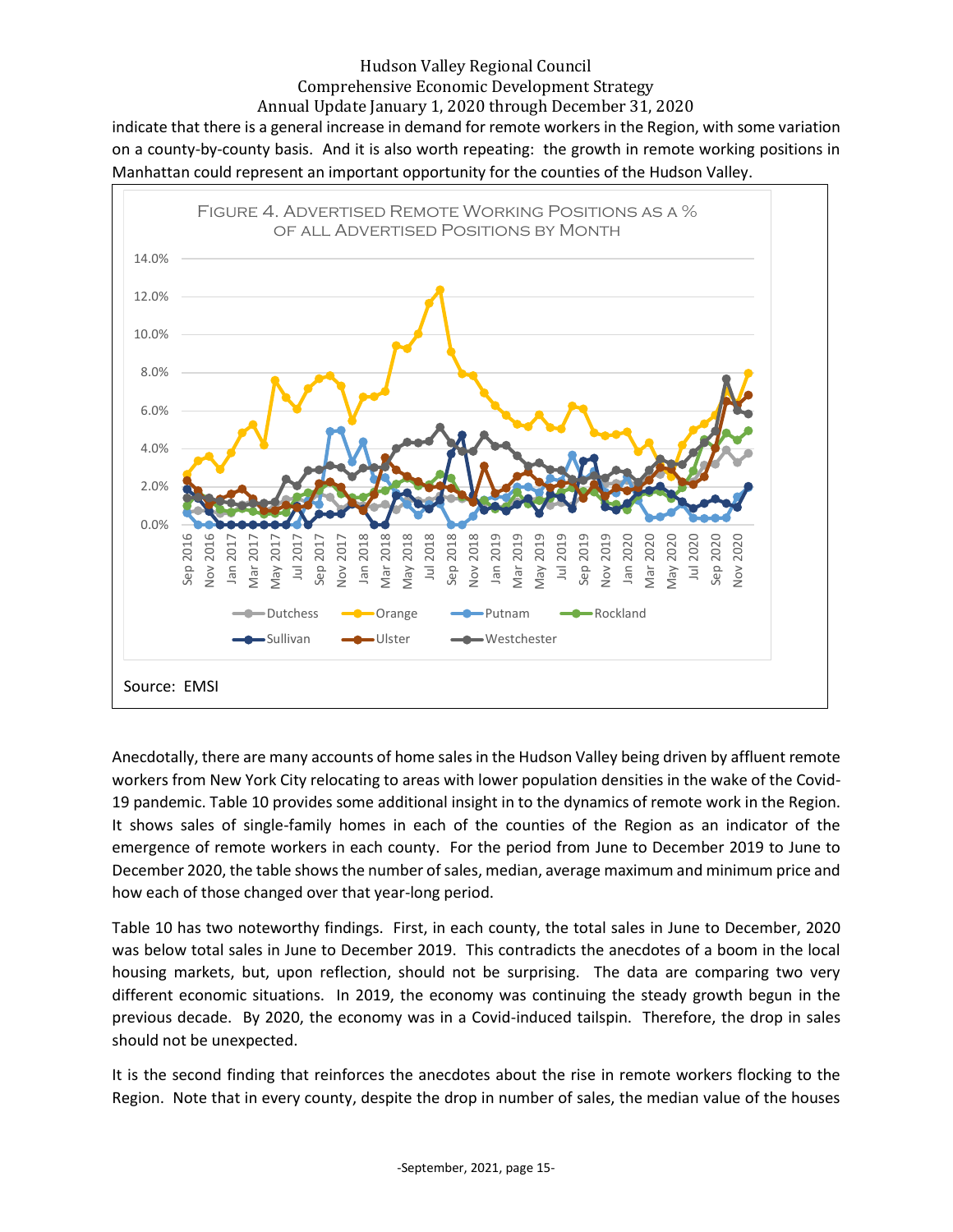sold increased dramatically, ranging from 8 percent in Dutchess County to over 20 percent in Ulster County. These rising prices in the face of declining sales indicates that the Region is seeing a growth in purchases of higher end homes and/or a bidding up of home prices. This is consistent with the situation of a housing market being influenced by an influx of upper-income home buyers, such as would occur if remote workers were relocating into the Hudson Valley.

|            |                  |                  |             | Table 10. Prices for Arms-Length Sales of Single-Family Houses by County, June 1, 2019 to December 31, 2019 & June 1, 2020 to December 30, 2020 |                  |          |                  |                  |             |                  |                  |             |
|------------|------------------|------------------|-------------|-------------------------------------------------------------------------------------------------------------------------------------------------|------------------|----------|------------------|------------------|-------------|------------------|------------------|-------------|
|            |                  | <b>Dutchess</b>  |             |                                                                                                                                                 | Orange           |          |                  | Putnam           |             |                  | Rockland         |             |
|            | Jun-Dec,<br>2019 | Jun-Dec,<br>2020 | %<br>Change | Jun-Dec,<br>2019                                                                                                                                | Jun-Dec,<br>2020 | % Change | Jun-Dec,<br>2019 | Jun-Dec,<br>2020 | %<br>Change | Jun-Dec,<br>2019 | Jun-Dec,<br>2020 | %<br>Change |
| # of Sales | 1,887            | 890              | $-52.8%$    | 2,552                                                                                                                                           | 1,121            | $-56.1%$ | 659              | 350              | $-46.9%$    | 1,586            | 552              | $-65.2%$    |
| Median     | \$310,000        | \$335,000        | 8.1%        | \$284,730                                                                                                                                       | \$315,000        | 10.6%    | \$360,000        | \$390,000        | 8.3%        | \$450,000        | \$505,000        | 12.2%       |
| Mean       | \$348,432        | \$377,238        | 8.3%        | \$302,117                                                                                                                                       | \$335,447        | 11.0%    | \$395,151        | \$430,398        | 8.9%        | \$479,291        | \$542,273        | 13.1%       |
| Maximum    | \$5,371,400      | \$2,850,000      | $-46.9%$    | \$1,860,000                                                                                                                                     | \$2,100,000      | 12.9%    | \$1,595,000      | \$1,900,000      | 19.1%       | \$6,600,000      | \$6,300,000      | $-4.5%$     |
| Minimum    | \$11             | \$11             | 0.0%        | \$13,000                                                                                                                                        | \$290            | $-97.8%$ | \$56,500         | \$35,000         | $-38.1%$    | \$100            | \$6,600          | 6500.0%     |
|            |                  | Sullivan         |             |                                                                                                                                                 | Ulster           |          | Westchester      |                  |             |                  |                  |             |
|            | Jun-Dec,         | Jun-Dec,         | %           | Jun-Dec,                                                                                                                                        | Jun-Dec,         |          | Jun-Dec,         | Jun-Dec,         | %           |                  |                  |             |
|            |                  |                  |             |                                                                                                                                                 |                  |          |                  |                  |             |                  |                  |             |
|            | 2019             | 2020             | Change      | 2019                                                                                                                                            | 2020             | % Change | 2019             | 2020             | Change      |                  |                  |             |
| # of Sales | 611              | 218              | $-64.3%$    | 1,151                                                                                                                                           | 1,083            | $-5.9%$  | 4,381            | 3,427            | $-21.8%$    |                  |                  |             |
| Median     | \$156,000        | \$182,000        | 16.7%       | \$245,000                                                                                                                                       | \$295,000        | 20.4%    | \$649,990        | \$760,000        | 16.9%       |                  |                  |             |
| Mean       | \$190,093        | \$203,976        | 7.3%        | \$283,709                                                                                                                                       | \$356,372        | 25.6%    | \$830,679        | \$961,388        | 15.7%       |                  |                  |             |
| Maximum    | \$1,415,000      | \$1,550,000      | 9.5%        | \$2,095,000                                                                                                                                     | \$2,200,000      | 5.0%     | \$7,660,000      | \$7,850,000      | 2.5%        |                  |                  |             |
| Minimum    | \$100            | \$10,000         | 9900.0%     | \$100                                                                                                                                           | \$28,000         | 27900.0% | \$100            | \$100            | 0.0%        |                  |                  |             |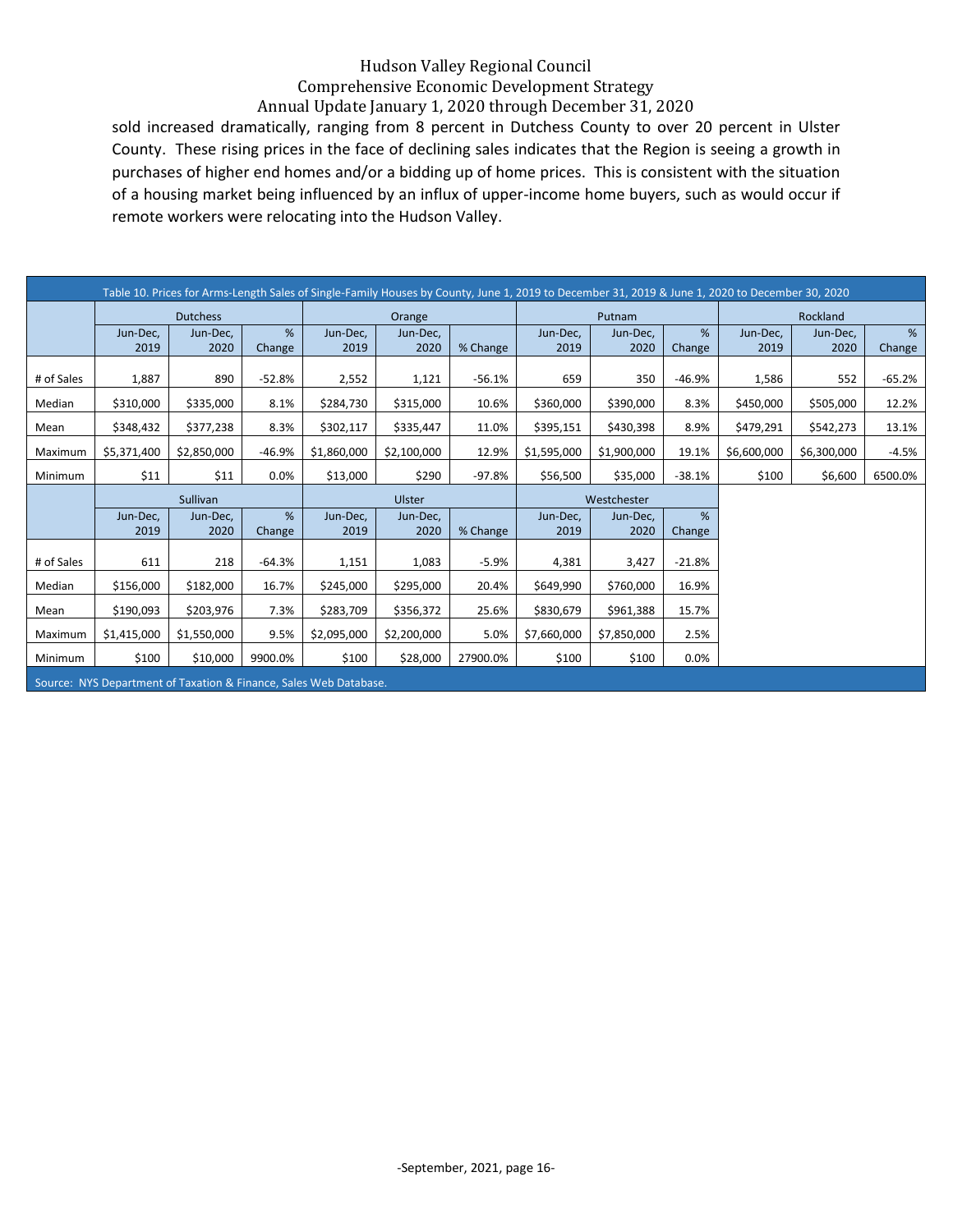# <span id="page-17-0"></span>Employment, Unemployment & Distress

|                           | Table 11. Hudson Valley Region vs. United States |          |              |  |  |  |  |  |  |
|---------------------------|--------------------------------------------------|----------|--------------|--|--|--|--|--|--|
|                           | Region                                           | U.S.     | Threshold    |  |  |  |  |  |  |
|                           |                                                  |          | Calculations |  |  |  |  |  |  |
| 24-month Average          | 6.40                                             | 6.43     | $-0.03$      |  |  |  |  |  |  |
| Unemployment Rate (BLS)   |                                                  |          |              |  |  |  |  |  |  |
| period ending June 2021   |                                                  |          |              |  |  |  |  |  |  |
| 2019 Per Capita           | \$45,817                                         | \$34,103 | 134.35%      |  |  |  |  |  |  |
| Money Income (5-year ACS) |                                                  |          |              |  |  |  |  |  |  |
| 2019 Per Capita           | \$80,962                                         | \$56,490 | 143.32%      |  |  |  |  |  |  |
| Personal Income (BEA)     |                                                  |          |              |  |  |  |  |  |  |
| Source: US EDA            |                                                  |          |              |  |  |  |  |  |  |

The 24-month average unemployment of the Hudson Valley region is very similar to the United States as a whole at 6.40% and 6.43% respectively. However, the Hudson Valley is wealthier than the rest of the United States. Both money income per capita and personal income per capita are significantly higher in the Hudson Valley region.

|                           |              | Table 12. Employment, Unemployment & Distress by County |                 |             |                       |             |                     |                  |
|---------------------------|--------------|---------------------------------------------------------|-----------------|-------------|-----------------------|-------------|---------------------|------------------|
|                           | 24 Month     | Threshold                                               | <b>BEA PCPI</b> | Threshold   | Census                | Threshold   | $ACS$ 5-            | <b>Threshold</b> |
|                           | Unemployment | Calculation                                             |                 | Calculation | <b>PCMI</b><br>(2000) | Calculation | Year<br><b>PCMI</b> | Calculation      |
| <b>Dutchess</b><br>County | 6.03         | $-0.4$                                                  | \$58,478        | 103.5       | \$23,940              | 110.9       | \$40,093            | 117.6            |
| Orange<br>County          | 6.50         | 0.07                                                    | \$53,656        | 95          | \$21,597              | 100         | \$34,959            | 102.5            |
| Putnam<br>County          | 5.94         | $-0.49$                                                 | \$69,365        | 122.8       | \$30,127              | 139.6       | \$47,448            | 139.1            |
| Rockland<br>County        | 6.21         | $-0.22$                                                 | \$63,167        | 111.8       | \$28,082              | 130.1       | \$39,286            | 115.2            |
| Sullivan<br>County        | 6.84         | 0.41                                                    | \$48,753        | 86.3        | \$18,892              | 87.5        | \$30,446            | 89.3             |
| Ulster<br>County          | 6.30         | $-0.13$                                                 | \$53,006        | 93.8        | \$20,846              | 96.6        | \$34,834            | 102.1            |
| Westchester<br>County     | 6.56         | 0.13                                                    | \$113,477       | 200.9       | \$36,726              | 170.1       | \$57,049            | 167.3            |
| Source: US EDA            |              |                                                         |                 |             |                       |             |                     |                  |

Table 12 displays employment data on the individual counties that make up the Hudson Valley Region. The 24-month average unemployment rate does not vary much with all but one county falling between six and seven percent unemployment. There is more variation in Per Capita Personal Income. Sullivan County has both the highest 24-month average unemployment rate (6.84) and the lowest PCPI (\$48,753). Westchester County is an outlier on the highs end with a PCPI of \$113,477 which is slightly more than twice that of the United States. Westchester County also had the highest Per Capita Money Income as measured by the 2000 Census and the ACS 5-year rate.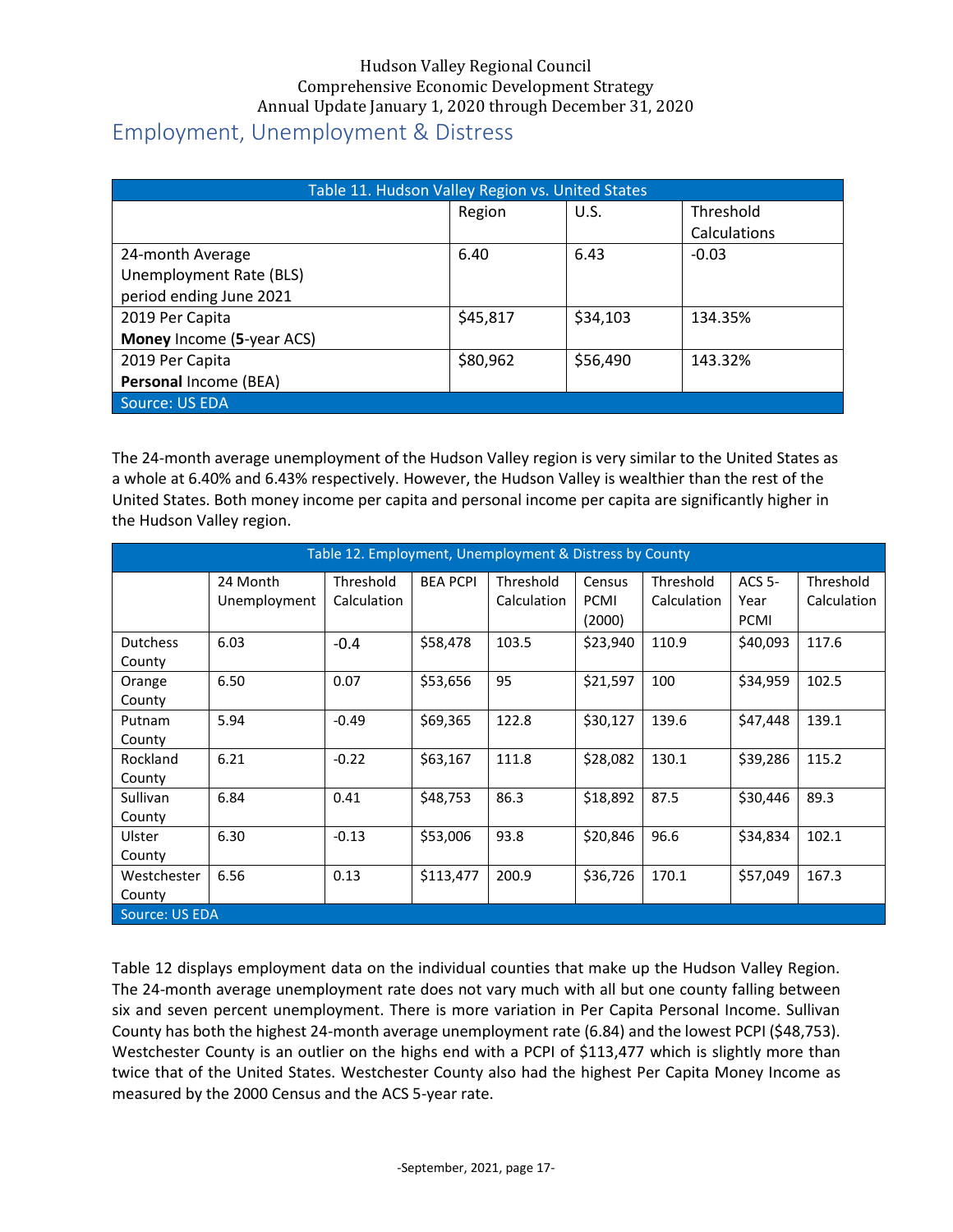## <span id="page-18-0"></span>Industry Clusters & Major Employers

In the previous CEDS, industry clusters were identified using the analyses available from the now defunct US Cluster Mapping Project sponsored by EDA at the Harvard Business School (clustermapping.us). Based on that analysis of 2016 data, the largest traded industry clusters (i.e., clusters that export most of their goods and services outside the region) for the Hudson Valley region were:

| <b>Traded Cluster</b>                     | 2016 Employment |
|-------------------------------------------|-----------------|
| <b>Business Services</b>                  | 47,815          |
| Distribution and Electronic Commerce      | 33,276          |
| <b>Education and Knowledge Creation</b>   | 28,562          |
| <b>Hospitality and Tourism</b>            | 14,890          |
| <b>Financial Services</b>                 | 12,476          |
| Marketing, Design, and Publishing         | 10,516          |
| Info. Technology & Analytical Instruments | 9,061           |
| <b>Insurance Services</b>                 | 7,395           |
| <b>Food Processing and Manufacturing</b>  | 4,222           |

According to EDA's statsamerica.org database, in 2019, those clusters were largely unchanged, though there had been minor changes in the rankings as some cluster lost employment while other gained jobs. Table 13 has the 2019 data. This can be expected to change yet again once the pandemic subsides.

| Table 13. Largest Hudson Valley Traded Industry Clusters |            |                     |
|----------------------------------------------------------|------------|---------------------|
| <b>Industry Cluster</b>                                  | Employment | <b>Average Wage</b> |
| <b>Business Services</b>                                 | 36,563     | \$124,798           |
| <b>Education and Knowledge Creation</b>                  | 29,022     | \$60,286            |
| Distribution and Electronic Commerce                     | 28,142     | \$79,562            |
| <b>Hospitality and Tourism</b>                           | 19,628     | \$39,275            |
| Marketing, Design, and Publishing                        | 11,107     | \$88,041            |
| <b>Financial Services</b>                                | 10,302     | \$252,301           |
| Information Technology and Analytical Instruments        | 8,996      | \$178,976           |
| <b>Food Processing and Manufacturing</b>                 | 5,318      | \$53,613            |
| <b>Insurance Services</b>                                | 5,236      | \$144,310           |
| Source: US EDA IBRC modeled estimates.                   |            |                     |

These clusters are well-represented in the 10 largest employers in each of the region's seven counties. Table 14 provides a list for 2020 from Database USA.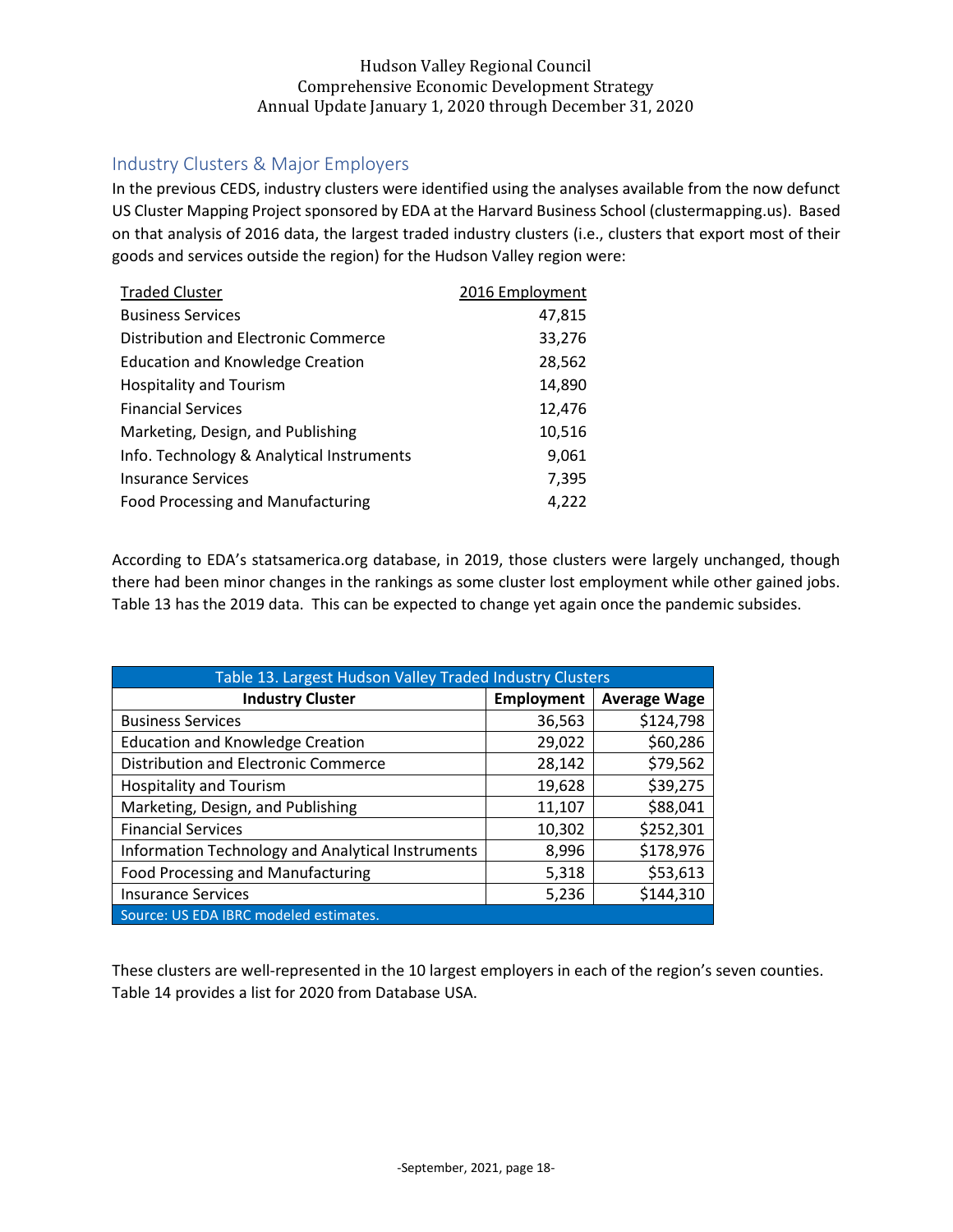|                                                                                                                                                                                                                                                                                                                                                                                                                                                            | Table 14. Ten Largest Private Employers in Each County, 2020                                                                                                                                                                                                                                                                                                                                                                                                                                                                                                       |                                                                                                                                                                                                                                                                                                                                                                                                            |                                                                                                                                                                                                                                                                                                                                                                                                                                                                                                                               |                                                                                                                                                                                                                                                                                                                                                                                                                           |                                                                                                                                                                                                                                                                                                                                                                                                                                                                                             |                                                                                                                                                                                                                                                                                                                                                                                                                                       |  |  |
|------------------------------------------------------------------------------------------------------------------------------------------------------------------------------------------------------------------------------------------------------------------------------------------------------------------------------------------------------------------------------------------------------------------------------------------------------------|--------------------------------------------------------------------------------------------------------------------------------------------------------------------------------------------------------------------------------------------------------------------------------------------------------------------------------------------------------------------------------------------------------------------------------------------------------------------------------------------------------------------------------------------------------------------|------------------------------------------------------------------------------------------------------------------------------------------------------------------------------------------------------------------------------------------------------------------------------------------------------------------------------------------------------------------------------------------------------------|-------------------------------------------------------------------------------------------------------------------------------------------------------------------------------------------------------------------------------------------------------------------------------------------------------------------------------------------------------------------------------------------------------------------------------------------------------------------------------------------------------------------------------|---------------------------------------------------------------------------------------------------------------------------------------------------------------------------------------------------------------------------------------------------------------------------------------------------------------------------------------------------------------------------------------------------------------------------|---------------------------------------------------------------------------------------------------------------------------------------------------------------------------------------------------------------------------------------------------------------------------------------------------------------------------------------------------------------------------------------------------------------------------------------------------------------------------------------------|---------------------------------------------------------------------------------------------------------------------------------------------------------------------------------------------------------------------------------------------------------------------------------------------------------------------------------------------------------------------------------------------------------------------------------------|--|--|
| <b>Dutchess</b>                                                                                                                                                                                                                                                                                                                                                                                                                                            | Orange                                                                                                                                                                                                                                                                                                                                                                                                                                                                                                                                                             | Putnam                                                                                                                                                                                                                                                                                                                                                                                                     | <b>Rockland</b>                                                                                                                                                                                                                                                                                                                                                                                                                                                                                                               | Sullivan                                                                                                                                                                                                                                                                                                                                                                                                                  | Ulster                                                                                                                                                                                                                                                                                                                                                                                                                                                                                      | Westchester                                                                                                                                                                                                                                                                                                                                                                                                                           |  |  |
|                                                                                                                                                                                                                                                                                                                                                                                                                                                            |                                                                                                                                                                                                                                                                                                                                                                                                                                                                                                                                                                    |                                                                                                                                                                                                                                                                                                                                                                                                            |                                                                                                                                                                                                                                                                                                                                                                                                                                                                                                                               |                                                                                                                                                                                                                                                                                                                                                                                                                           |                                                                                                                                                                                                                                                                                                                                                                                                                                                                                             |                                                                                                                                                                                                                                                                                                                                                                                                                                       |  |  |
| Toshiba Machine<br>$\bullet$<br>Co America<br>Marist College<br>$\bullet$<br><b>Vassar Brothers</b><br>$\bullet$<br><b>Medical Center</b><br><b>Health Quest</b><br>$\bullet$<br>Vassar College -<br>$\bullet$<br>Security<br>Mid Hudson<br>$\bullet$<br>Plating<br>Wingate At<br>$\bullet$<br>Beacon<br>Devereux in New<br>York<br><b>Cardinal Hayes</b><br>$\bullet$<br>School for Special<br>Children<br>Elant at Fishkill Inc<br>Source: Database USA. | Amazon<br>$\bullet$<br><b>Fulfillment Center</b><br>St. Luke's<br>$\bullet$<br><b>Cornwall Hospital</b><br>-Newburgh<br>Campus<br>Kolmar Labs<br>$\bullet$<br>Group<br>Mediacom<br>$\bullet$<br>Communications<br><b>Bon Secours</b><br>$\bullet$<br>Community<br>Hospital<br><b>Precision Pipeline</b><br>$\bullet$<br>Solutions<br>St. Luke's<br>$\bullet$<br><b>Cornwall Cornwall</b><br>Campus<br><b>Valley View</b><br>$\bullet$<br>Center for<br>Nursing Care &<br>Rehab<br>Martin-Brower<br>$\bullet$<br>Metroplex<br>Mobile Life<br><b>Support Service</b> | Green<br>Chimney<br>School Inc<br>Putnam<br>$\bullet$<br>Hospital<br>Center<br>Ace Endico<br>$\bullet$<br>Corp<br>Guardian<br>$\bullet$<br>Veterinary<br><b>Specialists</b><br>Medical<br>$\bullet$<br>Center at<br>Cold Spring<br>Watchtower<br>$\bullet$<br><b>Bible School</b><br>of Gilead<br>Library<br>Surprise Lake<br>Camp<br>Putnam<br>$\bullet$<br>Precision<br>Products Inc.<br>Home Depot<br>٠ | <b>SS&amp;C</b><br>$\bullet$<br>Technologies<br>Amazon Last<br>$\bullet$<br>Mile Delivery<br><b>Station for Small</b><br>Packages<br>Distribution<br>Center<br><b>Helen Hayes</b><br>$\bullet$<br>Hospital<br><b>Good Samaritan</b><br>Hospital<br>Orange &<br>$\bullet$<br>Rockland<br>Utilities Inc.<br>La Mont Doherty<br>$\bullet$<br>Earth Obsrvty<br><b>Trans Group LLC</b><br>$\bullet$<br>Active<br>$\bullet$<br>International<br>Par<br>$\bullet$<br>Pharmaceutical<br>Inc<br>Nathan Kline<br>$\bullet$<br>Institute | Catskill Regional<br>$\bullet$<br><b>Medical Center</b><br>Center For<br>$\bullet$<br>Discovery<br>Murray's Chicken<br>$\bullet$<br>Labelle Farms Inc<br>$\bullet$<br>Monticello Casino<br>$\bullet$<br>Management<br>Simcha<br>$\bullet$<br>Kutsher's Country<br>$\bullet$<br>Club<br>Camp HASC<br>$\bullet$<br><b>Crystal Run</b><br>$\bullet$<br><b>Healthcare Rock Hill</b><br><b>Empire Resorts Inc</b><br>$\bullet$ | <b>Mohonk Mountain</b><br>$\bullet$<br>House<br>Metrahealth<br>$\bullet$<br><b>Health Alliance</b><br>$\bullet$<br>Hospital Mary's<br><b>Avenue Campus</b><br><b>Family Practice</b><br>$\bullet$<br>Center-Kingston<br>Golden Hill Health<br>$\bullet$<br>Care Center<br><b>Ten Broeck</b><br>$\bullet$<br>Commons<br><b>Tax Savers</b><br>$\bullet$<br>Wingate At Ulster<br>$\bullet$<br><b>Health Alliance</b><br>$\bullet$<br>Hospital<br><b>Hudson Valley</b><br>$\bullet$<br>Dentisty | Mastercard Inc.<br>$\bullet$<br>USI Insurance<br>$\bullet$<br>Services LLC<br>Morgan Stanley<br>$\bullet$<br>Wealth<br>Management<br><b>White Plains</b><br>$\bullet$<br>Hospital<br><b>Westcon Group Inc</b><br>$\bullet$<br>Westchester<br>$\bullet$<br><b>Medical Center</b><br><b>Phelps Memorial</b><br>$\bullet$<br>Hospital<br>Northern<br>$\bullet$<br>Westchester<br>Hospital<br>Davita Nor'easters<br>$\bullet$<br>Dialysis |  |  |

## Employment by Industry

Table 15 provides a listing of employment by industry for New York State, Upstate (New York State minus the Hudson Valley, New York City and Long Island), the Hudson Valley region and each of its seven constituent counties, showing employment estimates for 2020 and 2021. As shown in the first few rows of the table, overall employment recovery is mixed, which the State and Upstate unchanged over the past year, and only Rockland showing any growth above one percent.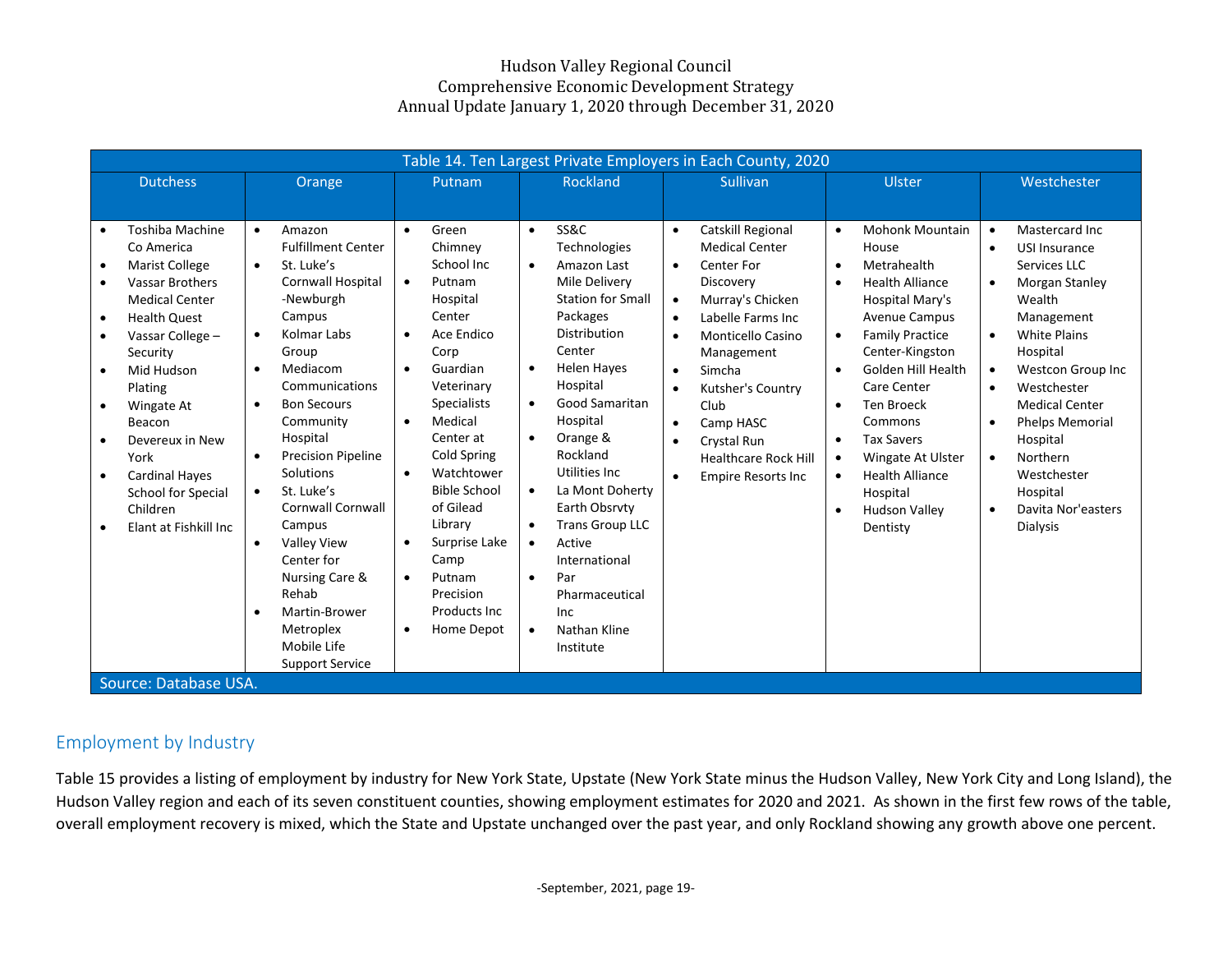## Hudson Valley Regional Council

Comprehensive Economic Development Strategy

Annual Update January 1, 2020 through December 31, 2020

The same is true across industries. Several counties show strength in manufacturing growth while others lag behind. The strongest growth has occurred in the "eds and meds" sectors (education and health care), with the greatest weaknesses in hospitality-related sectors. This is discussed in greater detail below.

|                                               |                 |           |                      | Table 15. Employment by Industry, 2020-2021 |         |          |                 |        |        |          |
|-----------------------------------------------|-----------------|-----------|----------------------|---------------------------------------------|---------|----------|-----------------|--------|--------|----------|
| Sector                                        | <b>New York</b> | Upstate   | <b>Hudson Valley</b> | Westchester                                 | Orange  | Rockland | <b>Dutchess</b> | Ulster | Putnam | Sullivan |
| <b>Total Employment</b>                       |                 |           |                      |                                             |         |          |                 |        |        |          |
| % Change, Jobs                                | 0%              | 0%        | 0%                   | (1%)                                        | 1%      | 2%       | 0%              | (0%)   | 1%     | 2%       |
| 2020                                          | 9,609,595       | 2,820,997 | 970,608              | 442,554                                     | 155,329 | 133,515  | 118,927         | 62,512 | 28,206 | 29,566   |
| 2021                                          | 9,655,755       | 2,821,243 | 973,035              | 440,335                                     | 157,075 | 135,709  | 119,033         | 62,213 | 28,445 | 30,225   |
| Agriculture, Forestry, Fishing and Hunting    |                 |           |                      |                                             |         |          |                 |        |        |          |
| Job Change %                                  | 1%              | 1%        | 1%                   | 1%                                          | 3%      | (0%)     | 1%              | (3%)   | 3%     | (2%)     |
| 2020                                          | 43,827          | 33,338    | 5,568                | 536                                         | 1,843   | 104      | 1,087           | 1,349  | 54     | 594      |
| 2021                                          | 44,115          | 33,551    | 5,603                | 542                                         | 1,905   | 104      | 1,103           | 1,312  | 55     | 581      |
| Mining, Quarrying, and Oil and Gas Extraction |                 |           |                      |                                             |         |          |                 |        |        |          |
| Job Change %                                  | 4%              | 4%        | (2%)                 | 11%                                         | 1%      | (13%)    | (4%)            | 2%     | 20%    | (4%)     |
| 2020                                          | 4,775           | 3,850     | 620                  | 16                                          | 63      | 93       | 228             | 105    | 30     | 85       |
| 2021                                          | 4,943           | 4,011     | 607                  | 18                                          | 64      | 81       | 219             | 107    | 36     | 82       |
| <b>Utilities</b>                              |                 |           |                      |                                             |         |          |                 |        |        |          |
| Job Change %                                  | 1%              | 1%        | 1%                   | 0%                                          | 0%      | (1%)     | 3%              | (1%)   | (1%)   | 7%       |
| 2020                                          | 36,389          | 11,899    | 5,332                | 2,461                                       | 585     | 1,024    | 762             | 218    | 127    | 155      |
| 2021                                          | 36,804          | 12,068    | 5,361                | 2,469                                       | 586     | 1,016    | 783             | 215    | 126    | 166      |
| Construction                                  |                 |           |                      |                                             |         |          |                 |        |        |          |
| Job Change %                                  | (0%)            | (0%)      | 1%                   | (0%)                                        | 4%      | 3%       | (1%)            | (1%)   | 0%     | 2%       |
| 2020                                          | 443,348         | 124,835   | 61,447               | 30,139                                      | 8,194   | 8,646    | 6,260           | 3,588  | 3,102  | 1,517    |
| 2021                                          | 442,770         | 124,386   | 61,925               | 30,101                                      | 8,493   | 8,917    | 6,206           | 3,547  | 3,116  | 1,545    |
| Manufacturing                                 |                 |           |                      |                                             |         |          |                 |        |        |          |
| Job Change %                                  | (0%)            | 1%        | (0%)                 | (2%)                                        | 2%      | 0%       | (2%)            | 1%     | 1%     | 4%       |
| 2020                                          | 411,449         | 245,905   | 41,564               | 11,884                                      | 8,656   | 7,597    | 7,200           | 3,255  | 1,352  | 1,620    |
| 2021                                          | 409,436         | 247,681   | 41,543               | 11,674                                      | 8,848   | 7,616    | 7,060           | 3,288  | 1,368  | 1,690    |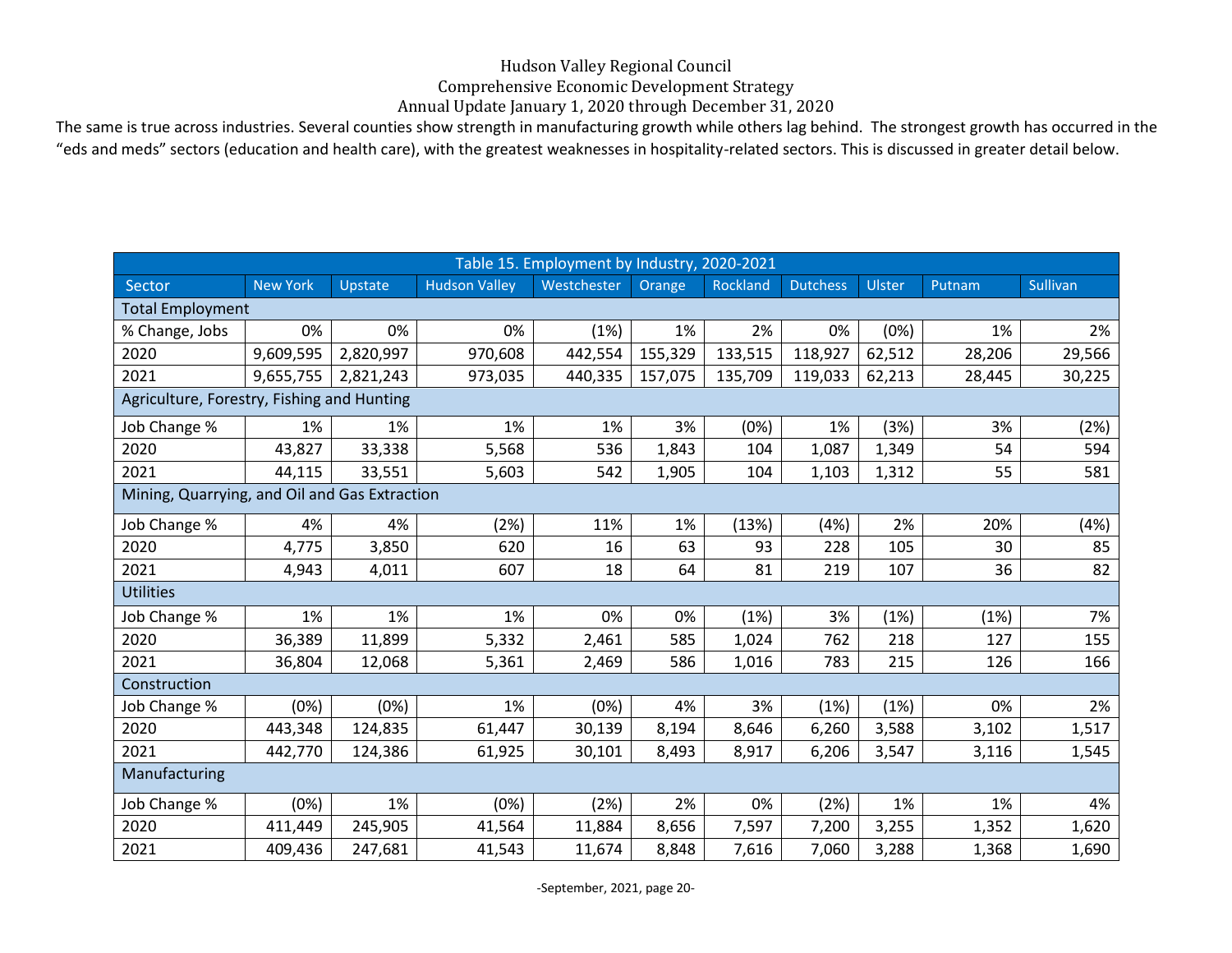|                                                  |                 |         |                      | Table 15. Employment by Industry, 2020-2021 |        |          |                 |        |        |          |
|--------------------------------------------------|-----------------|---------|----------------------|---------------------------------------------|--------|----------|-----------------|--------|--------|----------|
| Sector                                           | <b>New York</b> | Upstate | <b>Hudson Valley</b> | Westchester                                 | Orange | Rockland | <b>Dutchess</b> | Ulster | Putnam | Sullivan |
| <b>Wholesale Trade</b>                           |                 |         |                      |                                             |        |          |                 |        |        |          |
| Job Change %                                     | (2%)            | (1%)    | (0%)                 | (2%)                                        | 2%     | (1%)     | (0%)            | 1%     | 6%     | 2%       |
| 2020                                             | 303,019         | 96,430  | 29,983               | 12,981                                      | 7,720  | 4,468    | 1,760           | 1,398  | 1,173  | 483      |
| 2021                                             | 297,738         | 95,636  | 29,965               | 12,754                                      | 7,878  | 4,431    | 1,756           | 1,413  | 1,243  | 491      |
| <b>Retail Trade</b>                              |                 |         |                      |                                             |        |          |                 |        |        |          |
| Job Change %                                     | (2%)            | (1%)    | (2%)                 | (2%)                                        | (2%)   | (2%)     | (1%)            | (1%)   | 1%     | 1%       |
| 2020                                             | 841,694         | 290,782 | 105,535              | 45,086                                      | 20,281 | 12,825   | 13,281          | 8,353  | 2,949  | 2,761    |
| 2021                                             | 826,520         | 286,728 | 103,755              | 44,194                                      | 19,911 | 12,555   | 13,098          | 8,237  | 2,981  | 2,778    |
| <b>Transportation and Warehousing</b>            |                 |         |                      |                                             |        |          |                 |        |        |          |
| Job Change %                                     | 1%              | 2%      | 0%                   | (1%)                                        | 3%     | (1%)     | 2%              | (1%)   | 3%     | (1%)     |
| 2020                                             | 314,021         | 79,944  | 29,750               | 11,965                                      | 7,433  | 3,224    | 4,005           | 1,403  | 763    | 956      |
| 2021                                             | 318,546         | 81,443  | 29,853               | 11,834                                      | 7,630  | 3,186    | 4,084           | 1,383  | 789    | 947      |
| Information                                      |                 |         |                      |                                             |        |          |                 |        |        |          |
| Job Change %                                     | 1%              | (2%)    | (2%)                 | (3%)                                        | 0%     | (3%)     | (2%)            | (1%)   | (2%)   | (1%)     |
| 2020                                             | 282,669         | 40,693  | 14,702               | 7,962                                       | 2,288  | 1,583    | 1,349           | 925    | 448    | 147      |
| 2021                                             | 286,879         | 39,810  | 14,369               | 7,725                                       | 2,294  | 1,536    | 1,315           | 914    | 440    | 145      |
| Finance and Insurance                            |                 |         |                      |                                             |        |          |                 |        |        |          |
| Job Change %                                     | 1%              | 1%      | (0%)                 | (0%)                                        | (0%)   | 1%       | 1%              | (0%)   | 2%     | (3%)     |
| 2020                                             | 549,351         | 112,324 | 31,410               | 19,600                                      | 3,136  | 3,034    | 2,876           | 1,537  | 690    | 537      |
| 2021                                             | 556,510         | 113,612 | 31,335               | 19,503                                      | 3,125  | 3,052    | 2,901           | 1,531  | 703    | 520      |
| Real Estate and Rental and Leasing               |                 |         |                      |                                             |        |          |                 |        |        |          |
| Job Change %                                     | 0%              | (0%)    | (0%)                 | (1%)                                        | (1%)   | 2%       | 1%              | 1%     | (1%)   | (1%)     |
| 2020                                             | 218,135         | 34,996  | 19,461               | 11,557                                      | 1,829  | 2,525    | 1,737           | 1,051  | 356    | 405      |
| 2021                                             | 218,322         | 34,932  | 19,430               | 11,498                                      | 1,810  | 2,564    | 1,746           | 1,059  | 353    | 400      |
| Professional, Scientific, and Technical Services |                 |         |                      |                                             |        |          |                 |        |        |          |
| Job Change %                                     | 2%              | 1%      | 1%                   | 0%                                          | 1%     | 2%       | (0%)            | 1%     | (0%)   | (2%)     |
| 2020                                             | 752,838         | 158,618 | 57,084               | 32,670                                      | 6,689  | 8,169    | 4,778           | 2,511  | 1,701  | 567      |
| 2021                                             | 764,346         | 160,300 | 57,398               | 32,740                                      | 6,788  | 8,313    | 4,773           | 2,531  | 1,696  | 557      |
| Management of Companies and Enterprises          |                 |         |                      |                                             |        |          |                 |        |        |          |
| Job Change %                                     | (1%)            | 0%      | 0%                   | (1%)                                        | (3%)   | (3%)     | 5%              | (1%)   | 13%    | 6%       |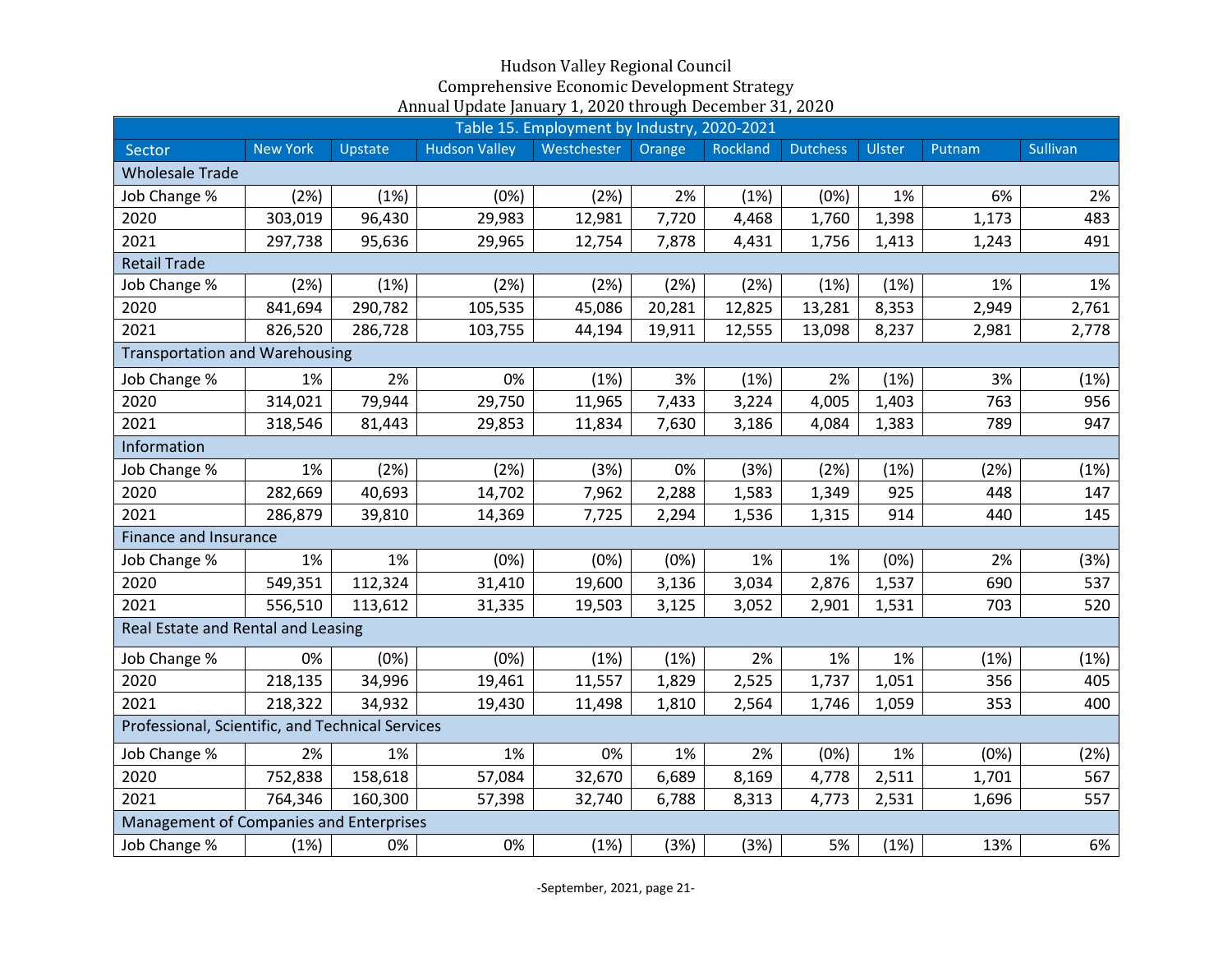|                                                                          |                                     |         |                      | Table 15. Employment by Industry, 2020-2021 |        |          |                 |        |        |          |
|--------------------------------------------------------------------------|-------------------------------------|---------|----------------------|---------------------------------------------|--------|----------|-----------------|--------|--------|----------|
| Sector                                                                   | <b>New York</b>                     | Upstate | <b>Hudson Valley</b> | Westchester                                 | Orange | Rockland | <b>Dutchess</b> | Ulster | Putnam | Sullivan |
| 2020                                                                     | 131,532                             | 42,864  | 12,392               | 8,643                                       | 749    | 727      | 1,409           | 331    | 76     | 457      |
| 2021                                                                     | 130,749                             | 42,942  | 12,416               | 8,599                                       | 730    | 708      | 1,484           | 327    | 86     | 482      |
| Administrative and Support and Waste Management and Remediation Services |                                     |         |                      |                                             |        |          |                 |        |        |          |
| Job Change %                                                             | 0%                                  | 0%      | 1%                   | (0%)                                        | 3%     | 3%       | 4%              | 1%     | 1%     | 3%       |
| 2020                                                                     | 490,194                             | 137,664 | 51,182               | 24,062                                      | 8,144  | 8,343    | 5,588           | 2,736  | 1,259  | 1,051    |
| 2021                                                                     | 490,800                             | 137,698 | 51,938               | 24,032                                      | 8,372  | 8,605    | 5,804           | 2,766  | 1,277  | 1,082    |
|                                                                          | <b>Educational Services</b>         |         |                      |                                             |        |          |                 |        |        |          |
| Job Change %                                                             | 2%                                  | 1%      | 2%                   | 2%                                          | 3%     | 2%       | 1%              | 1%     | 2%     | 3%       |
| 2020                                                                     | 436,154                             | 124,486 | 42,713               | 18,848                                      | 3,580  | 6,288    | 11,762          | 1,012  | 957    | 268      |
| 2021                                                                     | 444,618                             | 126,111 | 43,502               | 19,193                                      | 3,674  | 6,429    | 11,934          | 1,024  | 971    | 277      |
| <b>Health Care and Social Assistance</b>                                 |                                     |         |                      |                                             |        |          |                 |        |        |          |
| Job Change %                                                             | 3%                                  | 2%      | 3%                   | 2%                                          | 3%     | 7%       | 1%              | 0%     | 1%     | 3%       |
| 2020                                                                     | 1,639,914                           | 417,782 | 171,573              | 76,695                                      | 23,470 | 30,253   | 20,029          | 9,545  | 4,443  | 7,138    |
| 2021                                                                     | 1,691,212                           | 424,264 | 175,863              | 77,872                                      | 24,060 | 32,232   | 20,290          | 9,552  | 4,492  | 7,365    |
|                                                                          | Arts, Entertainment, and Recreation |         |                      |                                             |        |          |                 |        |        |          |
| Job Change %                                                             | (4%)                                | (4%)    | (4% )                | (5%)                                        | (0%)   | (4%)     | (6%)            | (2%)   | (4%)   | (6%)     |
| 2020                                                                     | 159,903                             | 35,225  | 17,872               | 9,769                                       | 2,091  | 1,673    | 1,945           | 1,205  | 820    | 370      |
| 2021                                                                     | 154,031                             | 33,816  | 17,128               | 9,295                                       | 2,084  | 1,598    | 1,829           | 1,186  | 787    | 348      |
| <b>Accommodation and Food Services</b>                                   |                                     |         |                      |                                             |        |          |                 |        |        |          |
| Job Change %                                                             | (4%)                                | (4%)    | (1%)                 | (3%)                                        | (0%)   | (2%)     | (1%)            | (1%)   | 0%     | 9%       |
| 2020                                                                     | 539,320                             | 173,822 | 56,822               | 23,225                                      | 8,575  | 6,905    | 8,025           | 5,745  | 1,570  | 2,776    |
| 2021                                                                     | 517,066                             | 167,406 | 55,999               | 22,456                                      | 8,559  | 6,745    | 7,962           | 5,673  | 1,573  | 3,032    |
| <b>Other Services (except Public Administration)</b>                     |                                     |         |                      |                                             |        |          |                 |        |        |          |
| Job Change %                                                             | (1%)                                | (1%)    | (1%)                 | (2%)                                        | 1%     | 2%       | (0%)            | (1%)   | 0%     | 2%       |
| 2020                                                                     | 507,231                             | 115,500 | 59,377               | 32,877                                      | 7,180  | 7,950    | 5,203           | 2,812  | 1,678  | 1,677    |
| 2021                                                                     | 504,401                             | 114,631 | 58,869               | 32,167                                      | 7,230  | 8,096    | 5,195           | 2,785  | 1,681  | 1,713    |
| Government                                                               |                                     |         |                      |                                             |        |          |                 |        |        |          |
| Job Change %                                                             | 1%                                  | (0%)    | (0%)                 | 0%                                          | 1%     | (1%)     | (1%)            | (1%)   | 0%     | 0%       |
| 2020                                                                     | 1,474,648                           | 529,536 | 153,564              | 60,532                                      | 32,424 | 17,456   | 19,374          | 13,276 | 4,564  | 5,938    |
| 2021                                                                     | 1,486,013                           | 528,817 | 153,491              | 60,631                                      | 32,629 | 17,288   | 19,213          | 13,201 | 4,576  | 5,954    |
| Unclassified Industry                                                    |                                     |         |                      |                                             |        |          |                 |        |        |          |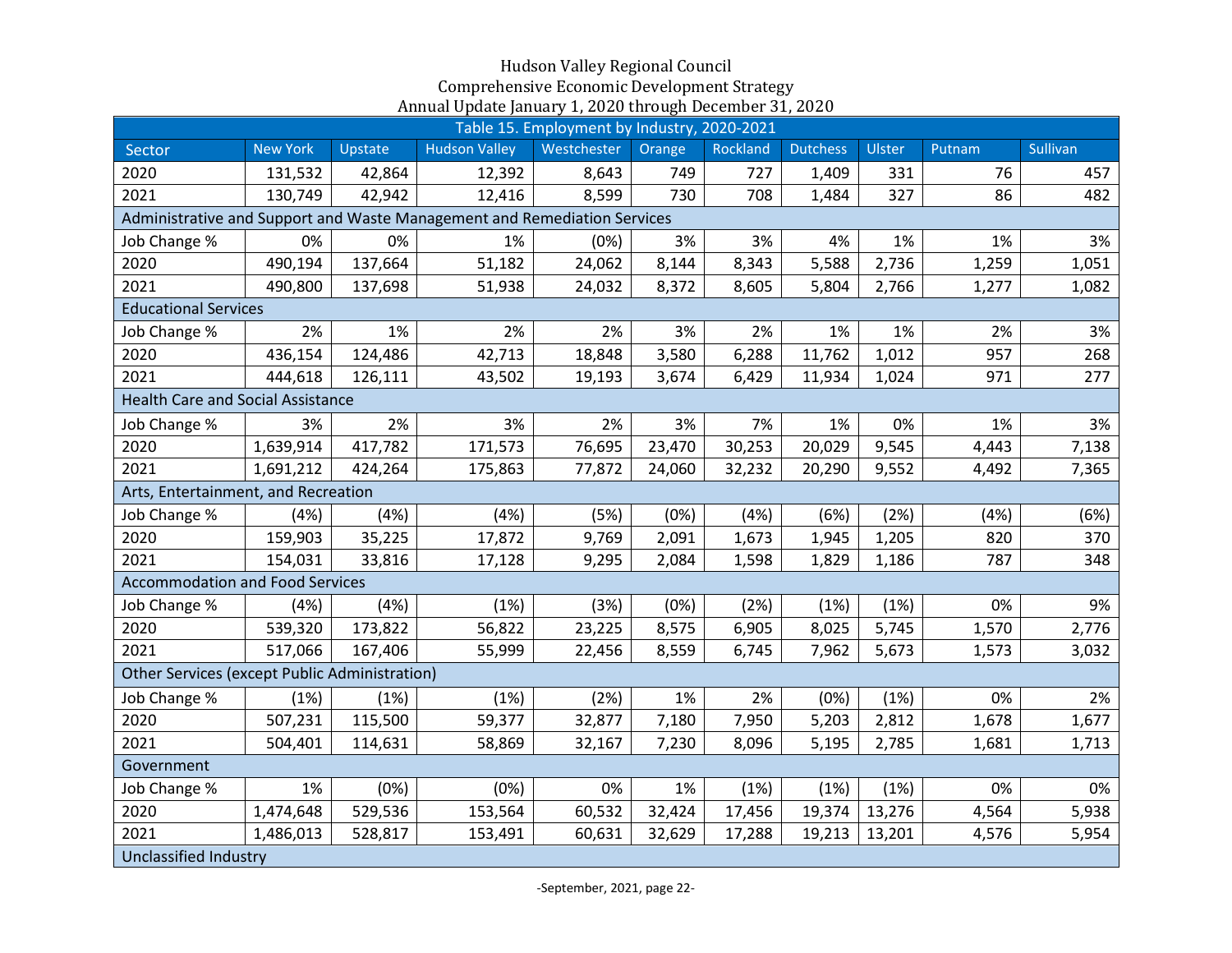|                        | Table 15. Employment by Industry, 2020-2021 |                |                      |                    |     |          |                 |        |        |                 |
|------------------------|---------------------------------------------|----------------|----------------------|--------------------|-----|----------|-----------------|--------|--------|-----------------|
| Sector                 | <b>New York</b>                             | <b>Upstate</b> | <b>Hudson Valley</b> | Westchester Orange |     | Rockland | <b>Dutchess</b> | Ulster | Putnam | <b>Sullivan</b> |
| Job Change %           | 3%                                          | 9%             | 1%                   | (1%)               | 2%  | 2%       | 4%              | 3%     | (%0    | 5%              |
| 2020                   | 29,184                                      | 10,505         | 2,656                | 1,045              | 396 | 629      | 267             | 155    | 96     | 67              |
| 2021                   | 29,936                                      | 11,399         | 2,686                | 1,037              | 406 | 639      | 278             | 160    | 95     | 70              |
| Source: EMSI Estimates |                                             |                |                      |                    |     |          |                 |        |        |                 |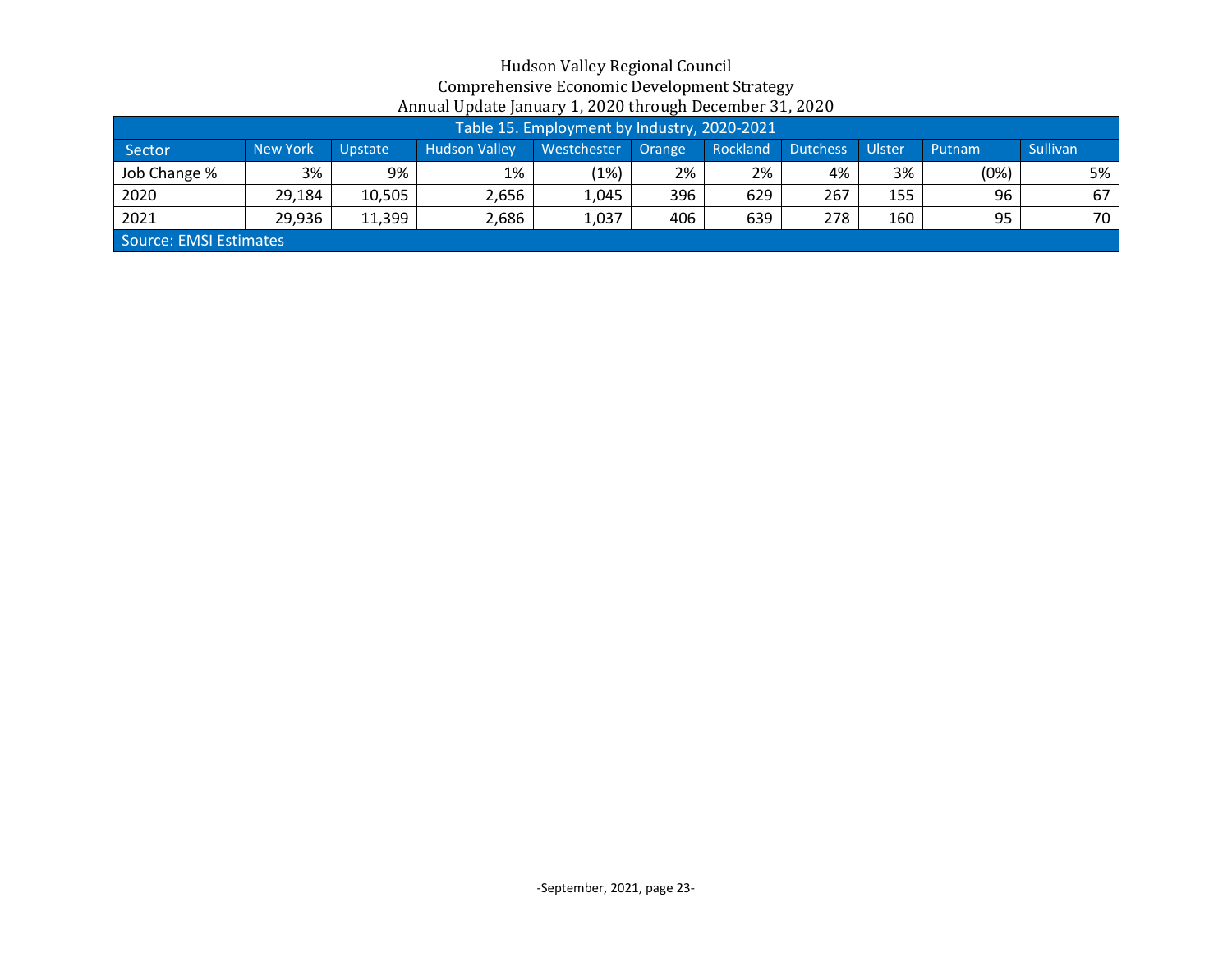## The Special Case of Tourism

|                  |                               |           |           | Table 15. Industry Change Summary, 2020-2021 |                                    |                                                   |
|------------------|-------------------------------|-----------|-----------|----------------------------------------------|------------------------------------|---------------------------------------------------|
| Region           | 2020 Jobs                     | 2021 Jobs | Change    | % Change                                     | 2020<br>Average<br><b>Earnings</b> | 2020<br>Payrolled<br><b>Business</b><br>Locations |
| New York         | 699,223                       | 671,097   | (28, 126) | (4%)                                         | \$42,749                           | 64,799                                            |
| Upstate          | 209,047                       | 201,222   | (7,824)   | (4%)                                         | \$30,000                           | 17,957                                            |
| Hudson<br>Valley | 74,693                        | 73,127    | (1, 566)  | (2%)                                         | \$36,022                           | 7,395                                             |
|                  | Source: EMSI Q3 2021 Data Set |           |           |                                              |                                    |                                                   |

The tourism and hospitality and industries both suffered due to the Covid-19 pandemic. However, the Hudson Valley Region saw a smaller contraction of the industry than the rest of New York State. Average earnings in the Hudson Valley (\$36,022) were roughly halfway in between average earnings of Upstate New York and the state as a whole.

Chart 1 shows the sharp spike in industry unemployment that occurred at the onset of the Covid-19 Pandemic in March 2020. By May 2021 however, industry unemployment had almost fallen to prepandemic levels.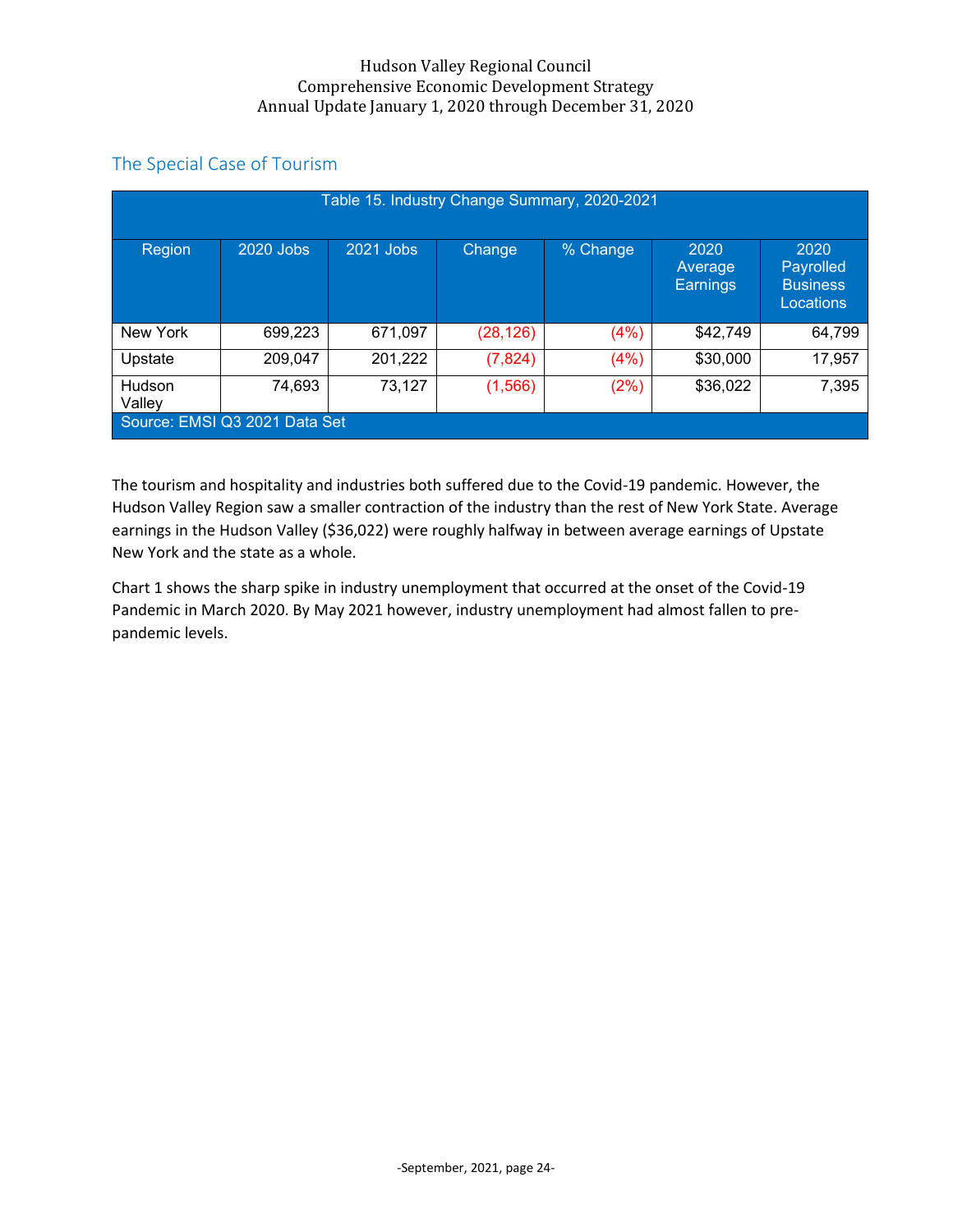|                      |                                          |         |                                                         | Table 16. Change in Employment for Selected Tourism-related Sectors, 2019 to 2021. |                                                     |           |           |                  |
|----------------------|------------------------------------------|---------|---------------------------------------------------------|------------------------------------------------------------------------------------|-----------------------------------------------------|-----------|-----------|------------------|
| Industry:            |                                          |         | Performing Arts, Spectator Sports, & Related Industries |                                                                                    | Museums, Historical Sites, and Similar Institutions |           |           |                  |
| Geography            | 2019                                     | 2020    | 2021                                                    | % Change 2019-21                                                                   | 2019                                                | 2020      | 2021      | % Change 2019-21 |
| <b>New York</b>      | 102,503                                  | 77,479  | 75,364                                                  | $-26.5%$                                                                           | 21,107                                              | 17,104    | 17,315    | $-18.0%$         |
| Upstate              | 15,742                                   | 11,741  | 11,397                                                  | $-27.6%$                                                                           | 3,850                                               | 3,067     | 3,098     | $-19.5%$         |
| <b>Hudson Valley</b> | 7,090                                    | 6,003   | 5,894                                                   | $-16.9%$                                                                           | 1,073                                               | 843       | 869       | $-19.0%$         |
| <b>Dutchess</b>      | 921                                      | 724     | 700                                                     | $-24.0%$                                                                           | 204                                                 | 142       | 142       | $-30.4%$         |
| Orange               | 892                                      | 809     | 818                                                     | $-8.2%$                                                                            | 172                                                 | 139       | 143       | $-16.9%$         |
| Putnam               | 336                                      | 278     | 275                                                     | $-18.1%$                                                                           | 95                                                  | 85        | 88        | $-6.7%$          |
| Sullivan             | 730                                      | 617     | 604                                                     | $-17.2%$                                                                           | 24                                                  | 17        | 18        | $-24.0%$         |
| Rockland             | 325                                      | 203     | 194                                                     | $-40.5%$                                                                           | <b>NA</b>                                           | <b>NA</b> | <b>NA</b> | <b>NA</b>        |
| Ulster               | 811                                      | 727     | 726                                                     | $-10.4%$                                                                           | 160                                                 | 125       | 137       | $-14.2%$         |
| Westchester          | 3,076                                    | 2,644   | 2,577                                                   | $-16.2%$                                                                           | 409                                                 | 322       | 325       | $-20.5%$         |
| Industry:            |                                          |         | Amusement, Gambling, and Recreation Industries          |                                                                                    | Accommodation                                       |           |           |                  |
| Geography            | 2019                                     | 2020    | 2021                                                    | % Change 2019-21                                                                   | 2019                                                | 2020      | 2021      | % Change 2019-21 |
| <b>New York</b>      | 103,896                                  | 65,320  | 61,352                                                  | $-40.9%$                                                                           | 104,363                                             | 61,832    | 57,798    | -44.6%           |
| Upstate              | 31,725                                   | 20,417  | 19,321                                                  | $-39.1%$                                                                           | 33,230                                              | 20,639    | 19,783    | $-40.5%$         |
| <b>Hudson Valley</b> | 17,034                                   | 11,026  | 10,365                                                  | $-39.2%$                                                                           | 11,862                                              | 7,695     | 7,702     | $-35.1%$         |
| <b>Dutchess</b>      | 1,702                                    | 1,079   | 987                                                     | $-42.0%$                                                                           | 1,380                                               | 1,062     | 1,061     | $-23.1%$         |
| Orange               | 1,592                                    | 1,143   | 1,122                                                   | $-29.5%$                                                                           | 1,088                                               | 719       | 701       | $-35.6%$         |
| Putnam               | 669                                      | 457     | 424                                                     | $-36.6%$                                                                           | 84                                                  | 95        | 101       | 20.2%            |
| Sullivan             | 1,723                                    | 1,038   | 976                                                     | $-43.4%$                                                                           | 951                                                 | 1,777     | 2,037     | 114.2%           |
| Rockland             | 281                                      | 152     | 139                                                     | $-50.7%$                                                                           | 3,016                                               | 474       | 414       | $-86.3%$         |
| Ulster               | 516                                      | 353     | 323                                                     | $-37.4%$                                                                           | 2,354                                               | 1,630     | 1,608     | $-31.7%$         |
| Westchester          | 10,550                                   | 6,803   | 6,393                                                   | $-39.4%$                                                                           | 2,991                                               | 1,938     | 1,780     | $-40.5%$         |
| Industry:            | <b>Food Services and Drinking Places</b> |         |                                                         |                                                                                    |                                                     |           |           |                  |
| Geography            | 2019                                     | 2020    | 2021                                                    | % Change 2019-21                                                                   |                                                     |           |           |                  |
| <b>New York</b>      | 691,900                                  | 477,488 | 459,268                                                 | $-33.6%$                                                                           |                                                     |           |           |                  |
| Upstate              | 200,168                                  | 153,182 | 147,623                                                 | $-26.3%$                                                                           |                                                     |           |           |                  |
| <b>Hudson Valley</b> | 64,589                                   | 49,127  | 48,298                                                  | $-25.2%$                                                                           |                                                     |           |           |                  |
| <b>Dutchess</b>      | 8,965                                    | 6,963   | 6,901                                                   | $-23.0%$                                                                           |                                                     |           |           |                  |
| Orange               | 9,816                                    | 7,856   | 7,858                                                   | $-19.9%$                                                                           |                                                     |           |           |                  |
| Putnam               | 1,892                                    | 1,475   | 1,472                                                   | $-22.2%$                                                                           |                                                     |           |           |                  |
| Sullivan             | 8,508                                    | 6,431   | 6,331                                                   | $-25.6%$                                                                           |                                                     |           |           |                  |
| Rockland             | 1,153                                    | 999     | 996                                                     | $-13.7%$                                                                           | Source: EMSI. Note: in Sullivan County, most casino |           |           |                  |
| Ulster               | 5,331                                    | 4,115   | 4,065                                                   | $-23.8%$                                                                           | employment is categorized under "Accommodation"     |           |           |                  |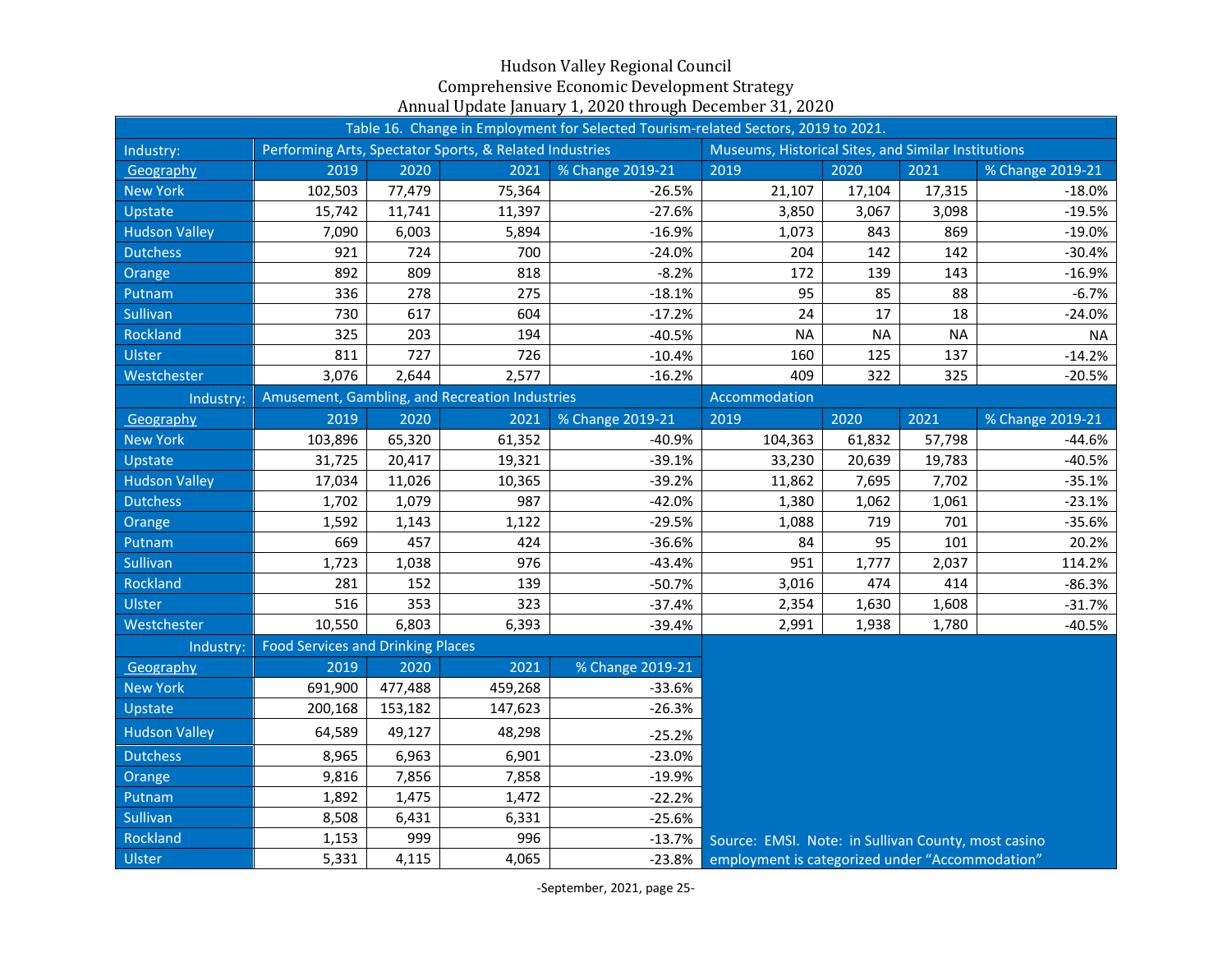| 20.676<br>1.288<br><b>West</b><br>≏∩ סר<br>$-28.5%$<br>ີ<br>474<br>$\sim$ $\sim$<br>- - - - |  |
|---------------------------------------------------------------------------------------------|--|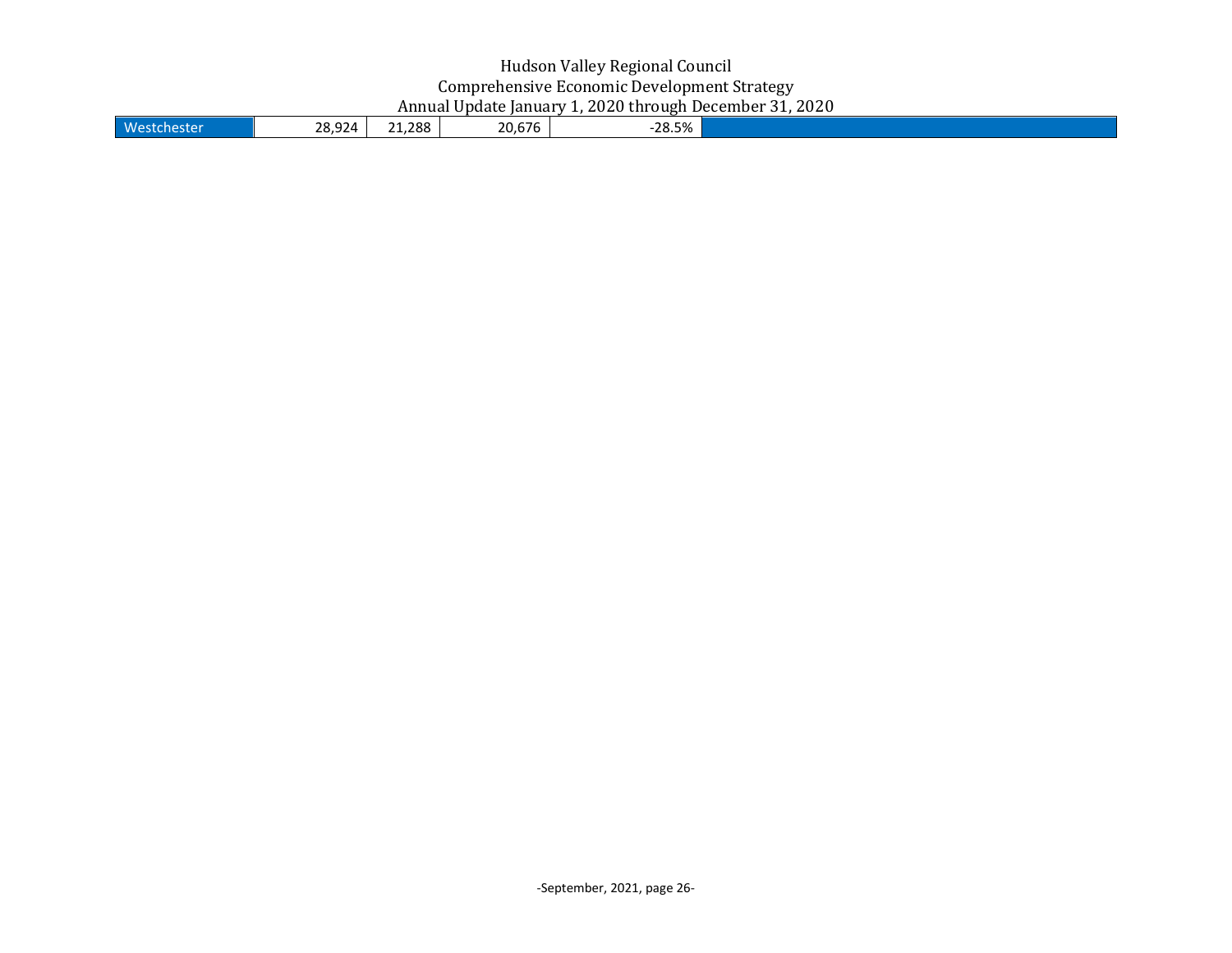# <span id="page-27-0"></span>Key Findings: SWOT Analysis

SWOT Analysis is a technique for summarizing analytical findings into a preliminary assessment of Hudson Valley's competitive situation describing the Region's **S**trengths, **W**eaknesses, **O**pportunities and **T**hreats (hence the term SWOT analysis). SWOT analysis is summarized in Table 17. As shown in the table, strengths are conditions internal to the Region that can be employed to support economic growth, weaknesses are conditions internal to the Hudson Valley Region that could hamper its ability to support economic growth, opportunities consist of conditions in the environment which the Region could mobilize to generate economic growth and threats are conditions in the environment that could diminish the possibility for growth in the Hudson Valley Region. This SWOT analysis is based upon the 2019 CEDS for the Hudson Valley Region.<sup>10</sup>

There are several points noted in that SWOT analysis.

**The Hudson Valley's proximity to New York City is both an opportunity and a threat:** that proximity helps drive some of the strengths in the region, including its economic diversity and dynamism along with the Region's access to talent. The Hudson Valley is adjacent to a metropolis with over 8 million people, and many of its workers are drawn from that area. Similarly, as pointed out in the detailed data in the Summary Background in the Appendices to this report, many Hudson Valley residents commute to New York City for employment, earning higher wages than available in the Region itself and ensuring that the Region retains a cadre of skilled, experienced workers in a variety of fields. On the other hand, the proximity to New York City can limit the Hudson Valley's economic prospects. For employers in the Hudson Valley, that proximity to New York can drive up the costs for labor, real estate, insurance and other factors important to economic success. At the same time, much of the Region serves as a source of water supply for the City, leaving those areas with an additional layer of development regulations to protect the quality of the City's water, that can add costs and delays to development in those areas.

**Population stagnation:** like most of the Northeast, the communities in the Hudson Valley are experiencing slow population growth and even decline. This exacerbates any shortage of skilled workers facing an industry in the region. Over the long term, such stagnation and decline will limit local demand for goods and services, constrain economic growth, and may erode the ability of local government to pay for services such as schools, roads, etc., as some communities may see fewer and fewer people left to bear the costs of such services.

**Limited infrastructure:** Virtually every type of infrastructure has the potential to constrain growth in the Region. As described in detail in the Summary Background in the Appendices' Data Compendium, broadband, transportation and utility infrastructure all have limitations in the Valley at present. The most serious infrastructure issues may relate to sewer and water. The lack of adequate municipal sewer and water at industrial sites can render those sites unable to support any development of a scale capable of generating a meaningful number of new jobs. At the same, time, limited and failing sewer and water infrastructure severely hampers a community's economic and environmental resiliency.

<sup>10</sup> Hudson Valley Regional Council, *Comprehensive Economic Development Strategy, 2019-23,* p. 23.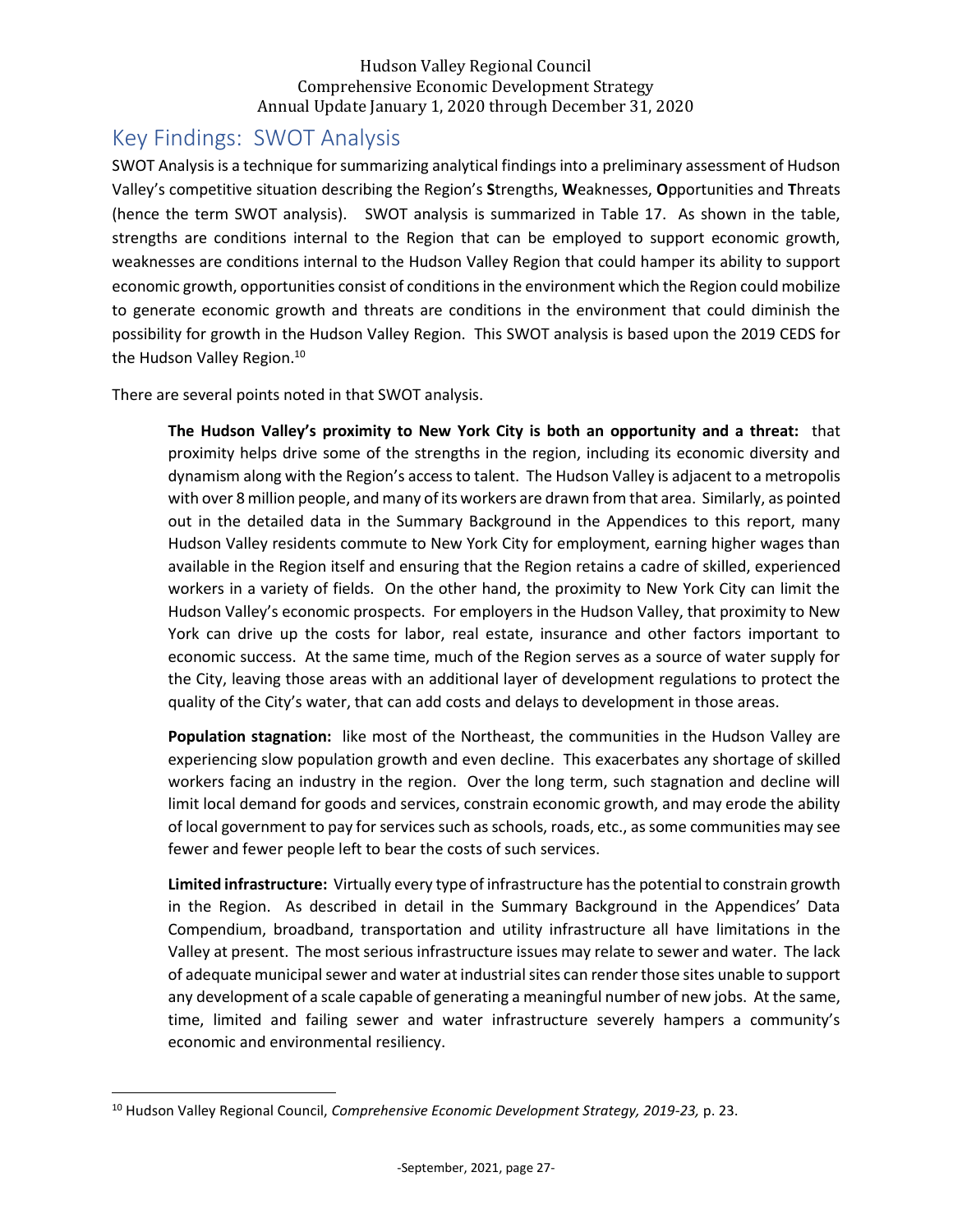| Table 17. SWOT Analysis for the Hudson Valley                                                                                                                                                                                                                                                                                                                                                                         |                                                                                                                                                                                                                                                                                                                                                                                                     |
|-----------------------------------------------------------------------------------------------------------------------------------------------------------------------------------------------------------------------------------------------------------------------------------------------------------------------------------------------------------------------------------------------------------------------|-----------------------------------------------------------------------------------------------------------------------------------------------------------------------------------------------------------------------------------------------------------------------------------------------------------------------------------------------------------------------------------------------------|
| <b>STRENGTHS</b>                                                                                                                                                                                                                                                                                                                                                                                                      | <b>WEAKNESSES</b>                                                                                                                                                                                                                                                                                                                                                                                   |
| <b>Economic Diversity</b><br>biotech and life sciences<br>$\Omega$<br>advanced manufacturing<br>$\circ$<br>information technology<br>$\circ$<br>distribution<br>$\Omega$<br>financial and professional services<br>$\circ$<br>agriculture/food products<br>$\Omega$<br>tourism<br>$\Omega$<br>Talent/workforce<br><b>Quality of Life</b><br>Proximity to New York City<br><b>Transportation Access to Key Markets</b> | High tax/high cost location nationally<br>$\bullet$<br>Infrastructure:<br>$\bullet$<br>Sewer & Water<br>$\Omega$<br>Transport<br>$\circ$<br><b>Broadband</b><br>$\Omega$<br>Electricity<br>$\circ$<br><b>Pockets of Distress</b><br>$\bullet$<br>Population stagnation/decline<br>Limited Regional Planning Capacity for<br>$\bullet$<br>Infrastructure/Resilience<br>Too many layers of government |
| <b>OPPORTUNITIES</b>                                                                                                                                                                                                                                                                                                                                                                                                  | <b>THREATS</b>                                                                                                                                                                                                                                                                                                                                                                                      |
| Attraction of Small City/Small Town/Rural Lifestyle<br>$\bullet$<br>Adjacent to NYC metro area (tourism, workforce,<br>industry relocation)<br>Urban Revitalization as exemplified by DRI<br>Awardees:<br>Kingston<br>$\circ$<br>Middletown<br>$\Omega$<br><b>New Rochelle</b><br>$\Omega$<br><b>Export/Traded Clusters</b>                                                                                           | Competition from other States/Regions for<br>$\bullet$<br>businesses and residents<br>Climate change<br>$\bullet$<br>Continued technological disruption of retail<br>$\bullet$<br>Global competition affecting local employers<br>Proximity to New York City                                                                                                                                        |

**Limited capacity to plan for infrastructure**: Meetings with planning and development officials held during this process highlighted constraints on the Region to plan for the infrastructure improvements needed to bolster economic and environmental resilience. Particularly in the case of sewer and water infrastructure, there are significant gaps in available information about the location and capacity of sewer and water lines. This must be addressed if the Region seeks to improve its economic and environmental resilience.

**The New Challenges Associate With COVID:** Clearly, the continuing Covid-19 pandemic remains a threat to the health and livelihood of Hudson Valley residents. Yet it is also true that some of the changes taking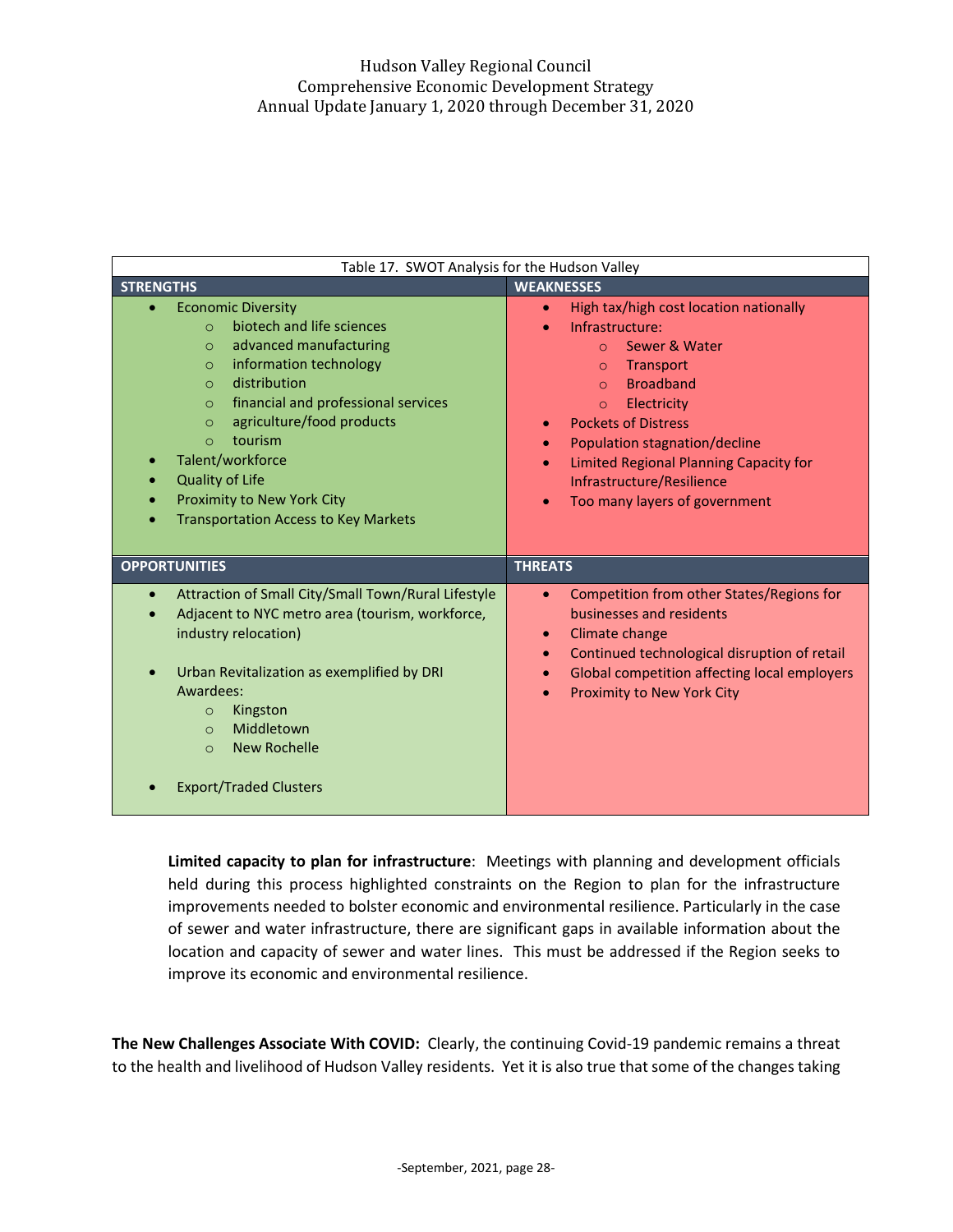place in the economy in response to Covid intensify some of the opportunities defined in this SWOT analysis.

# <span id="page-29-0"></span>Regional Vision & Strategy

As described in the 2019 CEDS, the Hudson Valley Region has emerged as a key nexus where the economic, social, and cultural forces of a major global capital, New York City, meet and intermingle with the dynamics associated with the Valley's small cities, towns and rural areas—vibrant legacies in agriculture and food, industrial innovation. This has remained true, despite the hardships imposed by the Covid pandemic. Consequently, it is worth restating the vision and strategy from that CEDS, since both still hold true and provide guidance in shaping the response over the next few years.

**The Vision:** The Hudson Valley will maximize the advantages of its location at the nexus between the Upstate and Downstate economies.

Thus, the central element of a vision for the Hudson Valley Region must be to build upon and strengthen those connections between and among those forces. This has never been truer, given the importance of the Hudson Valley for New York City-based households and businesses that sought temporary (and permanent) refuge in the region. From this vision a clear strategic approach emerges.

**The Strategy:** Building connections for regional competitiveness, resiliency and prosperity

This strategy for the Hudson Valley Region's economic development has been created after careful consideration of the Mid-Hudson Regional Economic Development Council's economic development strategy (e.g., "Live, Work & Play"), the Hudson Valley Economic Development Corporation and its focus on 3-D printing, Eds & Meds, Food & Beverage, Biotech, Talent and Play (i.e., tourism, recreation & the arts) and the ongoing work of the Hudson Valley Agribusiness Development Corporation promoting dynamic agricultural entrepreneurship and viable local food systems.

Each aspect of this strategy has its own needs for connectivity.

*Economic competitiveness depends upon the physical connections provided by infrastructure and the virtual and institutional connections* needed to create an effective capacity to plan for future infrastructure needs

*Resiliency requires its own set of connections, particularly well-functioning sewer and water infrastructure along with providing local decisionmakers with the information and technical assistance* they need to make decisions that foster economic and environmental resiliency in their communities.

*Prosperity is made more possible by tighter connections with the New York City area.* This enables commuters to the City to bring additional income and wealth into the Hudson Valley. It makes the Valley a logical destination for entrepreneurs and creatives from places like the East Village and Williamsburg seeking lower cost locations to grow their start-up businesses. Stronger connections also support the Region's tourism economy and its growing agriculture and food sectors.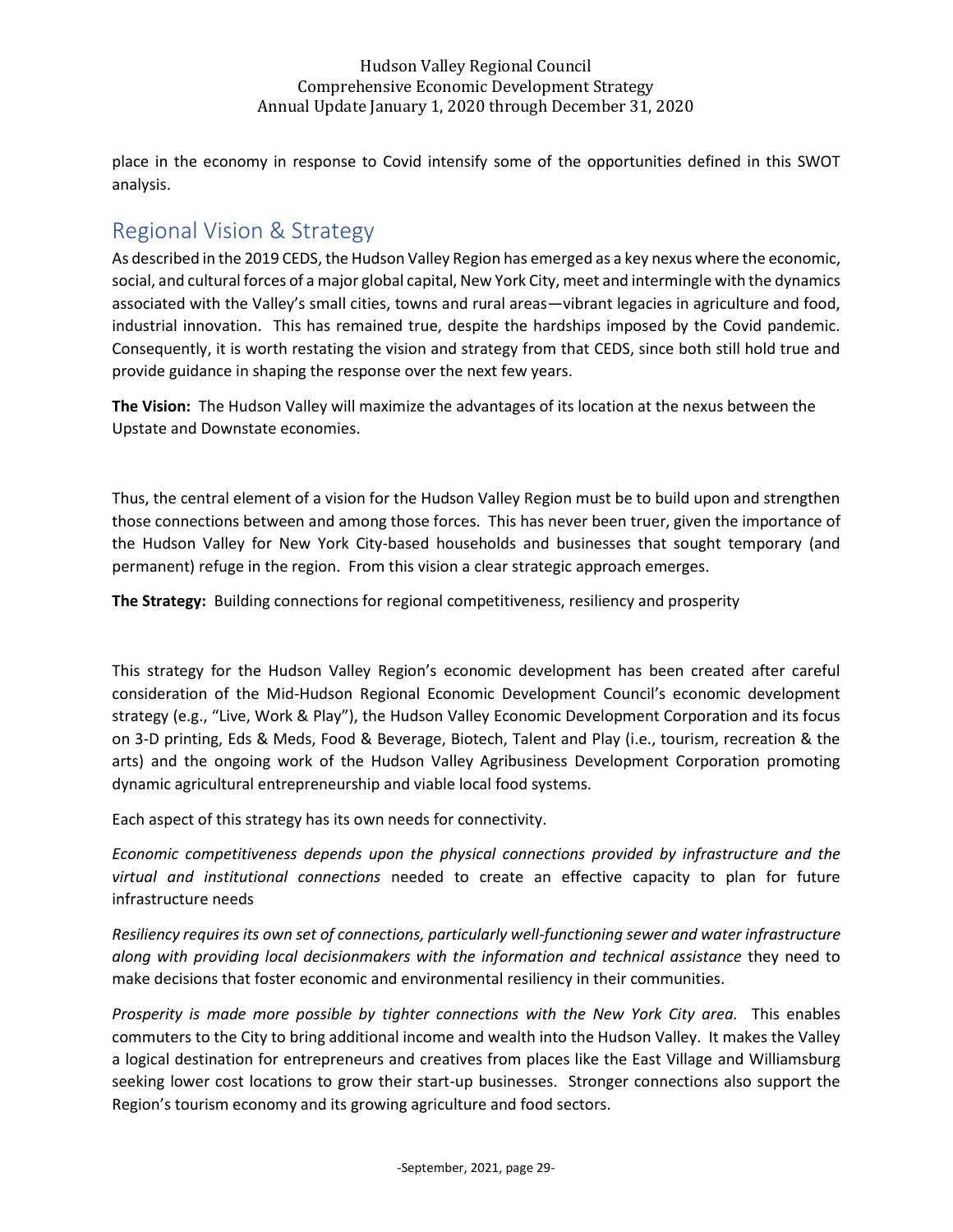Again, the new reality of the pandemic, and the potential for similar crises in a world affected by climate change, building and diversifying these connections between New York City and the Hudson Valley will be increasingly important for the prosperity of both places. This is the underlying premise for the actions described in this Comprehensive Economic Development Strategy.

# Action Plan: Updated and Amended Goals, Objectives & Evaluation Framework

This section outlines the goals and objectives of the Comprehensive Economic Development Strategy for the Hudson Valley Region, along with providing an evaluation framework for assessing the effectiveness in implementing this strategy. The goals and objectives are direct outgrowths of the regional strategy of "building connections for regional competitiveness, resiliency and prosperity." They are listed below, with each accompanied by a recommendation for evaluating progress. The impact of the pandemic has altered priorities. The following goals have been amended to include actions necessary in cases of natural disasters…assessing and addressing the damage and issues.

### Goal 1. Improve Economic Competitiveness through Physical Infrastructure Connections

Objective 1-1. Foster expanded broadband connectivity throughout the region, but particularly in underserved areas experiencing economic street.

## Evaluation: **Remote education and remote working during the pandemic has identifies this as a critical issue throughout the region**.

Objective 1-2. Provide technical and, as appropriate, financial support for sewer and water projects directly tied to job creation and/or improved environmental resiliency.

Objective 1-3. By 2021, begin to provide technical support to communities in the region undergoing economic disruption, helping them define strategies for the growth of new industries, while identifying funding sources for areas of impact in each of the region's counties.

Evaluation: By 2021, the HVRC will have in place outreach and educational programs to help areas in the region that are undergoing substantial and severe economic disruption.

Evaluation: HVRC will facilitate funding applications for at least 10 infrastructure projects in the Region by 2022.

Goal 2. Improve Resiliency and Economic Competitiveness through connections to support the capacity for regional planning for municipal sewer and water infrastructure as a template for other types of regional infrastructure planning.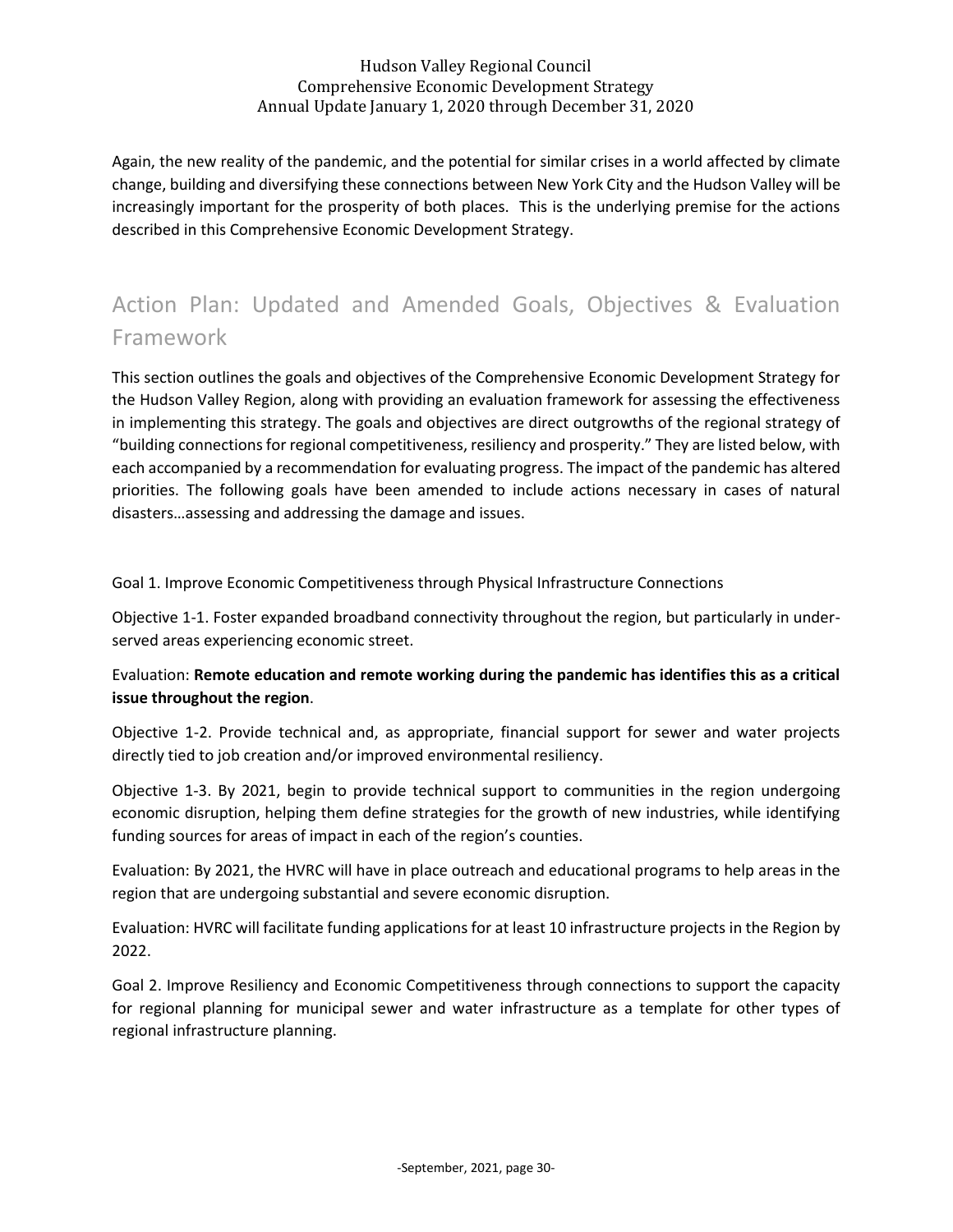Objective 2-1. Provide education and outreach to communities to give them the tools they need to make decisions about addressing vulnerabilities at all levelsObjective 2-2. Compile data on the condition and capacity of municipal sewer and water systems for each municipality in the Hudson Valley.

Evaluation: a compendium will be compiled on the condition and capacity of all municipal sewer and water systems in the Hudson Valley Region by 2021, with special emphasis on resiliency issues related to this infrastructure.

Objective 2-3. Establish a Task Force to address regional issues related to Sewer and Water infrastructure.

Evaluation: By 2022, the task force will have representatives from all 7 counties and have established a work plan for addressing regional issues regarding sewer and water infrastructure. By 2023, this regional planning capacity will be extended by the creation of a task force to address another type of infrastructure (e.g., roads, electricity, natural gas, etc.).

Goal 3. Improve Economic Competitiveness through connections to Strengthen the Availability of a Skilled Workforce.

Objective 3-1. Enhance the capacity to deliver skills training to entry level and incumbent workers at job sites outside of schools, with an emphasis on serving trainees from distressed communities.

Evaluation: By 2022, the HVRC will conduct at least one seminar to provide information on funding available for workforce training, and will facilitate at least three funding applications for job training initiatives that will be launched providing employer specific skills training at an employer's location and/or a facility designed specifically for such training.

Objective 3-2. Improve the ability of employers to retain and attract qualified workers by improving quality of life in the Region's communities.

Evaluation: By 2022, there will be at least one major development project in each of the Region's counties designed to improve quality of life by enhancing dense, mixed-use centers, expanding housing options for employees in the Region, and/or providing cultural and recreational amenities appropriate for the attraction and retention of a skilled workforce.

Goal 4. Support Connectivity for Regional Prosperity

Objective 4-1. Support transit-oriented development to enhance the Region's ability to support its population that works in the New York City area.

Evaluation: By 2022, HVRC will hold at least one information session for communities on funding available to support transit-oriented development and will facilitate funding applications to support at least four transit-oriented developments that will be approved for communities providing transit service to New York City.

Objective 4-2. Foster expanded specialty food manufacturing in the Region